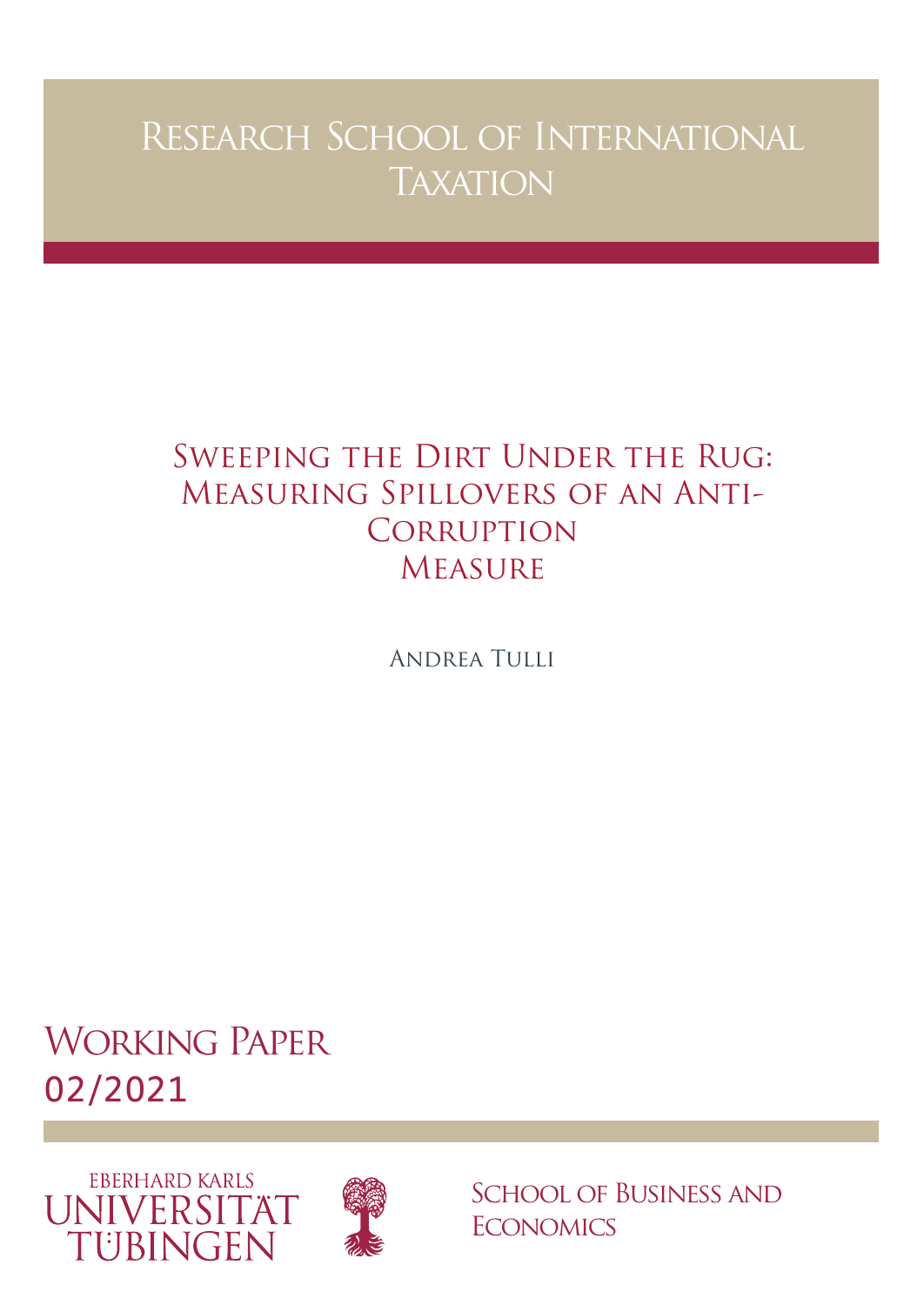# SWEEPING THE DIRT UNDER THE RUG: MEASURING SPILLOVERS OF AN ANTI-CORRUPTION MEASURE <sup>∗</sup>

Andrea Tulli

*University of Tübingen*

May, 2021

#### Abstract

This paper studies the spillover effects of an anti-corruption measure. Using data on the universe of procurement contracts of Italian municipalities, the paper documents two responses. First, in sectors that are more vulnerable to corruption, neighboring municipalities increase the number of contracts smaller than a threshold that involves less stringent evidentiary requirements, making it more challenging to prove an infraction. In particular, neighboring municipalities avoid stricter procurement rules by splitting large projects into multiple below-threshold contracts. This response is stronger in municipalities with more senior and educated employees. Second, neighboring municipalities renegotiate fewer contracts of public works, a practice that signals the existence of corruption. Together, these results suggest that municipalities neighboring one where an anti-corruption measure is implemented respond by exploiting less monitored margins of the procurement activity, and engaging less in activities that signal potential irregularities.

JEL CODES: D730, H570, K420

<sup>∗</sup>This is the first chapter of my Ph.D. dissertation that I completed at University of Warwick. Special thanks to my former supervisors Miguel Almunia, Michael Best, James Fenske and Carlo Perroni for their invaluable support during the completion of this project. I am very grateful to Benjamin Chen, Rosetta Greco, Lucia Iannotta, Domenico Manente, Giampaolo Sellitto and Monica Vici who helped me collect data and clarify the institutional setting. I also thank Gianmarco Daniele and Tommaso Giommoni for letting me use their data on arrests of public officials. I thank Arun Advani, Audinga Baltrunaite, Randolph Bruno, Alessandra Casella, Luis Candelaria, Decio Coviello, Francesco Decarolis, Lucie Gadenne, Francois Gerard, Jonas Hjort, Lavinia Piemontese, Camilla Roncoroni, Gabriele Rovigatti and seminar participants at Four Fridays for Corruption, ICEE 2021 ,WEEE, University of Warwick, Columbia University, HEC University, Bocconi University and Linz University for their insightful comments. All errors are responsibility of the author. Email: [a.tulli.eco@gmail.com.](mailto:a.tulli.eco@gmail.com) Website: [https://sites.google.com/view/andreatulli/home.](https://sites.google.com/view/andreatulli/home) I gratefully acknowledge ESRC and the [RSIT](https://www.rsit-uni-tuebingen.de/) for their financial support and ANAC for providing access to data.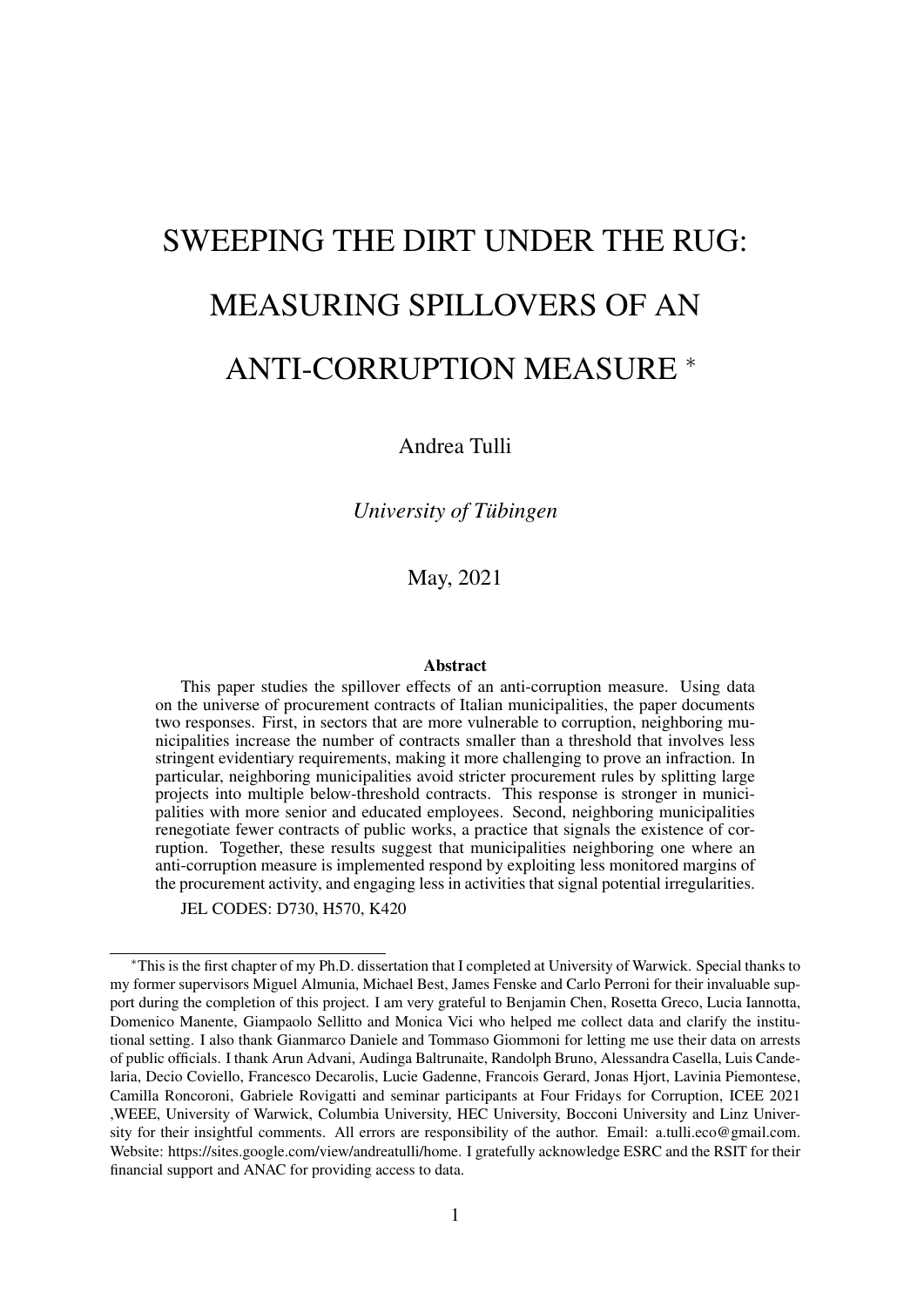### 1 Introduction

Corruption represents a severe impediment to development. Estimates suggest that it accounts for over 120 billions Euro every year in the European Union alone (Commission 2014). Unfortunately, its cost is greater than merely the diversion of resources from their rightful purpose; it also creates the opportunity for organized crime to flourish (Gounev and Bezlov 2010). Therefore the prevention of corruption activities is essential; in practice, this relies on the implementation of law enforcement measures (United Nations 2004). Little is known, however, on whether these policies also affect unmonitored administrations.

I empirically analyse the spillover effect of the dissolution of a municipal government, an Italian national policy used to target municipalities colluding with organized crime. If there is evidence of collusion between elected officials and criminal organizations, the national government may dismiss all the elected officials and replace them with high-ranking members of the law enforcement agency.

Using an event study approach, I analyse the response of municipalities neighboring those where the dissolution measure has been implemented (hereon, neighboring municipalities). Using information on all procurement contracts of the Italian municipalities, I focus on public procurement as it is an important sector in this setting: it accounts for approximately 13 percent of OECD countries' GDP (OECD 2016), and is vulnerable to corruption (Conley and Decarolis 2016, Decarolis *et al.* 2019). Furthermore, in the last decades the procurement sector has been infiltrated by criminal organizations, because it generates additional revenue for organized crime business (7 billion Euros per year in Italy alone, Unioncamere 2014).

I present two main findings. First, I show that a municipal dissolution triggers neighboring municipalities to split large projects into multiple contracts smaller than a relevant threshold (i.e. 40,000 Euros). For these smaller contracts, municipalities face lower transparency requirements and can provide limited information on the contract itself. Moreover, for goods and services contracts specifically, municipalities have greater discretionary power in awarding contracts to a specific firm. Indeed, they also offer the possibility of legitimately awarding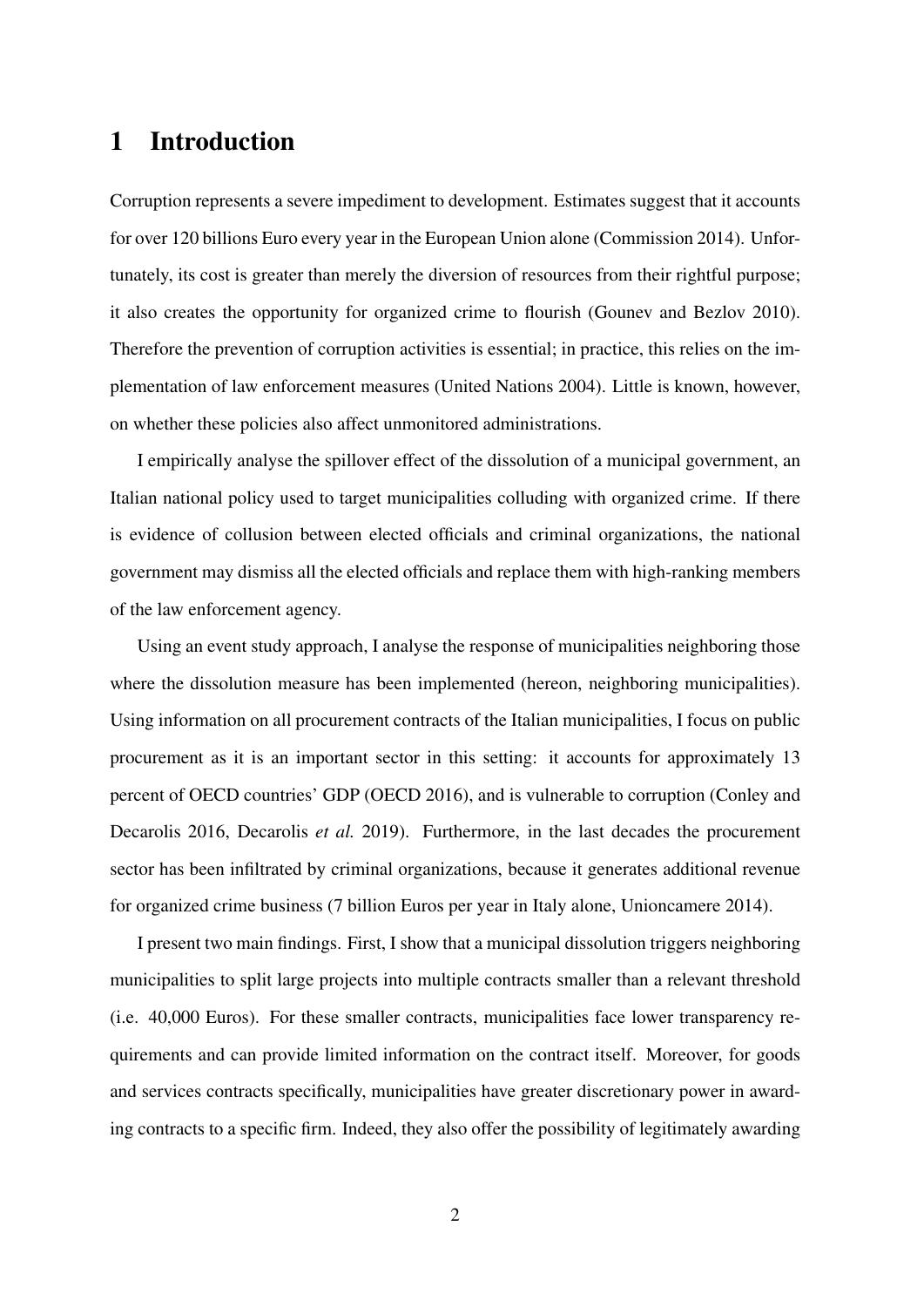a contract without conducting a public tender.<sup>1</sup> As such, contracts for goods and services are less transparent and involve fewer evidentiary requirements that law enforcement agencies could use to prove illicit behaviour. A simple back-of-the-envelope calculation shows that in response to a given municipality being dissolved, neighboring municipalities shift below the threshold approximately 8 percent of the average expenditure on procurement contracts larger than 40,000 Euros.<sup>2</sup>

Second, I show that after the implementation of the dissolution measure, neighboring municipalities reduce activities that may signal potential corruption. In particular, they issue fewer (and smaller) renegotiations of contracts for public works. Through contract renegotiation, the municipality can freely award additional resources to the winner bidder, leaving a large scope for rent seeking behaviours. Indeed, contract renegotiations are more common in cases where: the municipality has more discretion in the choice of the winning bidder; political accountability is lower (Ferraz and Finan 2011, D'Alpaos *et al.* 2013, Decarolis 2014, Decarolis and Palumbo 2015, Coviello and Gagliarducci 2017). Excessive contract renegotiations are also considered a signal of potential corruption by the Italian monitoring authority (ANAC 2015).

This paper highlights the need to take into account the indirect effect of law enforcement measures. In this case, failure to do so can lead to misleading conclusions on the overall impact of the municipal dissolution, since criminal organizations infiltrate multiple municipalities at the same time. Despite a growing literature showing how anti-corruption policies deter irregularities in neighboring municipalities (Colonnelli and Prem 2017 , Galletta 2017, Avis *et al.* 2018, Chabrost and Saussier 2018), deterrence is not the only possible consequence. If the law enforcement measure triggers further investigations, I show how non-targeted municipalities strategically exploit less monitored margins of their activity to complicate the

<sup>1</sup>Public tender can be avoided for contracts of public works regardless being larger (or smaller) than 40,000 Euro.

<sup>&</sup>lt;sup>2</sup>The calculation takes into account the overall expenditure on procurement contracts larger than the threshold. Since the 40,000 Euro threshold is relevant for contracts of goods and services only, I repeat the same back in the envelope calculation focussing only on the yearly expenditure on contracts larger than 40,000 Euros for these two types. In this case, municipalities shift below the threshold 15 percent of the average expenditure on contracts larger than 40,000 Euros.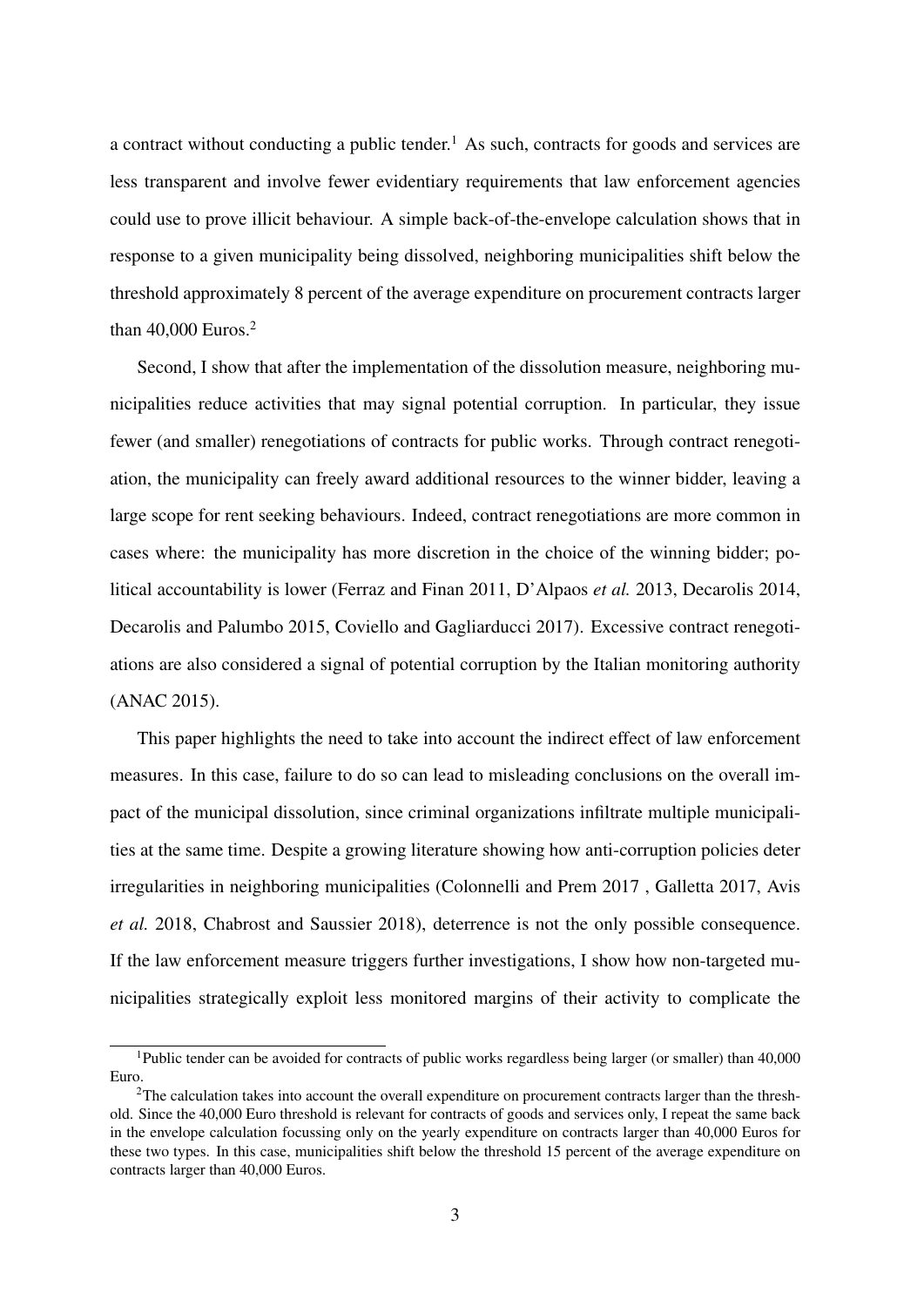detection of irregularities. These policies can also incentivize corrupting firms to relocate elsewhere in order to continue their business (Lichand and Fernandes 2019).

I compare the change in procurement behaviour between neighboring municipalities and the other Italian municipalities. For the validity of the results, multiple assumptions must be satisfied. First, I assume that neighboring and control municipalities would exhibit a similar behaviour if the dissolution were not implemented. For robustness, I restrict the analysis to all the municipalities in the same region (or province) of the dissolved municipalities to maximise the similarity between neighboring municipalities and the control group. The second assumption I make is that neighboring municipalities are not aware of the dissolution, before its implementation. This assumption is based on the fact that the dissolution measure is a legal instrument managed by the national government and the entire process is not public until its implementation. Third, I assume that neighboring municipalities perceive a higher risk of detection after the implementation of a dissolution, since multiple dissolutions have resulted in additional investigations of neighboring municipalities' activities in following years (DIA 2013). Indeed, the law enforcement body can take advantage of a dissolution to access the documentation of the dissolved municipality and gather additional evidence on the criminal organization.3 Finally, I address the recent concerns on the staggered adoption of a DiD design by using a different method for computing the results. In particular, I construct a statistical test for detecting a statistically significant increase in the number of procurement contracts smaller than the 40,000 Euro threshold for the neighboring municipalities (see Rosenbaum 2002).4

I complement the analysis with additional findings to rule out alternative hypotheses that could explain these results. First, I use a natural language processing technique for showing how issuing below-threshold contracts is not the consequence of a reduction in public spending. Instead, municipalities strategically exploit the existence of the 40,000 Euro threshold by

<sup>&</sup>lt;sup>3</sup>An example is the dissolution of Giugliano that provided abundant evidence on the infiltration of the local criminal organization (i.e., the clan of *Casalesi*) in multiple municipalities in the same area. The law enforcement bodies pursue the new leads during a new official investigation that involved several other municipalities in the same province (DIA 2013).

<sup>&</sup>lt;sup>4</sup>In the Appendix, I also use the estimator suggested by De Chaisemartin and D'Haultfoeuille (2020).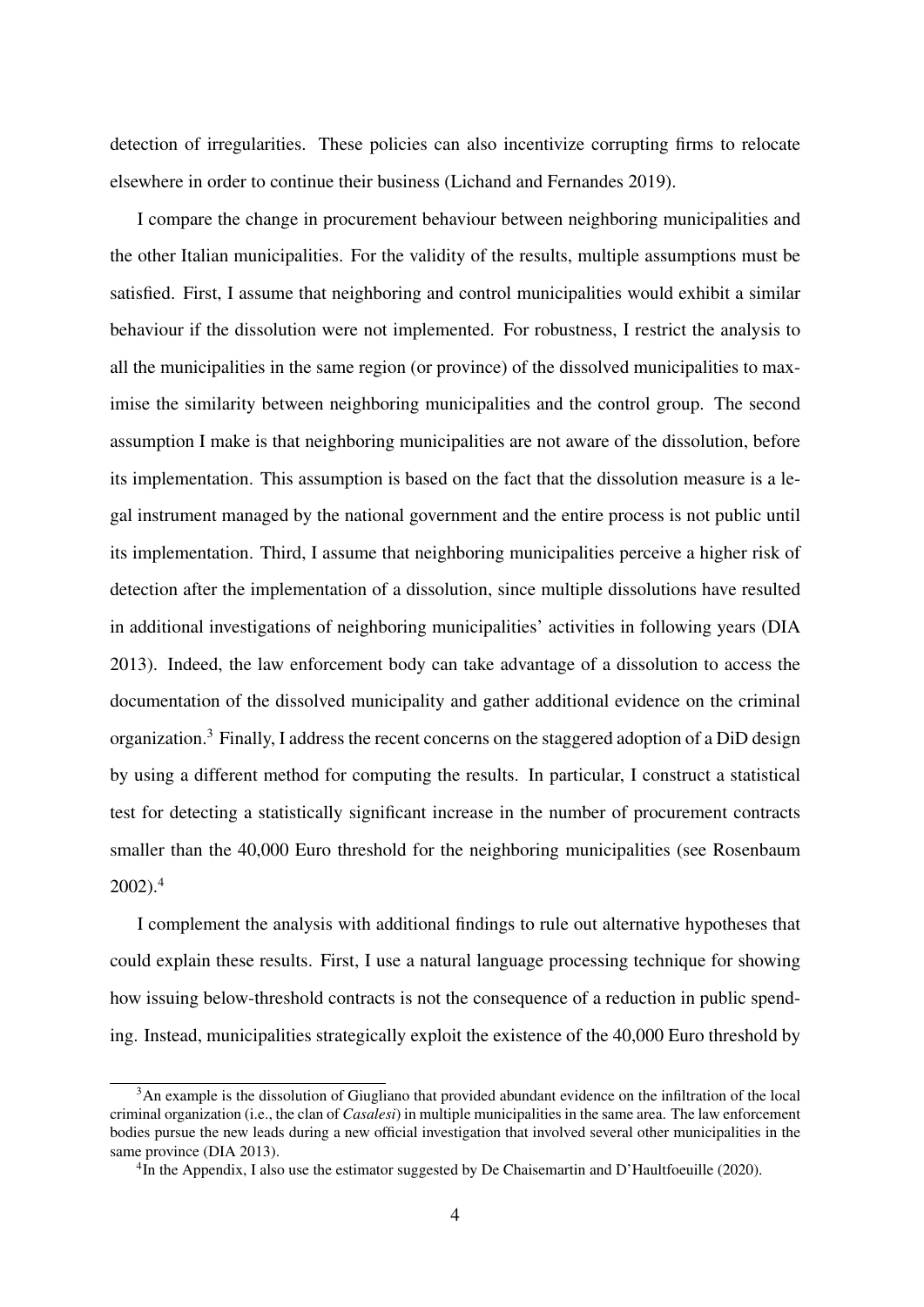splitting large projects in multiple contracts without changing their total size. Then, I prove that this response has to do with the corruption activities in the area, since it is linked exclusively with those sectors that are more vulnerable to the infiltration of organized crime (i.e., construction and waste management). Third, I rule out the hypothesis, suggested by Gerardino *et al.* (2020), that public employees use less transparent (but simpler) procedures for avoiding prosecution for involuntary procedural mistakes. Indeed, municipalities with more senior and educated employees have a stronger response to a neighboring municipal dissolution. Finally, abundant qualitative evidence confirms the exploitation of this threshold for illegal purposes. For example, in September 2019, an Italian verdict recognised how often organized crime exploited the 40,000 Euro threshold for its own interests. Evidence justifying the dissolution was based on the number of below-threshold contracts awarded to the same bidder.<sup>5</sup>

This paper contributes to multiple strands of literature. First, it contributes to literature on the effects of anti-corruption policies (Ferraz and Finan 2008, Acconcia *et al.* 2014, Daniele and Geys 2015, Di Cataldo and Mastrorocco 2016, Bosio *et al.* 2020, Calamunci and Drago 2020, Vannutelli 2020 and Fenizia and Saggio 2021). The most closely related papers are those studying spillovers from monitoring policies (Colonnelli and Prem 2017, Galletta 2017, Avis *et al.* 2018, Chabrost and Saussier 2018, Lichand and Fernandes 2019). By showing how law enforcement measures can encourage other public entities to commit irregularities in a less inferable way, this paper highlights how the overall impact of anti-corruption policies should be carefully assessed.

Second, this paper contributes to a growing literature showing that, when under scrutiny, economic agents substitute activities to less well-monitored margins. There are examples of this type of response in the literature on procurement (Gerardino *et al.* 2020); taxation and subsidies (Asatryan and Peichl 2016, Carillo *et al.* 2017, Almunia and Lopez-Rodriguez 2018, Daniele and Dipoppa 2018) and corruption and crime (Yang 2008, Knight 2013, Niehaus and Sukhtankar 2013, Dell 2015). This paper supports these findings by showing that non-

<sup>5</sup>Ruling of *Consiglio di Stato, Sez III, 10/01/2019, n.96*: *"[...] The infiltration of 'Ndrangheta clans on the municipality's business resulted in a chaotic organization of the municipality's procurement activity. Evidence of this is the large number of direct award of contracts (smaller than 40,000 Euros) to the firms owned by the criminal organization."*.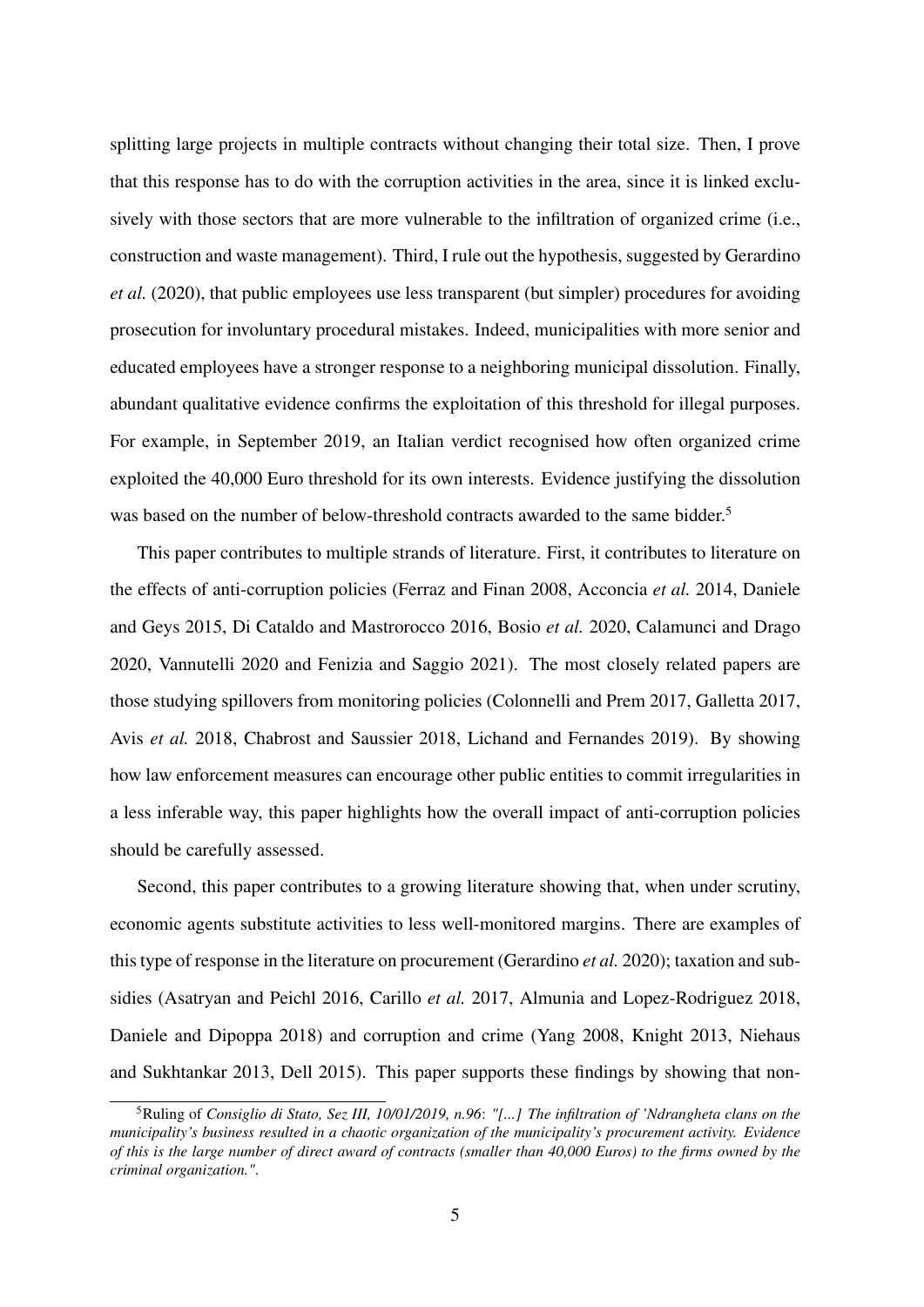monitored agents have similar responses. The response can be complex and involve multiple variables at the same time. Municipalities engage less in activities with a higher risk of irregularities, but also increase the number of contracts requiring fewer evidentiary documentation.

This paper also relates to the literature discussing the determinants of renegotiations of a contract. Contract renegotiation is more likely when: the mayor has tenure in office or does not face a re-election incentive (Ferraz and Finan 2011, Coviello and Gagliarducci 2017); if the project is smaller or more complex; the contract was awarded with private negotiation or though first price auction (Decarolis 2014, D'Alpaos *et al.* 2013, Decarolis and Palumbo 2015). I show how renegotiations can be a relevant outcome to study when focussing on the response to anti-corruption measures.

Finally, this paper offers insight into the literature studying why public entities change contracts' values so that they are below legal thresholds (Palguta and Pertold 2017 and Szucs 2017, Baltruinate *et al.* 2021). I show how a natural language modelling technique can identify whether the project is split into multiple contracts by comparing the descriptions of the object of the contracts.

The remainder of the paper proceeds as follows. Section 2 describes the institutional setting, focussing on how the dissolution works and the different procurement outcomes under analysis. Section 3 presents the data and descriptive statistics of the variables of interest; Section 4 discusses the empirical strategy used in the paper; Section 5 and Section 6 detail the findings on the contracts smaller than the 40,000 Euro threshold and renegotiations respectively. Section 7 discusses robustness checks, and Section 8 concludes.

### 2 Institutional Setting

In this section, I discuss the institutional setting of the Italian procurement sector and how Italy uses the dissolution of a municipal government to prevent serious criminal infiltration into municipalities. I start by describing this particular legal instrument and its relevant features for this study. Then, I describe the procurement outcomes that I use in this study: I illustrate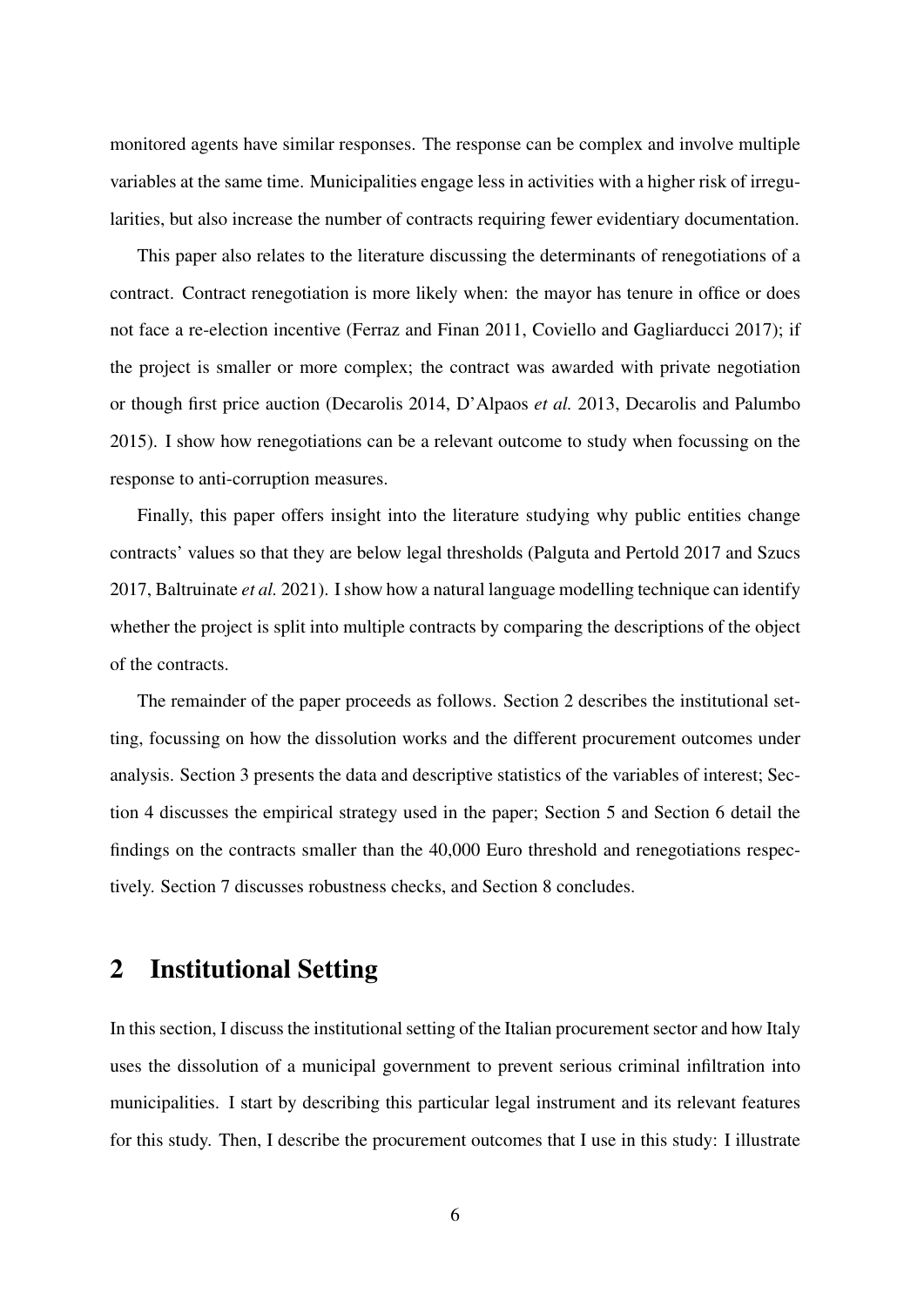how the procurement law changes for contracts below the 40,000 Euro threshold, discussing discussing why this is relevant for enforcing the law and how organized crime can exploit this threshold. Finally, I discuss the main characteristics of contract renegotiations and why they are relevant for this study.

#### 2.1 The dissolution of a municipal council

During the 1980s, the infiltration of mafia clans into local administrations became increasingly common. Many past studies show how both local politicians and criminal organizations had an interest in cooperating with each other. The former could gain electoral votes through the mafia's influence over voters. The latter could gain access to public funds in the procurement sector through controlled firms, thereby differentiating their business in the legal economy. Given the severity of this phenomenon, in the 1990s the national government introduced stricter regulations for tackling collusion among public officials and criminal organizations. In particular, law 164/1991 introduced the dissolution of a municipal government because of serious criminal (mafia) infiltration. The national government can decree the dissolution of a municipal government when the law enforcement agencies provide evidence of direct (or indirect) links between members of the local government and the mafia. The dissolution is one of the most aggressive policies aimed at limiting organized crime's influence on municipal activities. When a municipal government is dismissed, the elected officers are replaced by three high-ranking members of law enforcement agencies (the *commissioners*). These commissioners replace the elected officials in all of their duties. The law prescribes the dissolution to last between 12 and 24 months. However, they usually last between 24 and 36 months.<sup>6</sup> After the dissolution, the municipality holds new elections for the municipal government.

The commissioners' role is to reduce the influence of criminal organizations on the municipal government; therefore, they only deal with the municipality's ordinary business. Di Cataldo and Mastrorocco (2016) show how infiltrated municipalities spend more in sectors vulnerable to infiltration by criminal organizations (i.e., construction and waste management) and less

<sup>&</sup>lt;sup>6</sup>Figure B.1 shows the distribution of the length of the dissolutions in the period of analysis.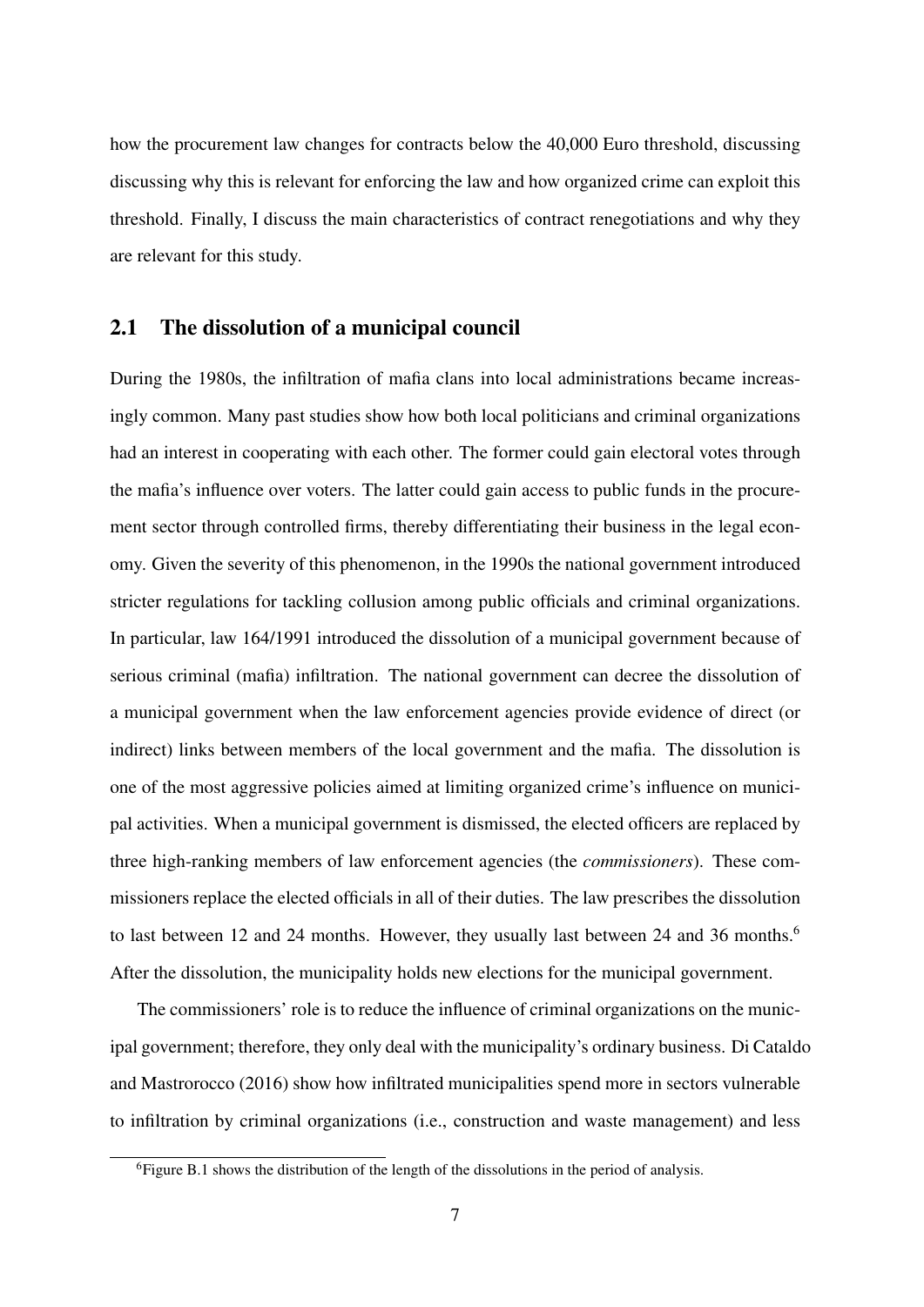on areas such as the municipal police and public transport. In contrast, during the dissolution period commissioners reduce the investment expenditure by an average of 15 percent (Galletta 2017). These results are not causal evidence of the effect of commissioners' activities on the corruption level in the dissolved municipality; they can be linked to a reduction of active waste (Bandiera *et al.* 2008). Anyway, the decline in investment is so relevant in magnitude that it has adverse effects on the level of GDP at the provincial level (Acconcia *et al.* 2014).7

The dissolution mechanism includes three phases. First, the provincial Prefect establishes a commission in charge of evaluating the municipality's activities for three months. The commission's goal is to provide evidence for the existence of a connection between the municipality and organized crime. The evidence may not necessarily constitute a crime, but it has to objectively prove the influence of organized crime on the local administration. The dissolution process can also start without an official (and public) investigation by the law enforcement agency of the municipal activity.<sup>8</sup> At the end of the three months, within 45 days, the commission produces a report for the Italian Ministry of Interior. Finally, the national government and the President of the Republic validate the decision. A relevant feature of the policy is that the steps and the timing of the dissolution process are explicitly stated in the national law (n.410/1991). The entire decision process lasts at most ten months before its implementation.

The three-phase process of the dissolution mechanism, and the timing therein, is an important element when taking into consideration these findings. In the analysis, I work off of the assumption that in the months leading up to the dissolution of a given municipal government, neighboring municipalities have no prior information regarding the process. This assumption takes into account the fact that the dissolution mechanism is implemented at a national level and it does not require any previous public intervention of the law enforcement body, it is unlikely that the dissolved and the neighboring municipalities have preliminary information on its implementation. Therefore, it is doubtful that the dissolution is correlated with the past

<sup>&</sup>lt;sup>7</sup>Italian provinces are the smallest institutions after the municipality. There are 110 provinces in Italy.

<sup>8</sup>Between 2011 and 2016, only 26 out of 73 dissolutions involved any public official being arrested before their implementations.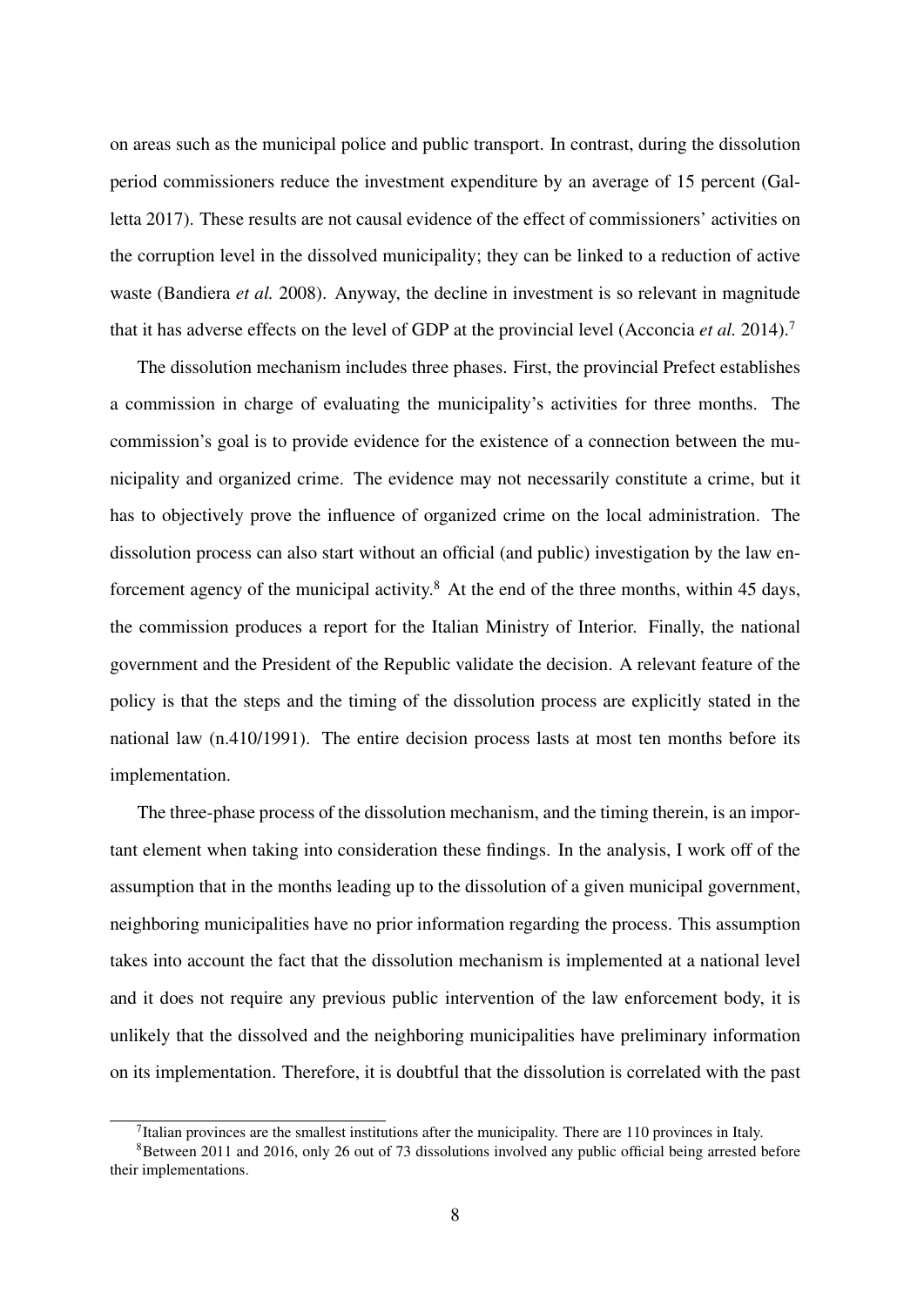procurement activity of neighboring municipalities. However, it is still possible that the dissolution correlates with a time-varying factor un- observable to the econometrician. Therefore, I control for province linear trends in all the specifications.

Figure 1 shows the geographical distribution of the municipal dissolutions in the period of the analysis (between 2011–2016); most of the dissolutions are in the south of Italy, in particular in Sicily, Calabria, and Campania. Multiple reasons can explain the high concentration of dissolutions in these three regions. First, the law enforcement agency may monitor the activity of southern municipalities more closely, which increases their chance of being dissolved. Alternatively, southern municipalities may be more vulnerable to organized crime infiltration because, to name one reason among many, they have been exposed longer to the presence of organized crime. The geographical concentration of dissolutions could be considered a risk to the identification strategy if the neighboring municipalities in Southern regions respond differently to the law enforcement agency's close monitoring compared to the control municipalities in other areas of the country. To address this risk, I show in Section 7 how the results do not change when I use only municipalities within the same province (or region) of the dissolved municipality as control groups.

I focus on the reaction of neighboring municipalities after the dissolution of a municipal government for two reasons. First, criminal organizations often influence the economy of large areas. There are many examples of criminal organizations affecting multiple neighboring municipalities simultaneously (DIA (2016)). Second, municipalities can react to the dissolution of a neighboring municipal government because they perceive that they are more likely to be scrutinised next. In many cases where the dissolution of a municipal government occurrs, evidence showing illicit activities taking place with public entities in nearby municipalities is also found—prompting investigations to be expanded into nearby municipalities (DIA 2013). Indeed, even though the geographical location of a given municipality is not a valid indicator determining involvement with criminal organizations, it is also unlikely that municipalities neighboring a dissolved municipality have no interactions with the same crim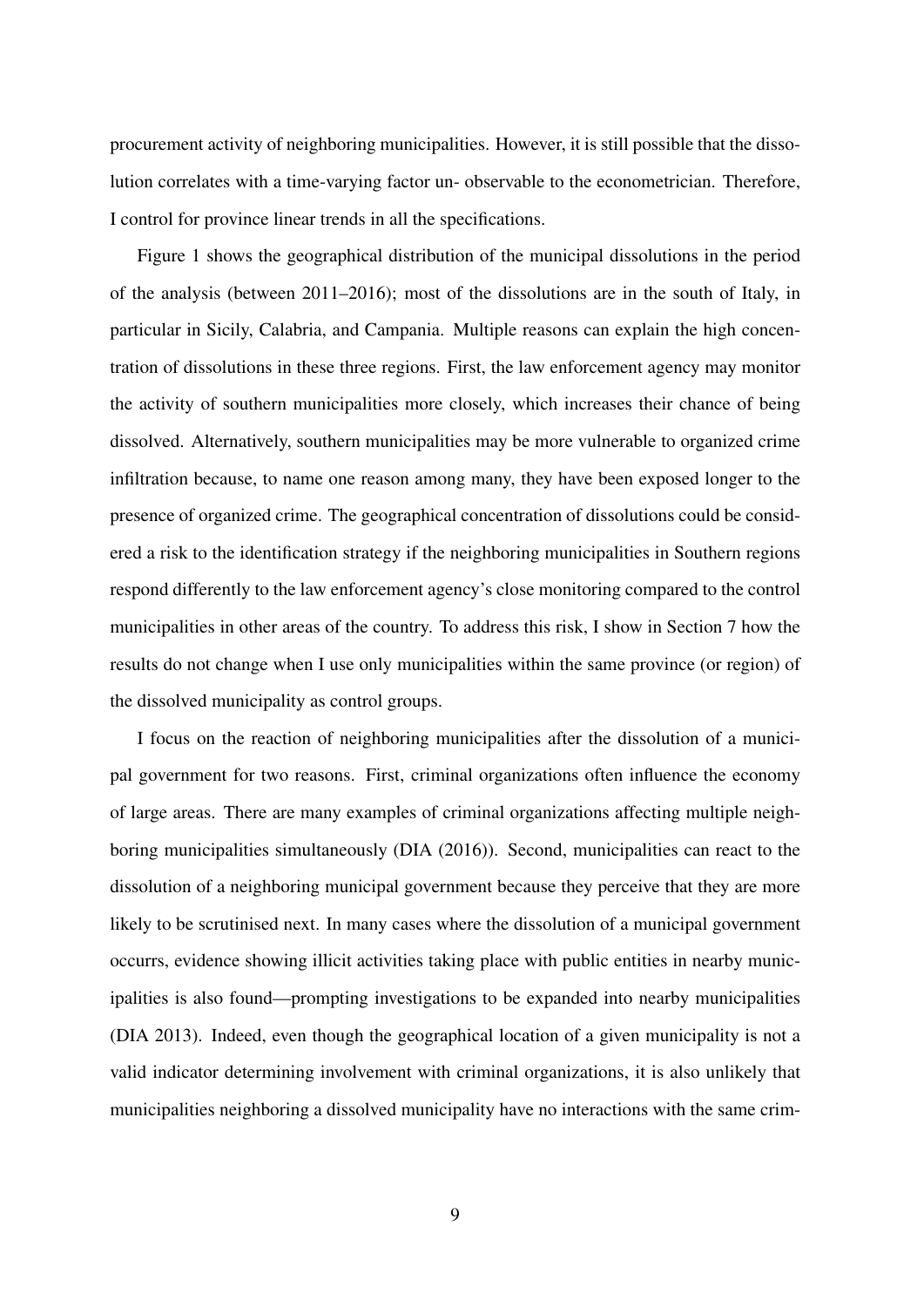inal organizations.<sup>9</sup> Therefore, this study focuses on responses of municipalities that have likely interacted with a prosecuted criminal organization and that may likely be the object of future investigations.

When implementing a dissolution, the law enforcement agency publishes a detailed report describing the evidence justifying the dissolution, including information gathered on the criminal organization's influence. In all the cases of dissolution examined in this study, the criminal organizations infiltrated most notably the procurement sector. For the purposes of this study, I use these reports for determining which sector was infiltrated by organized crime in the dissolved municipality and for collecting information about the irregularities found in the procurement sector.<sup>10</sup> An analysis of these reports indicates that it is five times more likely for a law enforcement agency to gather evidence on irregularities for contracts that exceed the 40,000 Euro threshold. In approximately 70 percent of the dissolution cases, the criminal organizations infiltrated the two sectors of construction and waste management. In the remaining 30 percent of the cases, they infiltrated one of the other 44 municipal activity sectors. In Section 5, I show that neighboring municipalities only react in regards to contracts linked to construction and waste management (which are incidentally the most vulnerable sectors to the infiltration of organized crime).

#### 2.2 The procurement outcomes

Italian procurement law varies based on a few characteristics of the procured goods. For example, the law regulating contracts for public works is different to that regulating goods and services. Similarly, Italian procurement law changes depending on the value of the contract. In general, larger contracts have stricter regulations on different aspects of the procurement process. For example, they have more publicity requirements, there is a strong limitation in the discretion of the choice of the winner firm, and the municipality has to provide (and

<sup>9</sup>A passage of an Italian ruling (*T.A.R. Lazio sez. I - Rome 28/09/2019, n.11396*) clarifies the policymaker's point of view in this context: "[...] Even though a municipality should not be considered infiltrated by organized crime simply for its geographical location, it can be a relevant information if the law enforcement body proves the existence of behaviours signaling potential irregularities."

 $10$ Figure B.2 and B.3 show this two information graphically.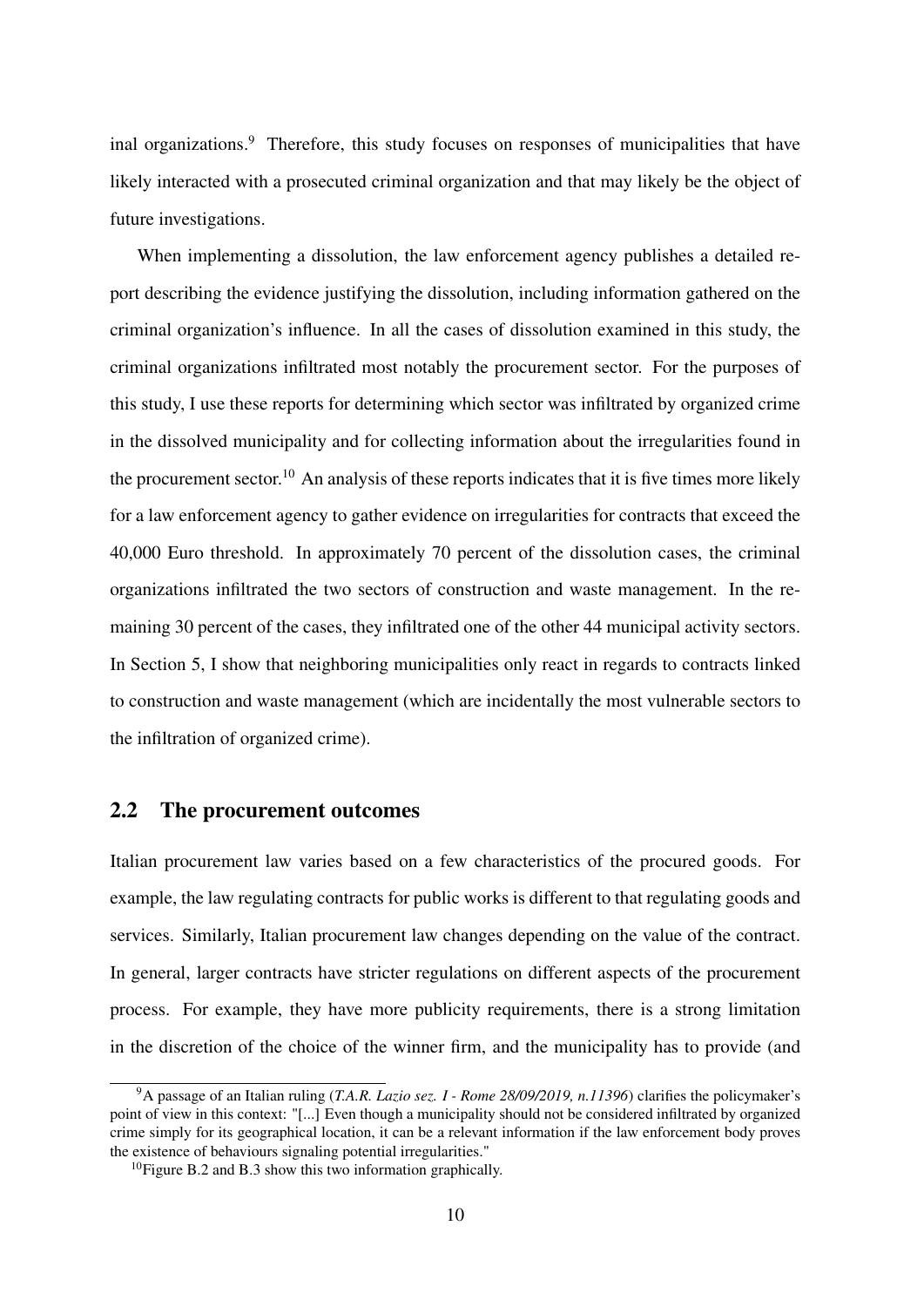collect) more information for the monitoring authority. Figure 2 shows the distribution of all the procurement contracts of all Italian municipalities in the period of analysis by face value. Municipalities have strong incentives in issuing contracts smaller than the 40,000 Euro threshold.

The procurement law prescribes three changes in the law for contracts below the 40,000 Euro threshold.<sup>11</sup> First, these below-threshold contracts are less transparent since the municipality does not have to publish any documentation for awarding the contract. Second, only limited information must be provided to the Italian monitoring authority (*ANAC*) for belowthreshold contracts. For example, information on the winning bidder's identity is not even requested for these contracts. Finally, municipalities can legally avoid a public tender and award a below-threshold procurement contract directly to a firm.

Award procedures for contracts exceeding the 40,000 Euro threshold differ according to the type of object procured. Contracts for public works can be awarded without a public tender regardless of size, but those for goods and services must be awarded following public tender regulations.12 This law change makes the 40,000 Euro threshold a relevant threshold for the monitoring activity of the law enforcement agency on contracts for goods and services. For example, if during a corruption case the municipality avoids a public tender and legitimately awards a contract to a bidder linked to organized crime, the law enforcement agency cannot claim a violation of the procurement law or provide evidence for the illicit behaviour of the elected municipal official. Because of this, I expect contracts for goods and services to shift to below threshold contracts after a municipal dissolution is implemented, taking advantage of the variation in the public procurement law. In line with this logic, I do not expect any change in public work contracts since direct awards are allowed for these contracts, irrespective of their size.

Figure 3 shows the geographical distribution of bunching at the 40,000 Euro thresh-

<sup>11</sup>The relevant procurement law for the analysis is the *D.Lgs. n.163/2006*.

<sup>&</sup>lt;sup>12</sup>The only exception to this rule is in case of emergency. In practice, municipalities often exploit the emergency clause, even when there is no emergency, to avoid the public tender. The use of the emergency clause without a real need is risky for the municipality since the law enforcement body can easily verify an emergency that could justify the use of the direct award.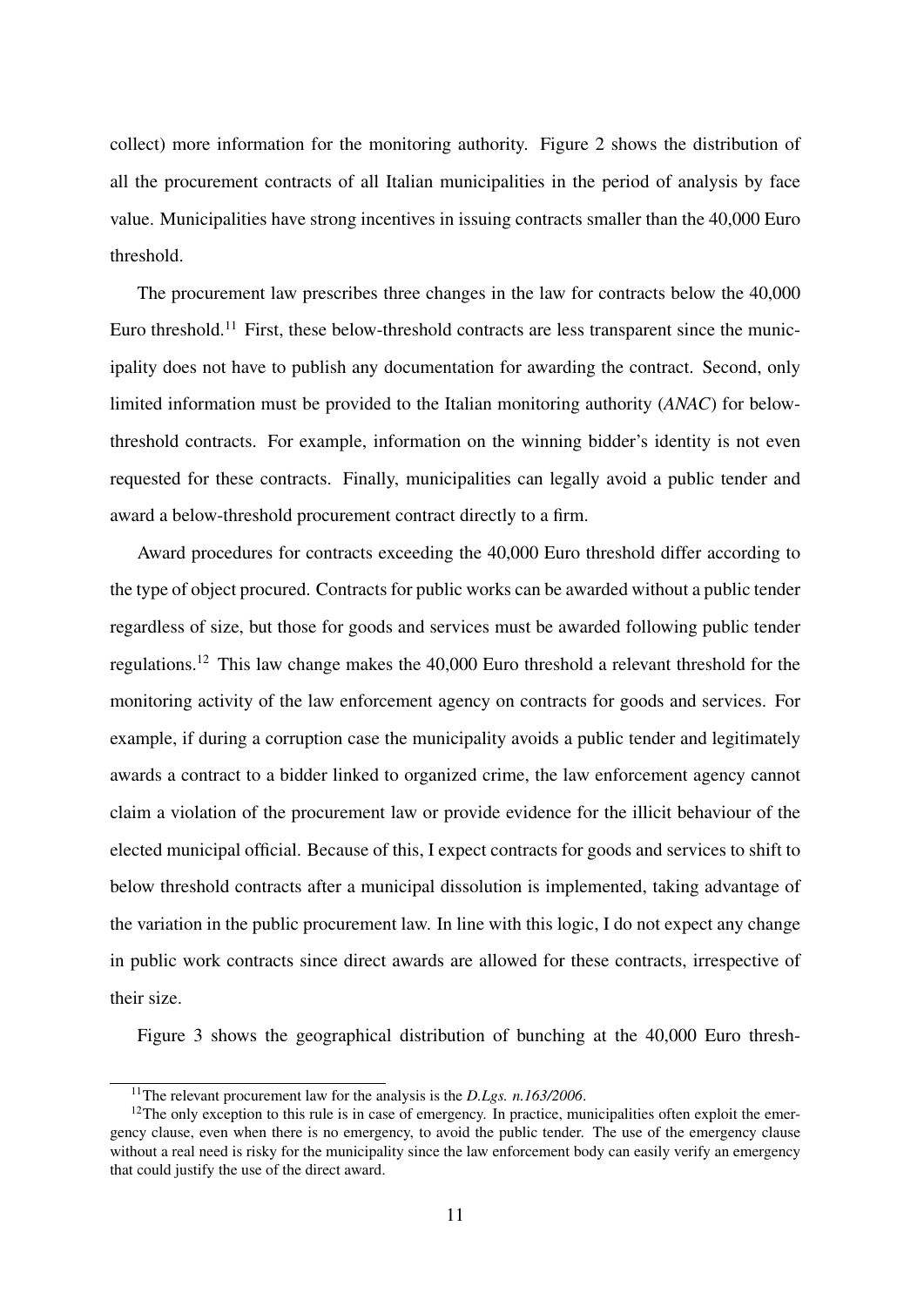old. Municipalities in the south of Italy, where criminal organizations are historically more widespread, exploit the threshold more. Indeed, municipalities in southern provinces exploit the threshold on average three times more than northern municipalities. This figure does not imply that they exploit the threshold for corruption purposes. I verify this by collecting numerous qualitative pieces of evidence. In particular, I collect different passages of Italian rulings describing how organized crime exploited the threshold for their business. For example, ruling *T.A.R. Lazio sez. I - Roma, 28/09/2019, n. 11396* explicitly states: *"[...] The evidence collected by the law enforcement body shows how often the criminal organization exploited the 40,000 Euro threshold during its activity. In particular, they split different projects in multiple smaller contracts to award the contracts directly to firm XXXX without any justification, violating publicity requirements and distorting competition."*. 13

Figure 4 shows how municipalities exploit the 40,000 Euro threshold when the chance of being monitored is higher. After a neighboring municipality is dissolved, the number of goods and service contracts just below 40,000 Euros increases substantially, while municipalities reduce the number of contracts issued just above the threshold. This evidence is consistent with the hypothesis that, after a neighboring dissolution, municipalities exploit the 40,000 Euro threshold to impede the law enforcement body from gathering any evidence on possible infractions. Indeed, issuing smaller contract municipalities can avoid public tender, involving a smaller number of economic agents, reducing the paperwork, choosing the winner firm autonomously, and, therefore, lowering the evidentiary requirements for detecting irregularities.

Every year *ANAC* publishes a report describing the phases of the procurement process that the law enforcement agencies should monitor more closely during their investigations and the common signs of illicit behaviours that the authority recognised over the years (ANAC  $(2015)$ <sup>14</sup>. I focus on one of the most common practices identified by ANAC in corruption cases: the renegotiation of public works contracts. Different sources recognise contract renegotiation in procurement processes as being vulnerable to corruption since they are often

<sup>&</sup>lt;sup>13</sup>In the Appendix, I collect additional passages of numerous rulings showing how often criminal organizations exploited the 40,000 Euro for their business.

<sup>&</sup>lt;sup>14</sup>In the Appendix, I list all the elements of the procurement process that, as suggested by the monitoring authority, should be monitored more closely because of their vulnerability to corruption.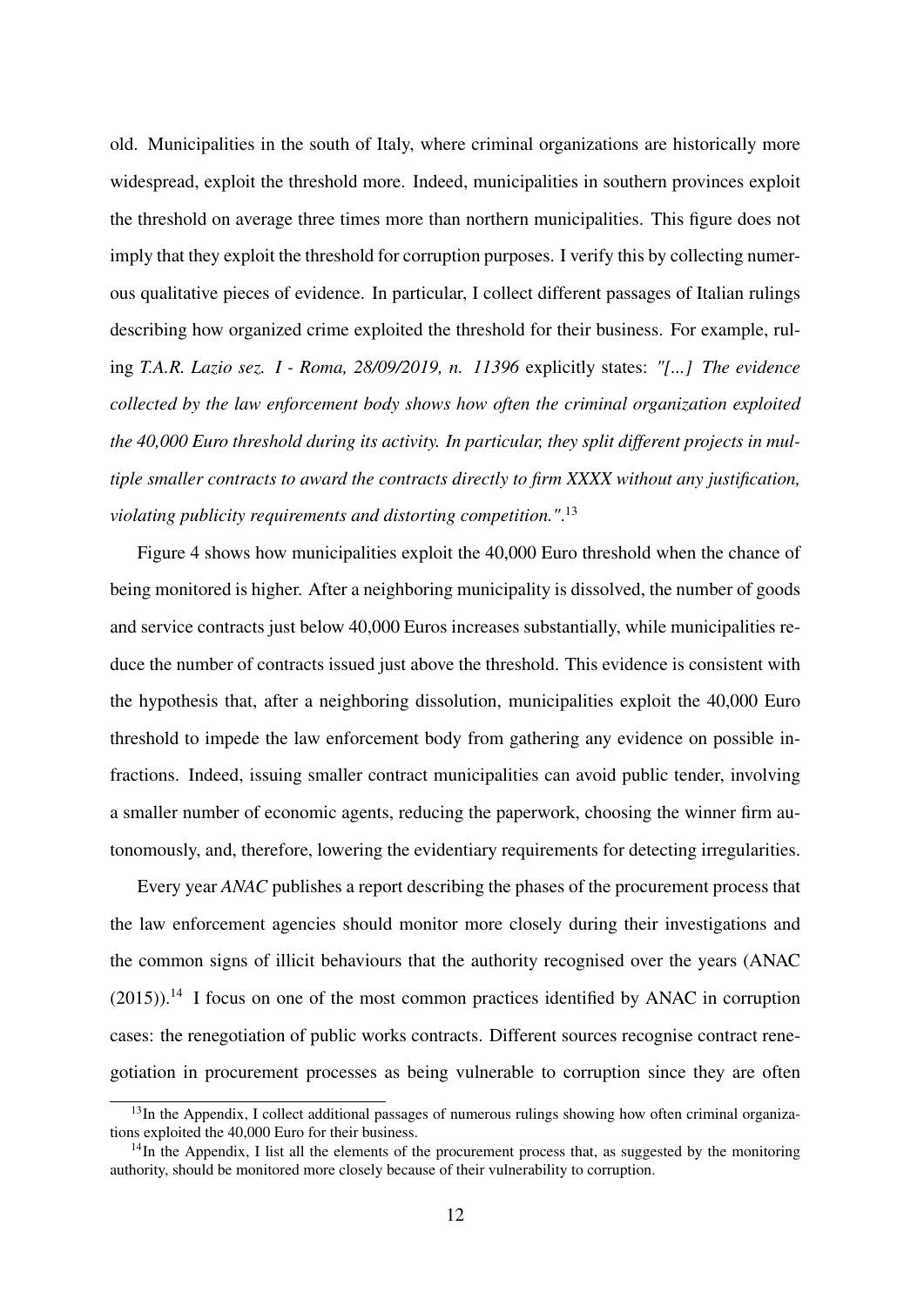exploited for illegal purposes (e.g., Di Cristina 2012). Ferraz and Finan (2011), and Coviello and Gagliarducci (2017) show how these renegotiations are more exploited in the absence of electoral incentives; and Decarolis (2014) how bidding firms use them to gain greater access to resources after the awarding stage.

In a contract renegotiation process, the winning firm requests additional funds to complete the contract due to unforeseen costs or complications during its execution. The firm can seek additional resources of up to one-fifth of the original contract's value. The contract renegotiation is not meant to change the quality of the good procured: it should only allow the winning firm to complete the original contract. Since the municipality can directly award the additional resources without issuing another procurement contract, these contract renegotiations have been exploited extensively for corruption purposes.<sup>15</sup> Figure 5 shows the average share of public works that underwent contract renegotiation in the different Italian provinces over the period studied. There is a lot of heterogeneity since firms use contract renegotiation in many situations, not necessarily related to corruption. Nevertheless, renegotiating a contract for public works is also common in areas where organized crime is widespread, like Sicily.

### 3 Data and descriptive statistics

The primary source of data for this study is the universe of procurement contracts issued by all Italian municipalities from 2011 to 2016. The data contains 7,965,123 contracts; a large share of these are tiny, averaging 18,453 Euro, with a median of 1,230 Euro. *ANAC* collects information on each contract and is in charge of monitoring the procurement sector. Data for each contract includes: information on its value, the purchasing municipality, the awarding mechanism (e.g., public tender or discretionary procedure), the purchase date, and a description of each item. For contracts of public works larger than 150,000 Euro, the data

<sup>&</sup>lt;sup>15</sup>For example, in the motivation documents for the dissolution of the municipality of Taurianova (2013), it is possible to read that the municipal government agreed to renegotiate contracts of public works without justifications. In the motivation of the dissolution of Palazzo Adriano (2016) the law enforcement body describes how extreme the exploitation of the renegotiations for illegal purposes can be. They show how the municipal government allowed renegotiations of contracts worth more than the contracts.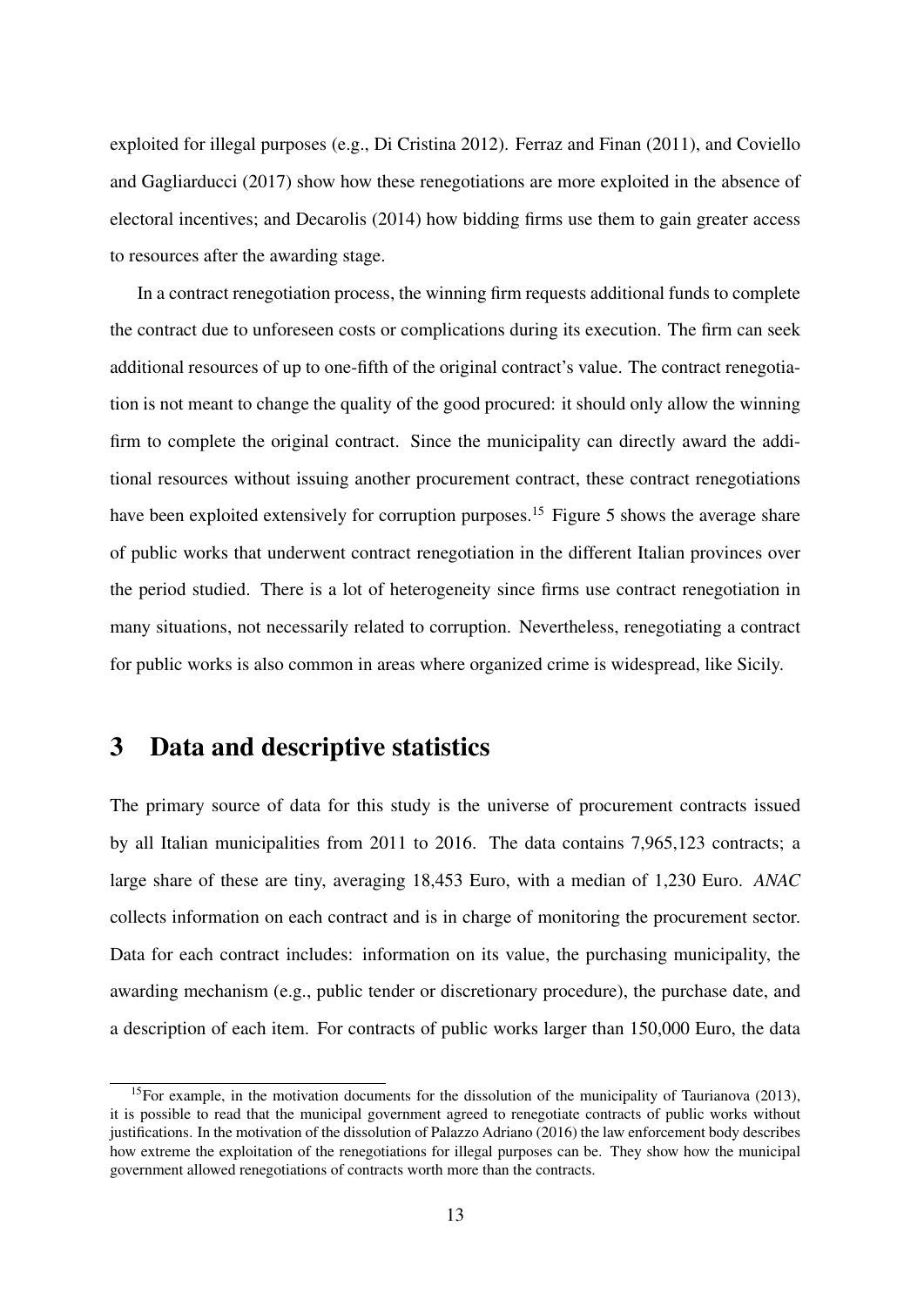also contains information on the renegotiations from 2007 to 2016, the renegotiation date, and its value. The data includes additional information on the good procured for contracts larger than 40,000 euros. In particular, each contract larger than 40,000 Euros is associated with a nine-digit code (i.e., the *CPV*) that categorises the type of good in detail.16 I also include municipal and public employees' characteristics from the Italian national bureau of statistics and mayors' characteristics from the Italian Home Department.

Table 1 shows descriptive statistics of the variables of interest. First, the average Italian municipality has approximately 7,000 inhabitants and shares its borders with six other municipalities. Furthermore, 40 percent of municipalities are ruled by a mayor born in the municipality. In this table I also show the average number of contracts municipalities issue per year. Since standard deviations are larger than the average values, there is substantial heterogeneity in the number of contracts issued. Nonetheless, it is approximately ten times more likely for a below-threshold procurement contract to be given than one just above. This difference is justified by the numerous variations within the procurement law regarding the threshold, making it more convenient to issue smaller contracts. Contracts smaller than 40,000 Euros represent a relevant share of the municipal spending; indeed, they account for more than 13 percent of the yearly municipal expenditure. Furthermore, municipalities issue about 80 percent of contracts to goods and services, which are the types of contracts affected the most by the variation in the procurement law at the threshold. Finally, one-third of the procurement contracts for public works are subject to contract renegotiation. The average increase of the original contract value in these renegotiations is in line with the maximum value prescribed by the law (i.e., no more than 20 percent of the original contract value). Still, the substantial heterogeneity in size suggests that the renegotiation process is often misused.

<sup>&</sup>lt;sup>16</sup>The CPV establishes a single classification system for public procurement used to describe the contract subject. More info at https://simap.ted.europa.eu/cpv .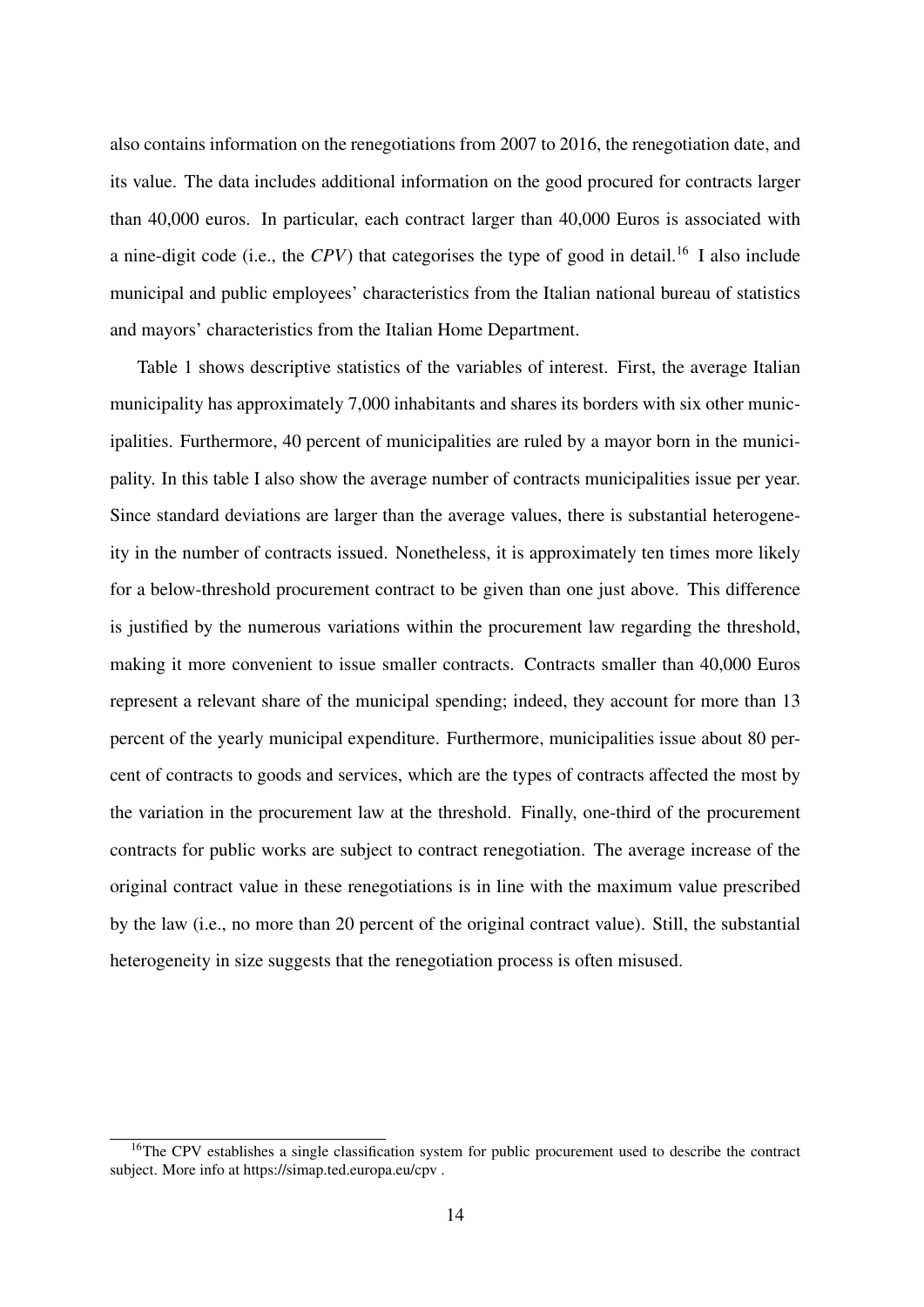### 4 Estimation strategy

In this section, I introduce the estimation strategy. I estimate both a triple difference-indifference and a difference-in-difference, comparing municipalities with a neighboring dissolved municipality at time *t* with those that at the same time do not share any border with a dissolved municipality.

Section 5 shows the results on the number of contracts below the 40,000 Euro threshold computed from Equation 1. I focus on contracts smaller than 100,000 Euro issued per year by each municipality. These are split into bins of 5,000 Euros each. Therefore, the resulting estimation strategy is a triple difference-in-difference in which the outcome variable is the inverse hyperbolic sine of the number of contracts issued by municipality  $m$ , in bin b at time t. This estimation strategy compares the change in the number of contracts in each bin, between neighboring and control municipalities, before and after the implementation of the dissolution; it shows whether the effect is larger for contracts issued in the bins below the threshold. Equation 1 allows me to compare the effect of the dissolution taking into account time-invariant characteristics of municipalities and bins.

$$
N_{b,m,t} = \alpha_b + \alpha_m + \alpha_t + \delta_0 Treat_{-m,t} ++ \beta_0 Treat_{-m,t} \times \mathbb{1}\{25,000 \le b \le 40,000\} ++ \gamma_0' X_{m,t} + \gamma_1' \overline{X}_{-m,t} + \epsilon_{b,m,t}
$$
 (1)

The outcome variable is the inverse hyperbolic sine of the number of procurement contracts issued by municipality m, in year t, in bin b. The  $\alpha$  terms are, respectively, bin, municipality, and year fixed effects.  $Treat_{-m,t}$  is a dummy taking a value one if a neighboring municipality is dissolved.  $X_{m,t}$  are municipality controls, and  $\overline{X}_{-m,t}$  are the average of neighbours' controls. I control for the logarithm of the population, a dummy equal to one if the mayor is born in the municipality. All the standard errors account for spatial heteroskedas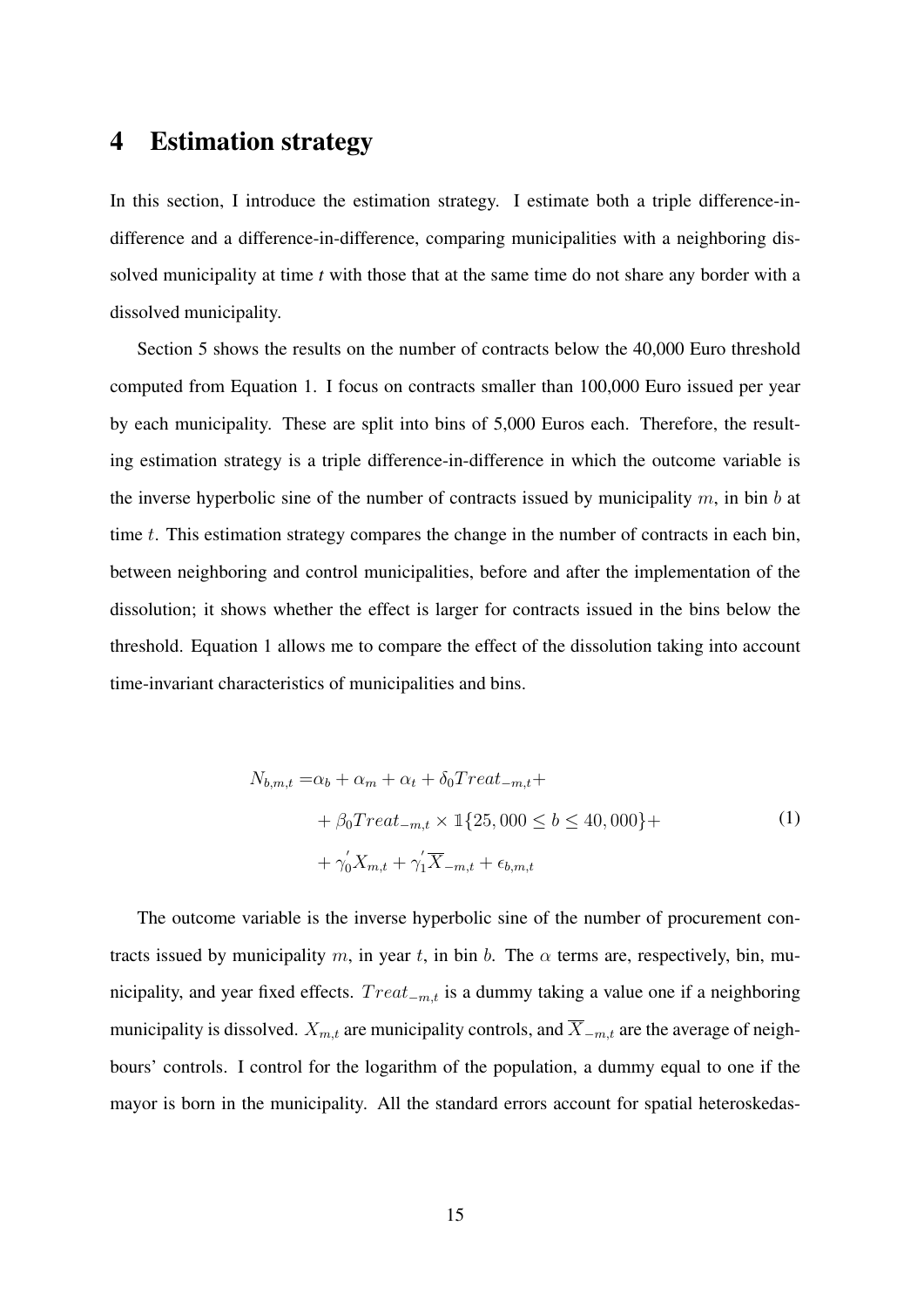ticity and autocorrelation for all municipalities within a ten kilometer radius (Conley 2008).<sup>17</sup> The coefficient  $\beta_0$  shows the differential effect of nearby dissolution on the number of contracts between 25,000 Euros and 40,000 Euros.

Subsequently, I provide additional findings to support the interpretation of the results of Equation 1. First, I show that municipalities shift large projects below the 40,000 Euro threshold by splitting them into multiple smaller contracts. In order to prove it, I use natural language processing (i.e., Word embedding , Mikolov *et al.* 2013a and Mikolov *et al.* 2013b) on the descriptions of the contracts smaller than 40,000 Euros. Word embedding allows me to compare the meaning of the descriptions of all the contracts issued by a municipality in the same year and identifying those contracts that belong to the same project. I am interested in those contracts smaller than the threshold but belonging to a project that would be larger than 40,000 Euros if issued in a single contract (hereon split projects). Using Word Embedding in this context is useful since it is a language modeling technique based on the co-occurrence of words. This technique represents the meaning of the words in a low-dimensional Euclidean space and specifies their meanings based on co-occurring words. This implies that synonyms (which often do not appear in the same sentence) have a similar vector representation since they occur in similar contexts. Second, the direction of the difference between two words also conveys meaning.18

Once I identify the split projects, I estimate Equation 2. The outcome variables are the expenditure of split projects and the overall expenditure around the threshold by municipality m, in year t. The  $\alpha$  terms are municipality and year fixed effects.  $Treat_{-m,t}$  is a dummy taking a value one if a neighboring municipality is dissolved.  $X_{m,t}$  are municipality controls, and  $\overline{X}_{-m,t}$  are the average of neighbours' controls. I control for the logarithm of the population, a dummy equal to one if the mayor is born in the municipality. All the standard errors account for spatial heteroskedasticity and autocorrelation for all municipalities within a ten kilometer

 $17$ I would like to thank Thiemo Fetzer and Solomon Hsiang for sharing online their codes for running the Conley standard errors. http://www.trfetzer.com/conley-spatial-hac-errors-with-fixed-effects/ and http://www.fightentropy.com/2010/06/standard-error-adjustment-ols-for.html .

 $18$ I discuss the details of the Word embedding in the Appendix.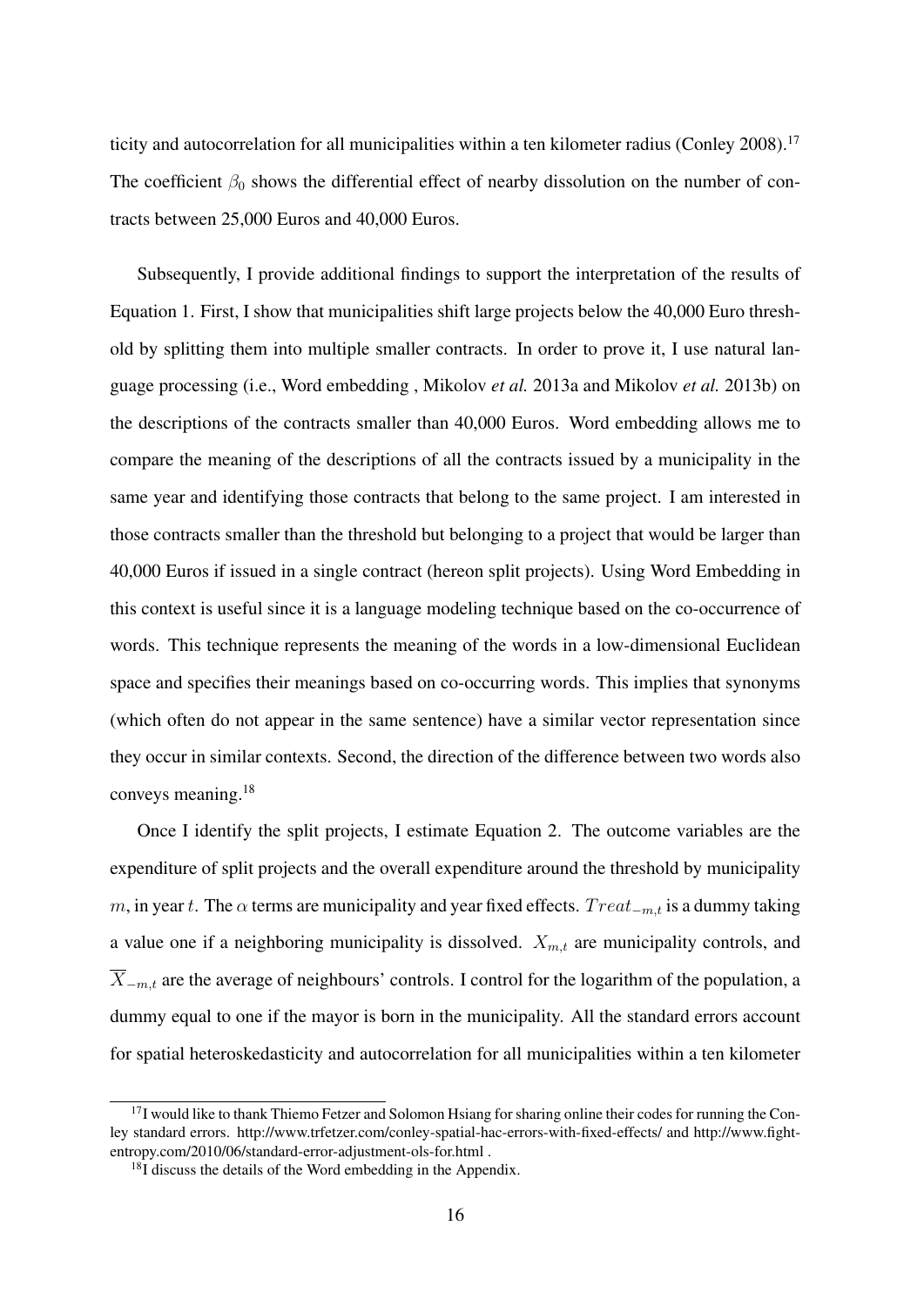radius (Conley 2008).

$$
Y_{m,t} = \alpha_m + \alpha_t + \beta_0 Treat_{-m,t} + \gamma'_0 X_{m,t} + \gamma'_1 \overline{X}_{-m,t} + \epsilon_{m,t}
$$
 (2)

Then, I show how municipalities shift contracts below the 40,000 Euro threshold only for sectors that are more vulnerable to the infiltration of organized crime: construction and waste management. Therefore, I exploit the *CPV*, which specifies precisely the sector related to each contract larger than 40,000 Euros. Since the same information is not available for smaller contracts, rather than showing which sectors bunch more below the threshold, I study which are the sectors of the contracts shifting from above the threshold. Given the limitations in the data, I assume that municipalities do not issue contracts in different sectors when they shift them below the threshold.

Therefore I estimate Equation 3.  $Y_{m,t}$  corresponds to the number of contracts issued above the 40,000 Euro threshold for two different sectors: those in which the infiltration of organized crime is more likely (i.e., construction and waste management), and all others combined. I control for the population, a dummy equal to one if the mayor is born in the municipality and the corresponding average controls for the neighboring municipalities.

$$
Y_{m,t} = \alpha_m + \alpha_t + \beta_0 Treat_{-m,t} + \gamma_0' X_{m,t} + \gamma_1' \overline{X}_{-m,t} + \epsilon_{m,t}
$$
\n(3)

For Section 6, I use a contract-level specification. I make use of the information on the type of object procured to control for time-invariant characteristics that increase the likelihood of a contract renegotiation taking place.<sup>19</sup> I estimate Equation 4.  $Y_{q,m,t}$  can be: a dummy taking value one whether the contract has been renegotiated; the value of the renegotiation; the total value of the project; or the rebate. The notation of Equation 4 and controls do not change with respect to the other Equations. Since it is a contract-level regression, I also control for good fixed effect (i.e.,  $\alpha_q$ ).

<sup>&</sup>lt;sup>19</sup>I use the first two digits of the *CPV*. They categorise the contracts in 44 different categories of good.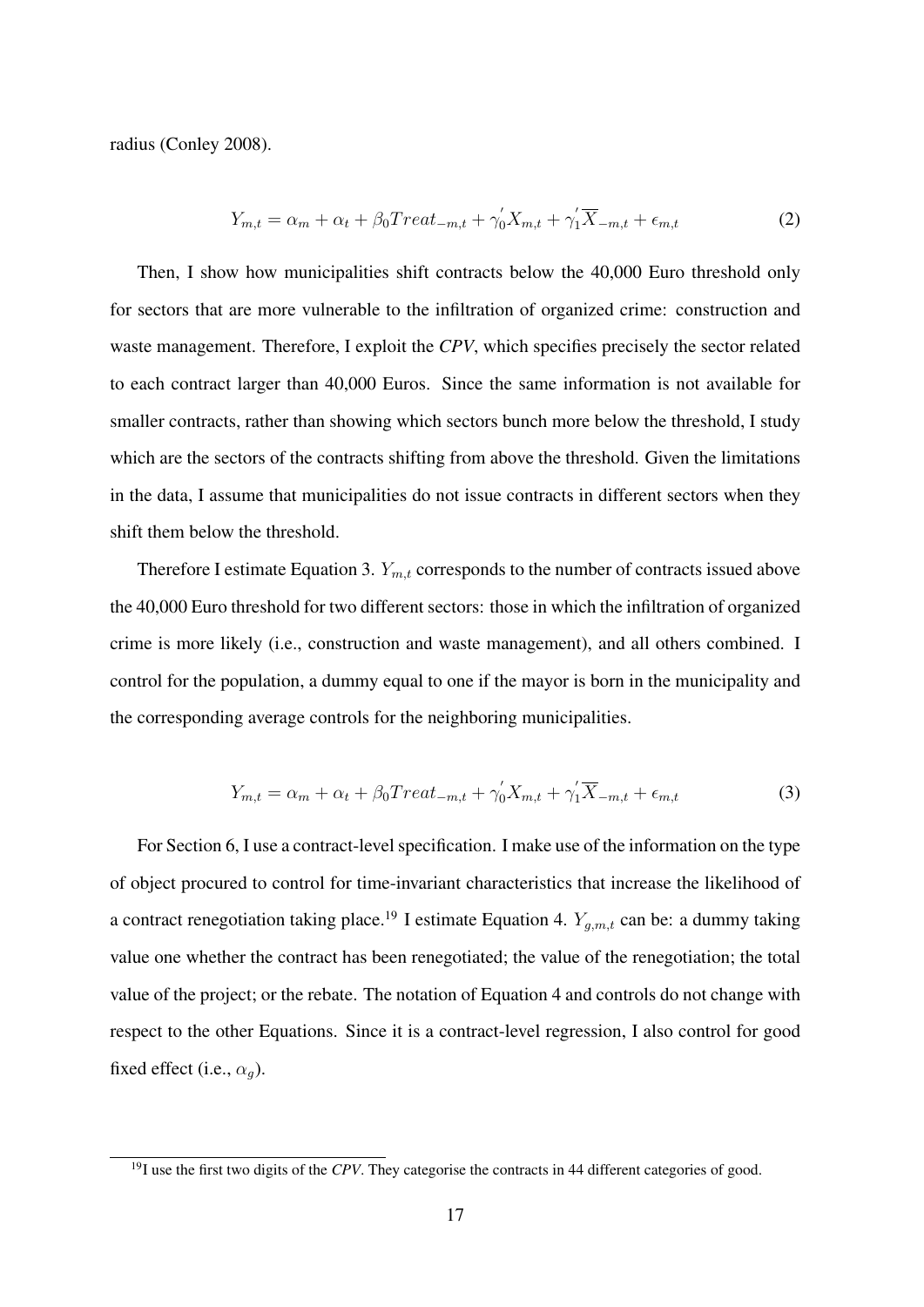$$
Y_{g,m,t} = \alpha_g + \alpha_m + \alpha_t + \beta_0 Treat_{-m,t} + \gamma'_0 X_{m,t} + \gamma'_1 \overline{X}_{-m,t} + \epsilon_{g,m,t}
$$
(4)

Finally, in Section 7 I validate the results of Equation 1 using a randomisation inference method (Rosenbaum 2002). I relate to the literature on collusion (see Abrantes-Metz and Bajari 2021 for a review of the different methods). I take an approach similar to Hendricks and Porter (1989) and Conley and Decarolis (2016), using the information about contracts in the dataset and constructing an empirical test for proving the exploitation of the 40,000 Euro threshold by the neighboring municipalities. In practice, the test compares the average bunching for neighboring municipalities to the same measure for comparable control municipalities. First, I selected neighboring municipalities based on their geographical location with respect to the dissolved one. Starting from the the municipality neighboring that which undergoes dissolution, I identify its neighboring, as well as those sharing a border with the latter. I repeat this operation up to the 10th degree of connection. In order to increase the comparability of the neighboring municipalities, I limit the analysis to all those municipalities in the same region of the dissolved municipality.

Fundamental to the effectiveness of this test is the choice of the proper control municipalities. Therefore, I use a rich set of municipal characteristics to identify municipalities as similar as possible to the neighboring one.<sup>20</sup> Focussing on municipalities from a single region with no dissolved municipality in the period of analysis, I use a propensity score matching technique to identify the most similar control municipality for every neighboring one. Then, I compute the number of contracts that neighboring (and control) municipalities issue below the 40,000 Euro threshold. I calculate the average number of contracts below the threshold after the dissolution for the neighboring municipalities, and I divide it by the average number of contracts issued per year. I compare the former measure to the yearly average of the same variable for control municipalities.

I test the hypothesis that neighboring municipalities exploit the 40,000 Euro threshold

 $20I$  use the following controls: population, the share of women employees, share of employees with at least 20 years of experience, and the share of employees older than 35 years old.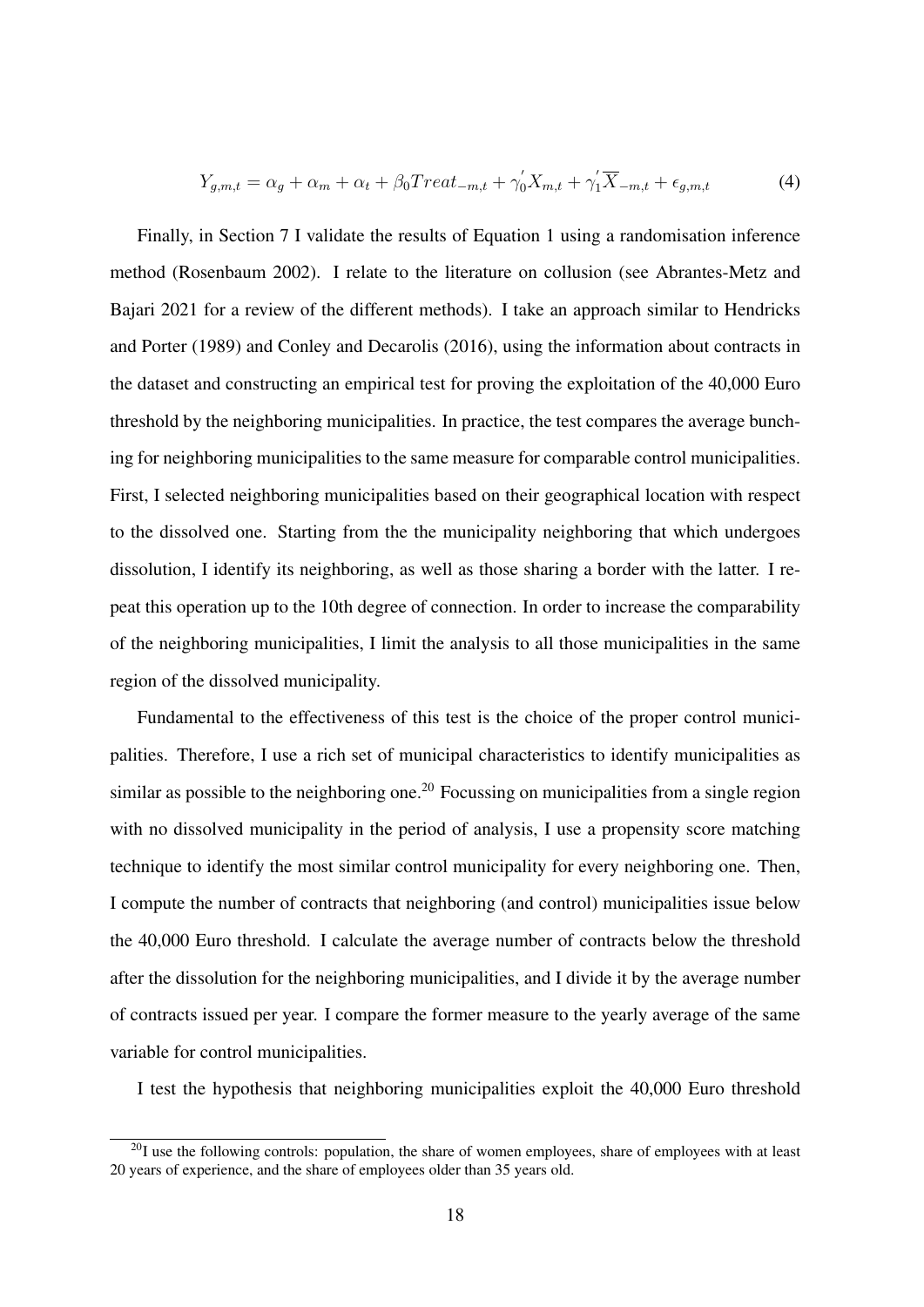more by testing that their value of the bunching draws from a distribution induced by a uniform draw from the group of control municipalities. This is commonly referred to as a randomisation inference (Rosenbaum 2002). A two-sided 10 percent level test of our null hypothesis that the bunching of neighboring municipalities is not unusual relative to the behaviour of control municipalities corresponds to the following decision: reject if the bunching value is outside the range between the fifth and ninety-fifth percentiles of the control bunching distribution.

### 5 Results on the 40,000 Euro threshold

Table 2 shows the results of Equation 1 using all contracts smaller than 100,000 Euros. Columns 1 and 2 present the results for services and goods; these are the only ones responding to the dissolution of a neighboring municipality, and they increase on average by approximately 20 percent. The coefficients are stable to the inclusion of province-specific linear trends. Instead, columns 3 and 4 show no effect on the number of contracts issued for public works. Figure 6 shows the effect every year on services and goods contracts. The number of small contracts increases during the commissioners' presence (i.e., from time  $+1$  to  $+3$ ) and after the dissolution (i.e.,  $+4$  and  $+5$ ). These results show how municipalities quickly exploit the 40,000 Euro threshold in response to a neighboring municipality's dissolution. The effect is persistent when the commissioners are in charge of the dissolved municipality, and it lasts even after the end of the implementation of the measure. Furthermore, since municipalities respond by only shifting contracts for goods and services, they make use of the variation in the procurement law that allows for avoiding a public tender and awarding a contract directly.

Multiple hypotheses can explain these results. For example, Galletta (2017) suggests that a reduction in public investments can explain a shift towards smaller contracts. This would be consistent with the hypothesis that the dissolution has a deterrence effect on neighboring municipalities' behavior. However, this hypothesis does not explain the findings in Table 2 for two reasons. First, the response at the threshold relates only to goods and services contracts, which are not included in the municipal budget for public investments. Second, I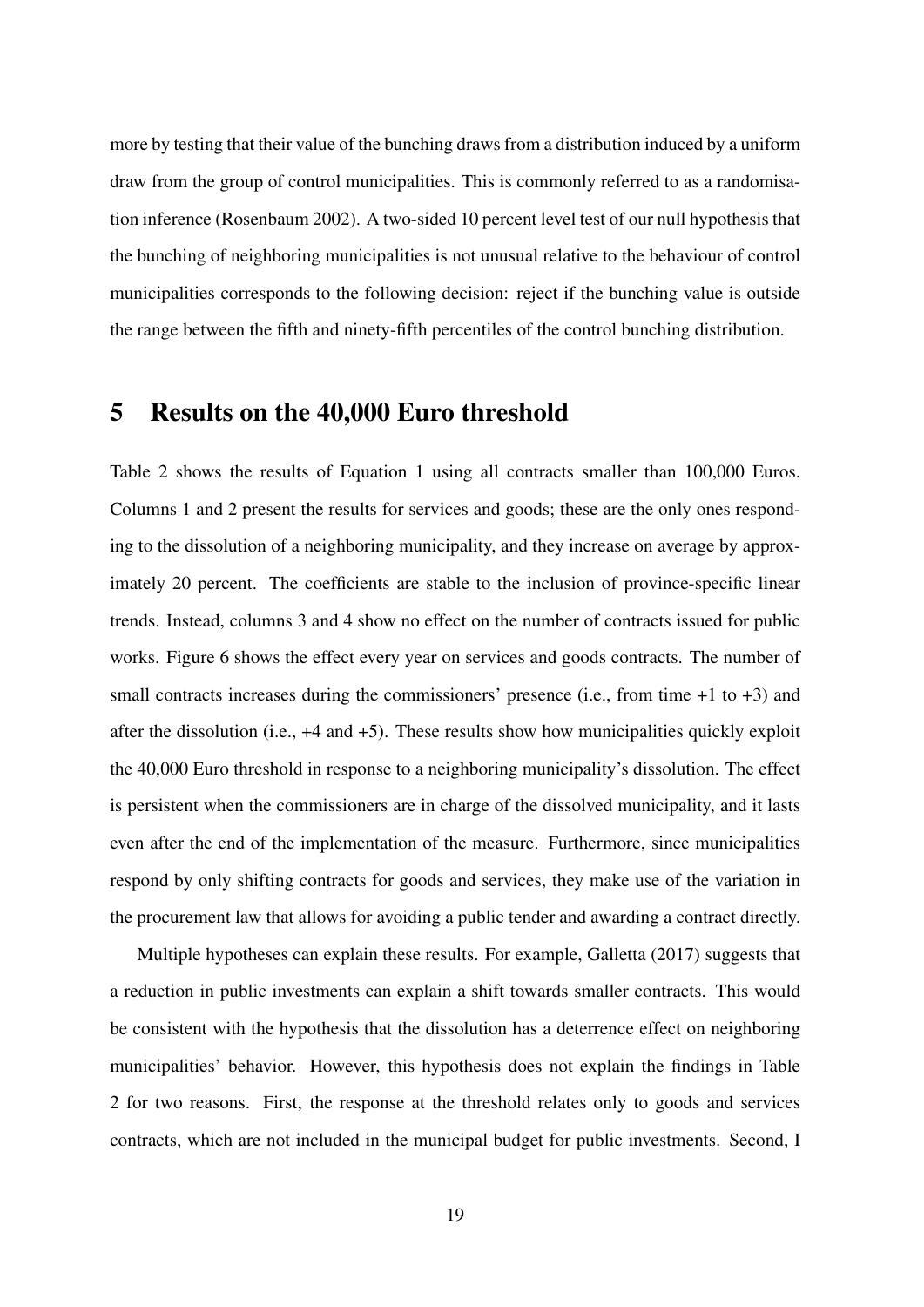study how neighboring municipalities shift procurement contracts larger than 40,000 Euros to below-threshold contracts. There is no decrease in the expenditure levels, even though there is a shift of resources towards smaller contracts. Indeed, a municipality can keep contracts below the 40,000 Euro threshold by breaking a larger contract into multiple smaller contracts. Project splitting makes the award of the overall project less transparent and would provide less circumstantial evidence for the law enforcement bodies to prove any potential irregularity without necessarily affecting real variables such as the quality of the good.

Table 3 shows the results of Equation 2 using as an outcome the yearly expenditure on split projects of goods and services (column 1 and 2) and public works (column 3 and 4). After the dissolution of a municipal government, neighboring municipalities increase the average expenditure on split projects by approximately 36,000 Euro on a baseline of 58,000. In line with the findings on Table 2, there is no change in the expenditure in split projects for public works. Moreover, Figure 7 shows graphically the results of Equation 2, focussing on aggregate expenditure (top figure) and the one for split projects (bottom figure). The two figures show how municipalities split more projects into multiple contracts without changing the overall expenditure level during the dissolution of neighboring municipality. Therefore, municipalities make their public expenditure less transparent, without any change in the aggregate amount of resources.

Nevertheless, after the dissolution of a neighboring municipality, municipalities may exploit the 40,000 Euro threshold for various reasons, not only to make their public expenditure less transparent. An alternative hypothesis is based on the fact that the dissolution affects the procurement market in the area, reducing the number of potential customers (i.e., the municipalities) for firms operating in the procurement sector. Indeed Di Cataldo and Mastrorocco (2016), and Galletta (2017) show how dissolved municipalities reduce their expenditure during the dissolution. Neighboring municipalities could exploit the increase in their bargaining power to deal directly with the firms.

This hypothesis would imply that municipalities prefer avoiding public tenders in future contracts, and conducting direct contracting with firms. Indeed, Coviello *et al.* (2018) show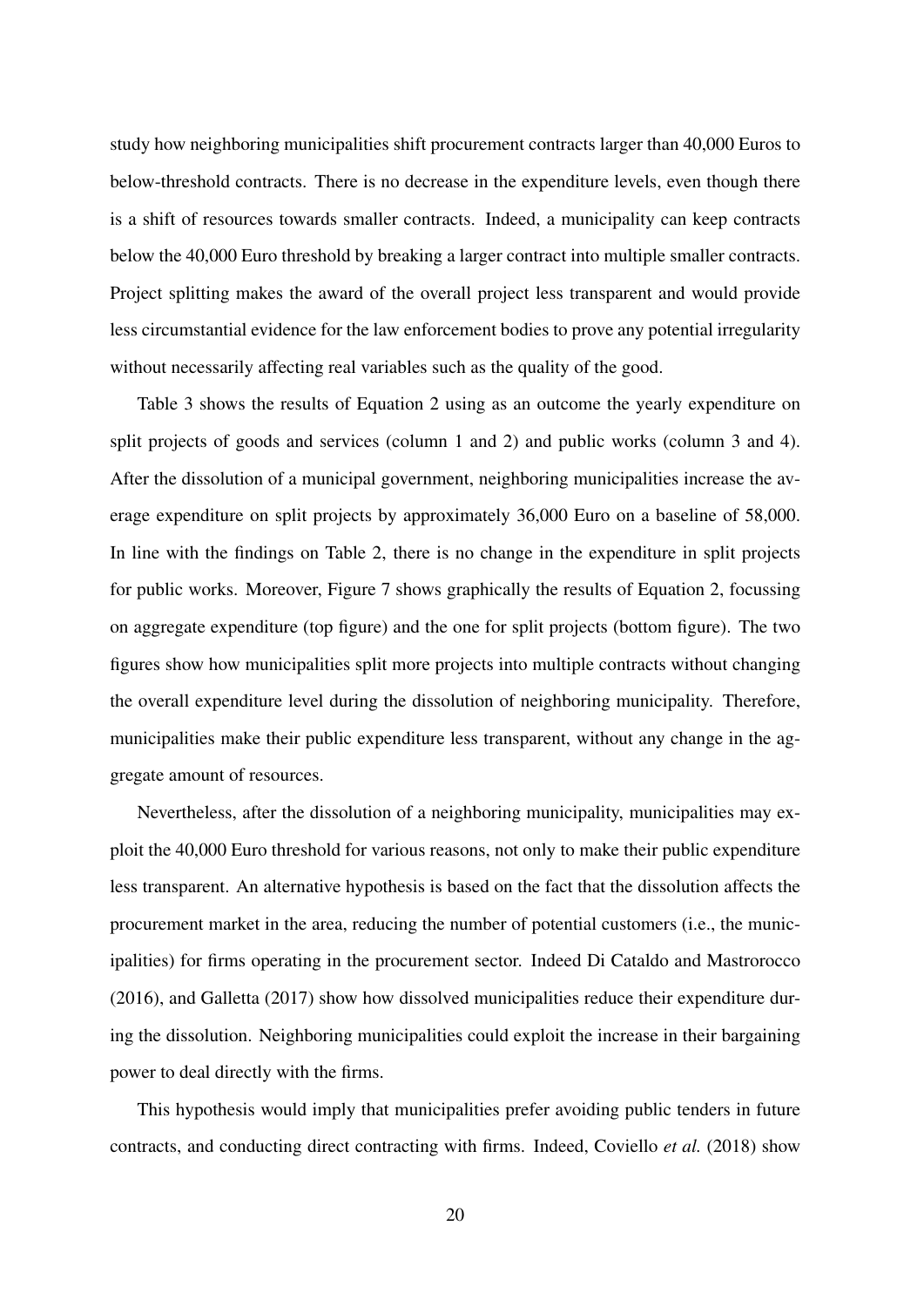how greater use of this preferred contractual procedure can also have positive effects on the execution of a procurement contract. I show that this hypothesis does not explain the results by assessing which sector responds more to the neighboring municipal dissolution. If municipalities want to want to make use of their increase in bargaining power, we should expect an effect of the dissolution on multiple (most) sectors of the neighboring municipalities' procurement activity.

Table 4 shows the results of Equation 3 using as an outcome the number of contracts larger than 40,000 Euros issued in two broad categories of sectors.<sup>21</sup> Columns 1 and 2 show the results for those sectors in which the infiltration of criminal organizations is more likely (i.e., construction and waste management). Columns 3 and 4 show the results for all the other sectors.

The neighboring municipalities reduce the number of contracts larger than 40,000 Euros for goods and services in the construction and waste management sectors. There is no statistically significant change in the number of contracts in any other sector, or in public works contracts of the construction and waste management sectors. These results suggest that the municipalities' response to a neighboring municipality's dissolution does not depend on a change in the municipalities' bargaining power. Instead, municipalities make expenditure less transparent in those sectors that are more vulnerable to the infiltration of criminal organizations and, as a consequence, are more subject to monitoring by law enforcement agencies.

Less transparent contracts have another characteristic that local public entities can favor when subject to higher monitoring: they are easier to implement. Gerardino *et al.* (2020) shows that public entities may prefer less transparent procedures because they are less likely to commit any (involuntary) irregularity. Indeed, suppose monitoring authorities spend more time on checking procedures with many auditable steps. In that case, the probability of committing an irregularity in one of the steps can discourage the use of transparent procedures in the first place. This hypothesis does not seem the most credible in this setting for three reasons. First, the results suggest that public entities with a lower probability of committing

 $21$ I focus on the contracts shifting from above the threshold since the information on the type of good (i.e., the *CPV*) is available only for contracts larger than 40,000 Euros.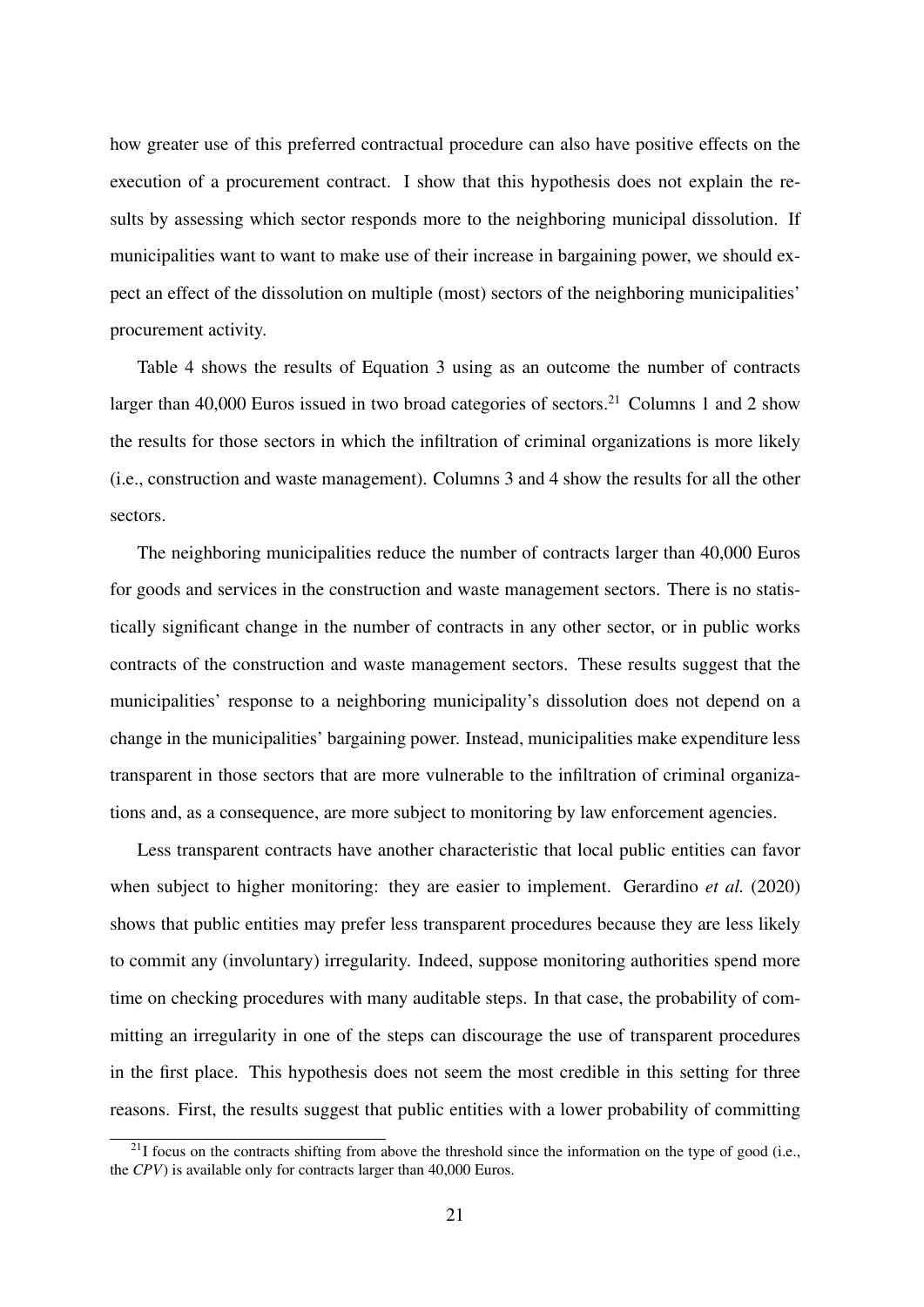unintended mistakes are the ones exploiting the variation in the law the most. In order to assess this, I investigate whether municipalities with more skilled public employees respond differently to a neighboring dissolution. Table 5 shows the effect of the dissolution on municipalities with different employees' characteristics. Column 1 shows the results of Table 2, whereas Columns 2 to 5 show the effect of the dissolution considering the share of employees with at least 20 years of working experience, that with a university degree, that over 35 years old and the share of women respectively. Municipalities with more educated and more senior employees exploit the 40,000 Euro threshold more than the other municipalities. These results suggest that public bodies with a lower probability of committing unintended mistakes are the ones exploiting the change in the law the most.

The second reason that the hypothesis suggested by Gerardino *et al.* (2020) does not apply to this context is that the monitoring activity of the law enforcement body targets evidence of corruption rather than unintended procedural mistakes.<sup>22</sup> The third and final reason draws from evidence from numerous Italian rulings that acknowledge that the 40,000 Euro threshold has been exploited extensively by organized crime for corruption purposes. The Appendix, provides a translation of some passages of the rulings. Therefore, I conclude that municipalities shift to below-threshold procurement contracts when a neighboring municipality is being dissolved, in order to exploit less monitored margins of their procurement activity.

### 6 Results on contract renegotiation

Table 6 shows the results of Equation 4 on four different outcomes. Column 1 shows the effect of a neighboring municipality's dissolution on the probability of conducting a renegotiation (i.e., the extensive margin); column 2 shows the change in (the logarithm of) the value of the existing contract renegotiations (i.e., the intensive margin). The neighboring dissolution decreases the probability of municipalities issuing a renegotiation by 3 percent, but they also reduce the average renegotiation size by 65 percent. Therefore, municipalities respond to

 $^{22}$ Figure B.2 in the Appendix shows the most common evidence that the law enforcement body used to motivate a dissolution.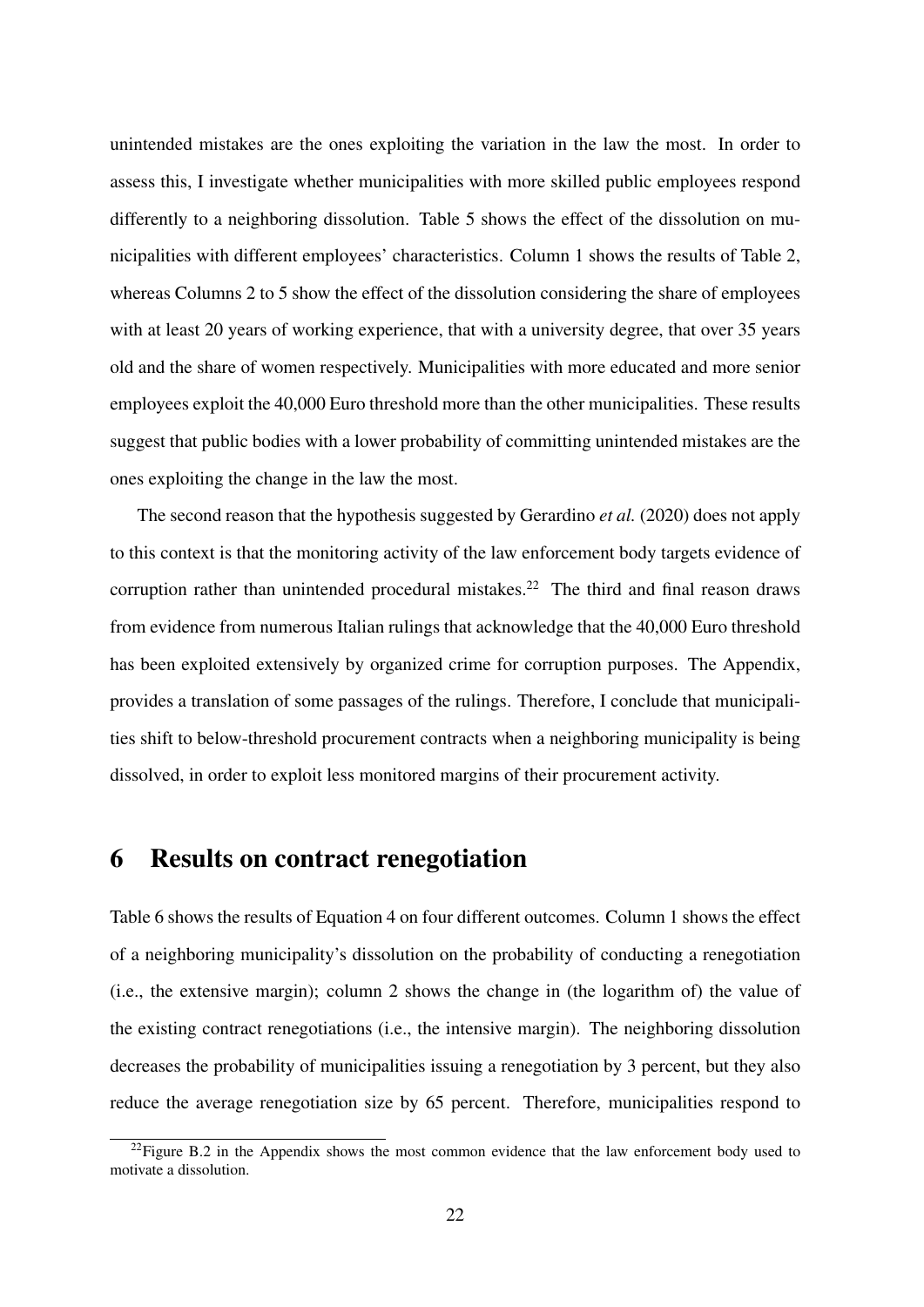the neighboring dissolution by recurring to fewer renegotiations. This result is in line with the hypothesis that renegotiations are exploited for illegal purposes. An increase of the law enforcement bodies' attention to the municipalities' activities reduces the probability of them engaging in activities that signal potential irregularities.

Nevertheless, municipalities also have the option of behaving strategically in this situation. In this specific case, they could redistribute the resources of renegotiations in less monitored phases of the procurement process. For example, instead of awarding additional resources through the contract renegotiation, they could increase the contract value for the same good. In order to exclude this hypothesis, I estimate Equation 4 on the (logarithm of the) total value of the project and the rebate for those contracts that are not renegotiated. Suppose redistribution of resources is in place because of the dissolution. In that case, I should observe an increase in the project's value for those contracts that are not renegotiated, since after the dissolution they would also include the hypothetical additional resources coming from the renegotiation stage. Columns 3 and 4 show that this is not the case: there is no variation either on the rebate or on the project's total value. Therefore, I conclude that a neighboring municipality's dissolution creates a deterrent effect for municipalities that engage less in practices that the monitoring authority considers an indicator for potential corruption.

### 7 Robustness checks

This section shows the robustness checks of the results in Section 5. I show two different robustness checks. First, I validate the results of Section 5 using the randomisation inference method described in Section 4. Figure 8 shows the results for the neighboring municipalities and the selected control group. The horizontal axis shows the degree of connection of the neighboring municipalities to the dissolved one, whereas the vertical axis shows the average bunching. Therefore, observations with an x-axis of 1 and 2 represent the average bunching of neighboring municipalities and the one of the latter's neighbors municipalities. The dotted line represents the average bunching of the 5th and 95th percentiles of the control distribution. The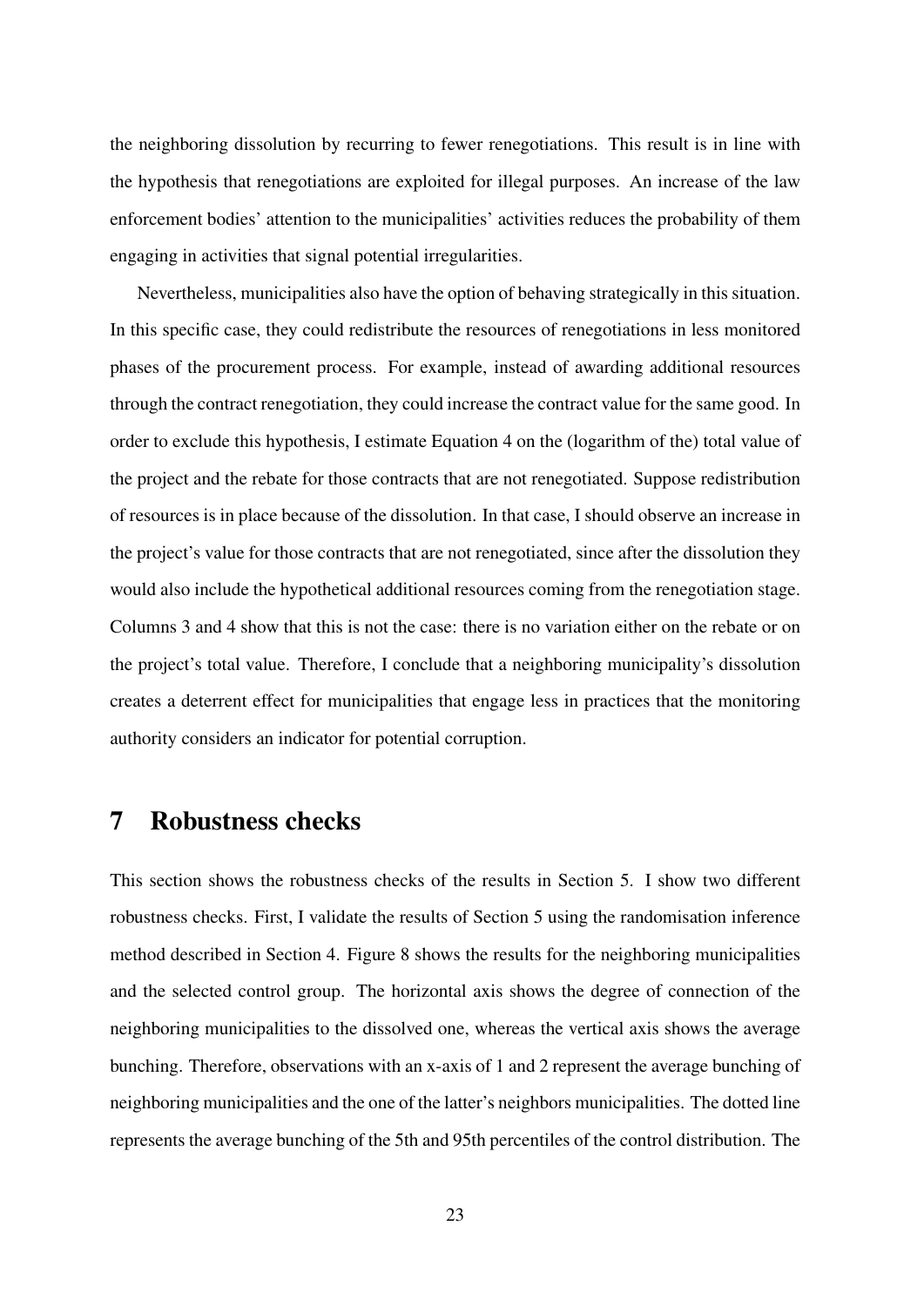solid line is the average bunching of the neighboring municipalities after the dissolution for every degree of connection. The test shows two main findings. First, it confirms the results of Section 5: it rejects the hypothesis that, after a dissolution, neighboring municipalities have a level of bunching similar to that of control municipalities. The level of bunching of the neighboring municipalities is greater than the bunching of the 95th percentile of the control group. It also shows how the effect of the dissolution is a function of the geographical distance from the dissolved municipality; indeed, more distant municipalities (i.e., those with a higher degree of connection) bunch on average less than the neighboring one after the dissolution. For example, municipalities at the 10th degree of connection have almost half the neighboring municipalities' bunching after a municipal dissolution.

Then, I verify that the results of Equation 1 hold even when restricting the control group to municipalities closer to the neighboring municipalities. In this way, I compute Equation 1 taking into account potential unobserved and time-varying characteristics that I could not control if I focus the analysis on all Italian municipalities. Indeed, results in Table 2 can have biased estimates if time-varying unobserved characteristics influence differently neighboring and control municipalities. Therefore, Table 7 shows the results of Equation 1 focusing on a smaller (but more similar) group of controls municipalities. The first column shows the results of Table 2; whereas the second column focuses on municipalities in the same region of the dissolved municipalities. Regressions in column 2 should reduce the bias from all these unobserved features varying at the regional level. In any case, unobserved variables may influence municipalities at the provincial level. Therefore, in column 3, I further restrict the sample of municipalities focussing only on those in the same provinces of the dissolved municipalities. Finally, column 4 uses the staggered implementation of the dissolution and limits the analysis to municipalities that are neighboring a dissolved municipality in the analysis period. Regardless of the control group, results shown in Table 2 still hold, and they are extremely similar one to the other. Indeed, the dissolution of a neighboring municipality increases the number of procurement contracts issued below the 40,000 Euro threshold by approximately 20 percent.

Finally, I compute other robustness checks of the results in Section 5, as detailed in the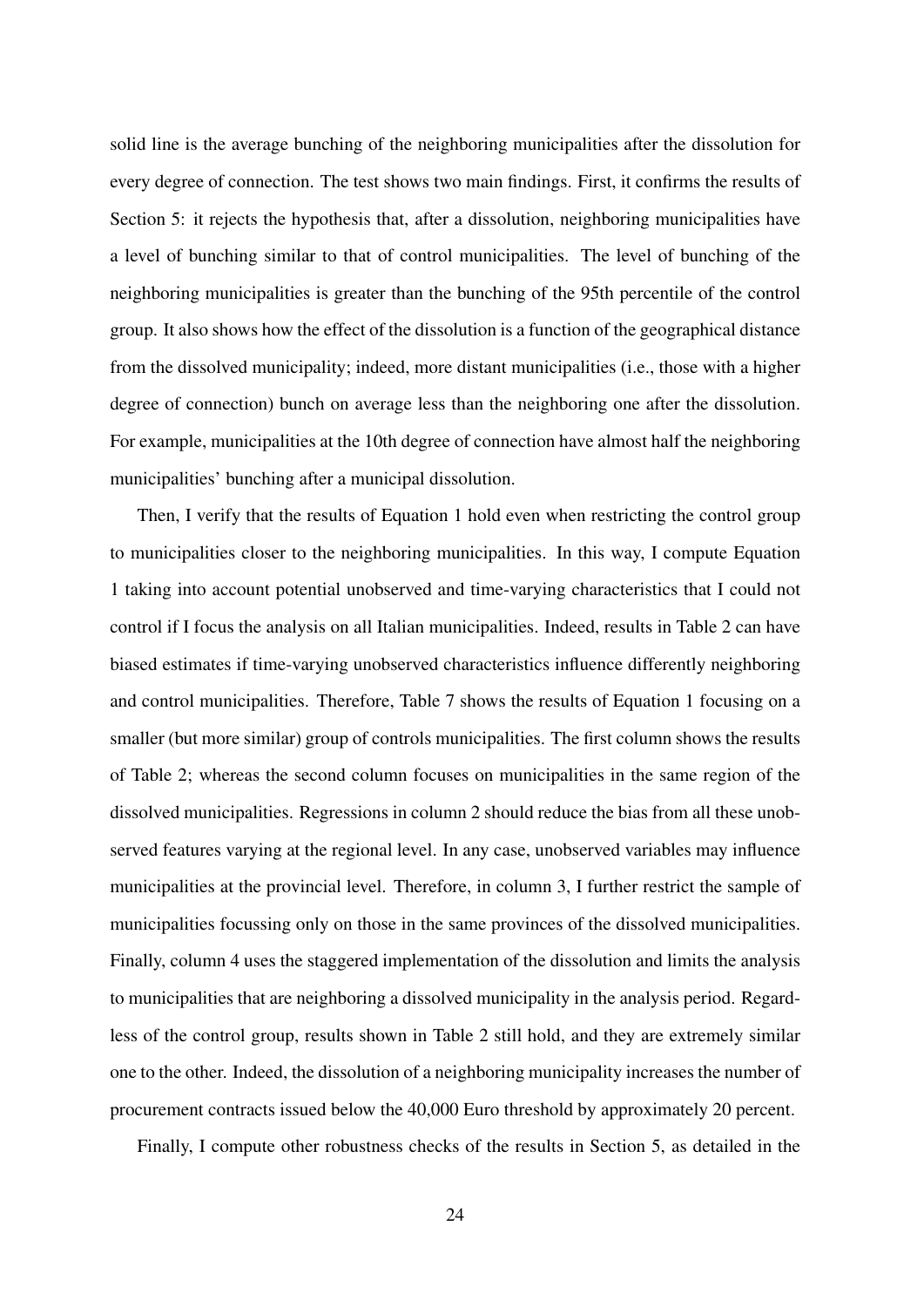Appendix. In particular, I compute equation 1 focussing on contracts of different sizes, considering a different number of neighboring bins smaller than 40,000 Euros, and changing the bin size. I also estimate the results of Equation 1 using the estimator proposed by De Chaisemartin and D'Haultfoeuille (2020) as well as the Poisson QML estimator (Wooldridge 1997). I also compute the results of Table 5 focussing instead on the mayor's characteristics.

### 8 Conclusion

In this paper, I study the spillover effects of a municipal dissolution on neighboring municipalities' procurement behavior. I document how municipalities respond strategically to the implementation of their neighboring municipality's dissolution. In particular, they increase the number of contracts for goods and services issued below the 40,000 Euro threshold; doing so, they can legitimately award contracts directly to specific firms, as well as reduce the evidentiary requirements that law enforcement bodies may use to prove any irregularities. This response is consistent with the hypothesis that neighboring municipalities exploit a less monitored margin of procurement activity after the neighboring municipality has been dissolved. I provide three additional pieces of evidence to confirm this interpretation. First, changes in neighboring municipalities' procurement behaviour only applies to sectors more vulnerable to the infiltration of criminal organizations. Second, large projects are split into multiple belowthreshold contracts so that the overall size of the project does not change, but each contract is subject to less transparent rules. Third, qualitative evidence shows that criminal organizations exploit the 40,000 Euro threshold extensively for corruption purposes.

I also document a second strategic response by municipalities to a neighboring municipal dissolution: mainly, a decrease of contract renegotiation activities and a reduction of the average size of the issued renegotiations. Since both *ANAC* and the law enforcement body consider contract renegotiation as a vulnerable phase of the procurement process, they monitor the renegotiations more closely. As such, this response is consistent with the hypothesis that municipalities also engage less in activities that signal potential irregularities. Unlike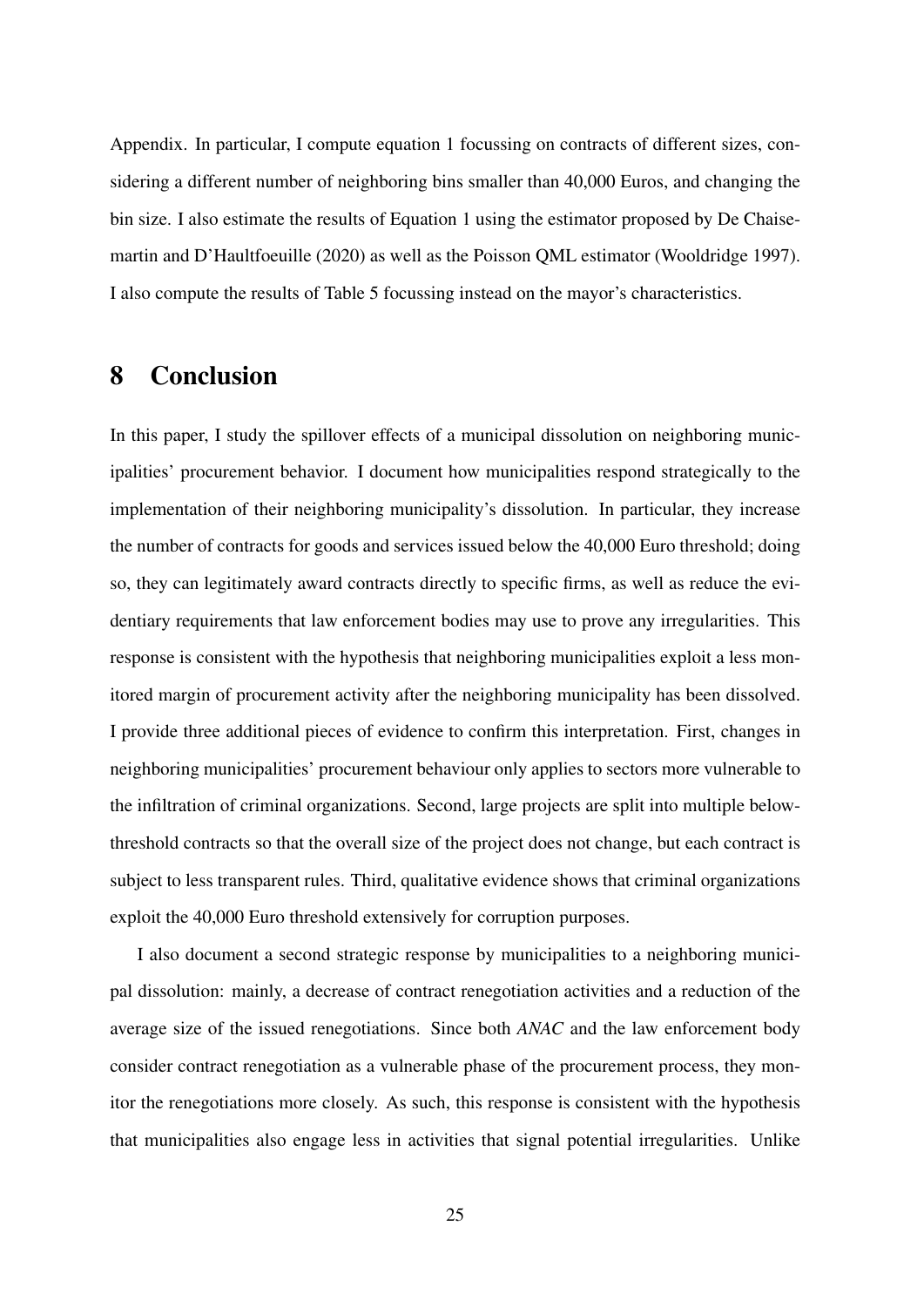the results on the 40,000 Euro threshold, I observe that municipalities do not distribute the resources from the renegotiation in any other stage of the procurement process.

This study contributes to the larger debates sorrounding monitoring policies, and the numerous responses that they can generate. It highlights the importance of taking into account the wider, perhaps more indirect, effects of policy implementation. The findings can also apply to other contexts in which unmonitored public entities perceive a higher probability of detection, after a monitoring procedure has been implemented. Furthermore, results have wider policy implications: they highlight how details of policy making have a crucial role in understanding the effect of a public policy. Small institutional details can result in different responses from what the theory predicts (Duflo 2017). These findings suggest that the impact of monitoring policies should be assessed by taking into account all the economic agents involved. If neighboring municipalities make the detection of future irregularities more complicated after a dissolution, the overall benefit of each dissolution is reduced.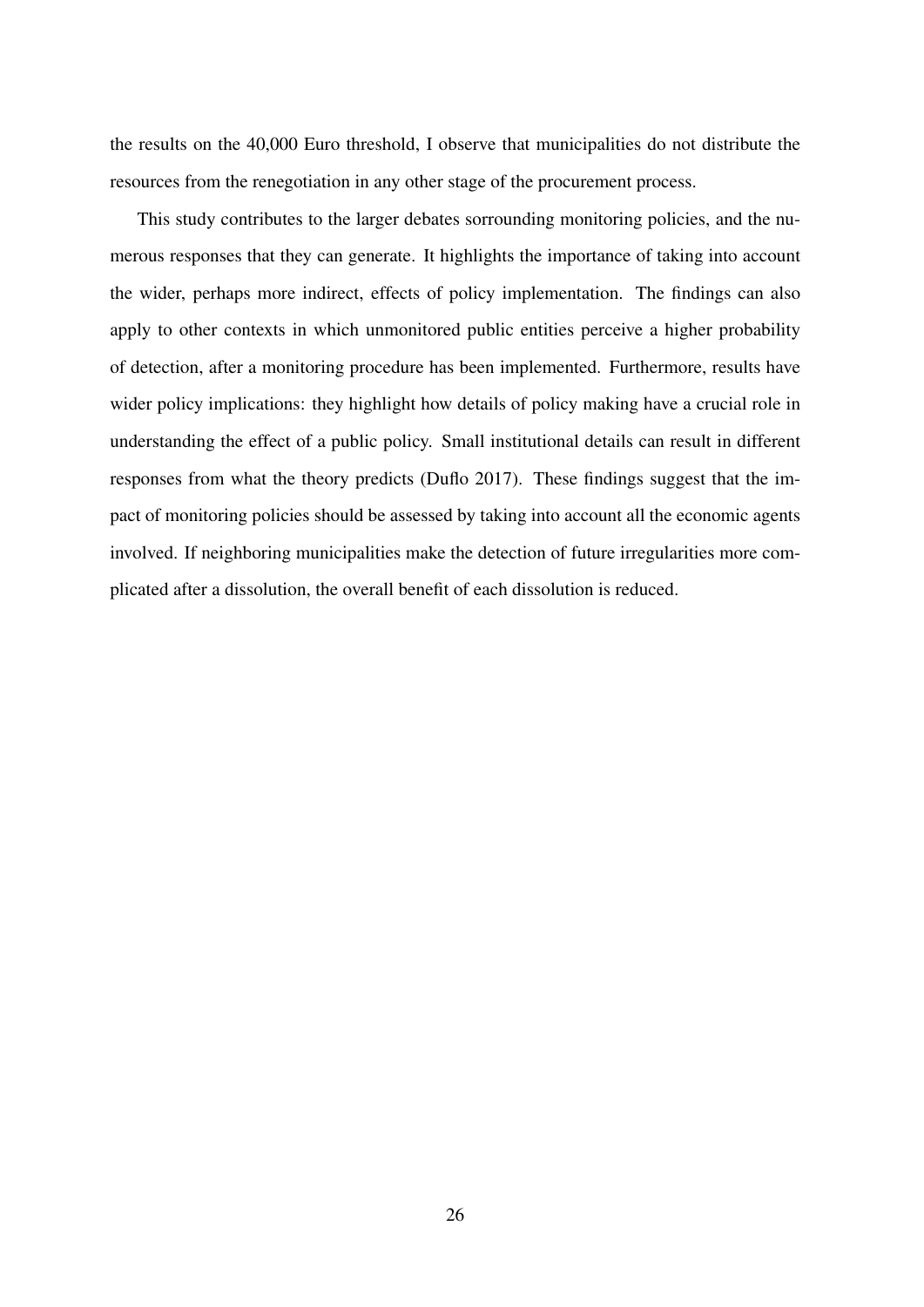### References

- ABRANTES-METZ, R. and BAJARI, P. (2021). Screens for conspiracies and their multiple applications. *Antitrust Magazine*.
- ACCONCIA, A., CORSETTI, G. and SIMONELLI, S. (2014). Mafia and Public Spending: Evidence of the Fiscal Multiplier from a Quasi-Experiment. *American Economic Review*, 104 (7), 2185–2209.
- ALMUNIA, M. and LOPEZ-RODRIGUEZ, D. (2018). Under the Radar: the Effects of Monitoring Firms on Tax Compliance. *American Economic Journal: Economic Policy*, 10 (1), 1–38.
- ANAC (2015). *Aggiornamento 2015 al Piano Nazionale Anticorruzione*. Tech. rep., Autorita' Nazionale Anticorruzione.
- ASATRYAN, Z. and PEICHL, A. (2016). Responses of Firms to Tax, Administrative and Accounting Rules: Evidence from Armenia. *ZEW Discussion Paper*.
- AVIS, E., FERRAZ, C. and FINAN, F. (2018). Do Government Audits Reduce Corruption? Estimating the Impact of Exposing Corrupt Politicians. *Journal of Political Economy*, 126 (5), 1912–1964.
- BALTRUINATE, A., GIORGIANTONIO, C., MOCETTI, S. and ORLANDO, T. (2021). Discretion and Supplier Selection in Public Procurement. *Journal of Law, Economics and Organization*.
- BANDIERA, O., PRAT, A. and VALLETTI, T. (2008). Active and passive waste in government spending: Evidence from a policy experiment. *American Economic Review*, 99 (4), 1278– 1308.
- BOSIO, E., DJANKOV, S., GLAESER, E. L. and SHLEIFER, A. (2020). Public procurement in law and practice. *Working Paper*.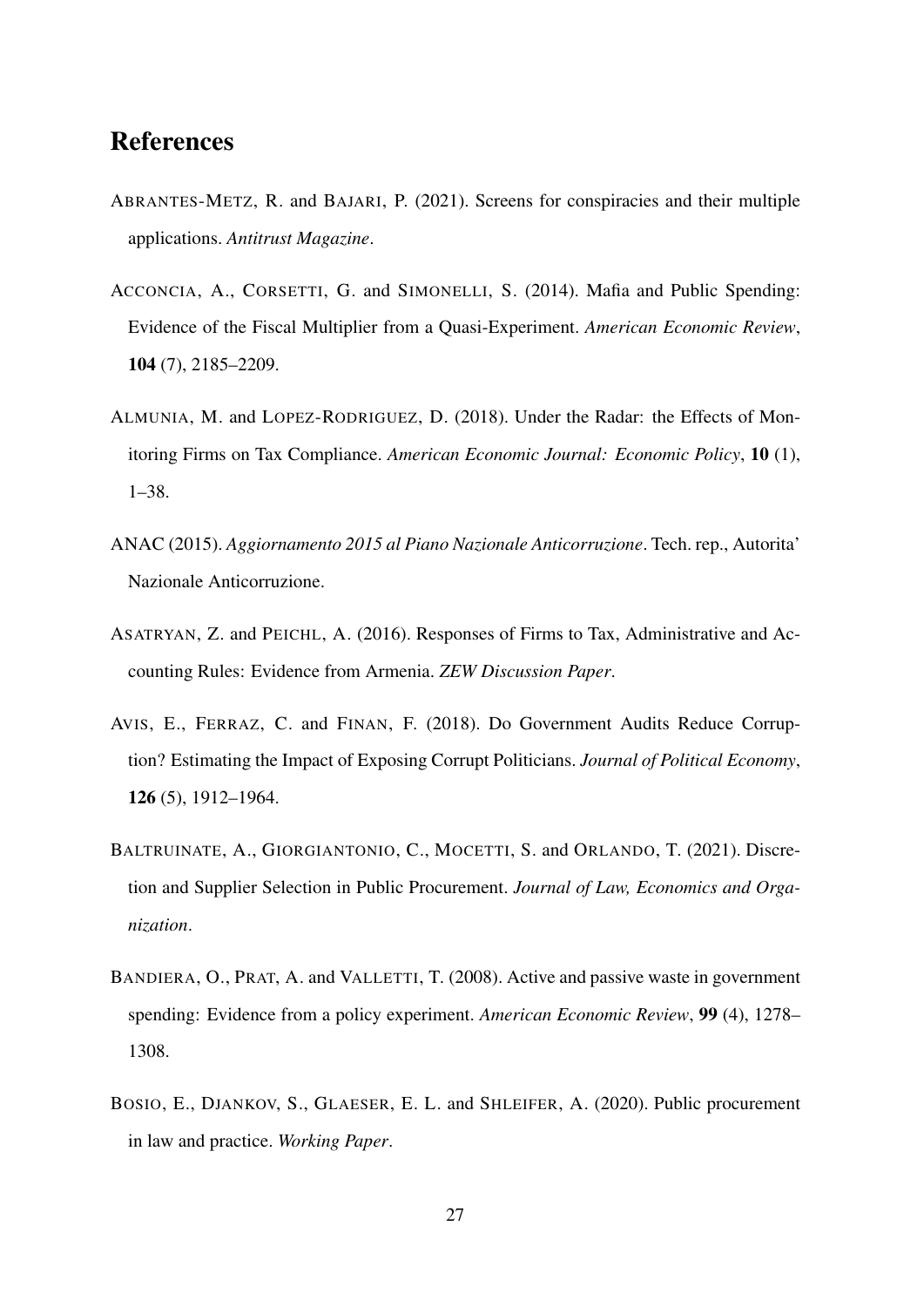- CALAMUNCI, F. and DRAGO, F. (2020). The economic impact of organized crime infiltration in the legal economy: Evidence from the judicial administration of organized crime firms. *Italian Economic Journal*, 6, 275–297.
- CARILLO, P., POMERANZ, D. and SINGHAL, M. (2017). Dodging the Taxman: Firm Misreporting and Limits to Tax Enforcement. *American Economic Journal: Applied Economics*, 9 (2), 144–164.
- CHABROST, M. and SAUSSIER, S. (2018). All for One and One for All! How do Corruption Investigations Affect Municipalities' Public Procurement Choices? *Working Papers*.
- COLONNELLI, E. and PREM, M. (2017). Corruption and firms. *Working Paper*.
- COMMISSION (2014). *Report from the Commission to the Council and the European Parliament*. Tech. rep., European Commission.
- CONLEY, T. G. (2008). *Spatial Econometrics*. Springer Link.
- and DECAROLIS, F. (2016). Detecting bidders groups in collusive auctions. *American Economic Journal: Microeconomics*, 8 (2), 1–38.
- COVIELLO, D. and GAGLIARDUCCI, S. (2017). Tenure in office and public procurement. *American Economic Journal: Economic Policy*, 9 (3), 59–105.
- —, GUGLIELMO, A. and SPAGNOLO, G. (2018). The effect of discretion on procurement performance. *Management Science*, 64 (2), 715–738.
- D'ALPAOS, C., MORETTO, M., VALBONESI, P. and VERGALLI, S. (2013). Time overruns as opportunistic behaviour in public procurement. *Journal of Economics*, 110 (1).
- DANIELE, G. and DIPOPPA, G. (2018). Doing business below the line: Screening mafia and public funds. *Working Paper*.
- and GEYS, B. (2015). Organised crime, institutions and political quality: Empirical evidence from italian municipalities. *The Economic Journal*.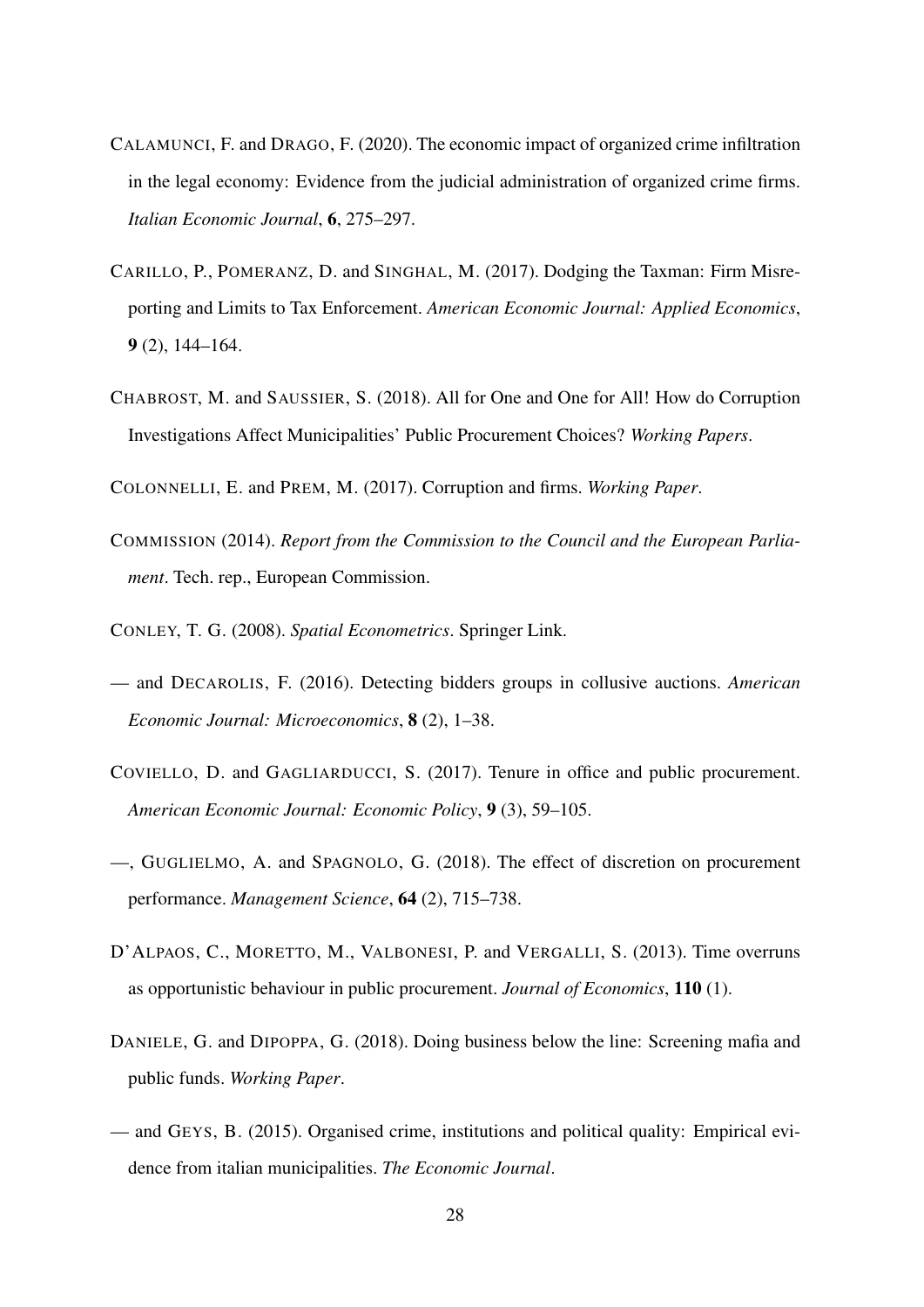- DE CHAISEMARTIN, C. and D'HAULTFOEUILLE, X. (2020). Two-way fixed effects estimators with heterogeneous treatment effects. *American Economic Review*, 110 (9).
- DECAROLIS, F. (2014). Awarding price, contract performance and bids screening: Evidence from procurement auctions. *American Economic Journal: Applied Economics*.
- —, FISMAN, R., PINOTTI, P. and VANNUTELLI, S. (2019). Rules, discretion and corruption in procurement: Evidence from italian government contracting. *Working Paper*.
- and PALUMBO, G. (2015). Renegotiations of public contracts: An empirical analysis. *Economic Letters*, 132, 77–81.
- DELL, M. (2015). Trafficking Networks and the Mexican Drug War. *American Economic Review*, 105 (6), 1738–1779.
- DI CATALDO, M. and MASTROROCCO, N. (2016). Organised Crime, Captured Politicians and the Allocation of Public Resources. *Working Paper*.
- DI CRISTINA, F. (2012). La Corruzione negli Appalti Pubblici. *Rivista Trimestrale di Diritto Pubblico*, 62 (1), 177–226.
- DIA (2013). *Attivita' Svolta e Risultati Conseguiti dalla Direzione Investigativa Antimafia*. Tech. rep., Direzione Investigativa Antimafia.
- (2016). *Attivita' Svolta e Risultati Conseguiti dalla Direzione Investigativa Antimafia*. Tech. rep., Direzione Investigativa Antimafia.
- DUFLO, E. (2017). The economist as plumber. *American Economic Review*, 107 (5), 1–26.
- FENIZIA, A. and SAGGIO, R. (2021). Can the Mafia's Tentacles Be Severed? The Economic Effects of Removing Corrupt City Councils. *Working Paper*.
- FERRAZ, C. and FINAN, F. (2008). Exposing Corrupt Politicians: The Effects of Brazil's Publicly Released Audits on Electoral Outcomes. *Quarterly Journal of Economics*, 123 (2), 703–745.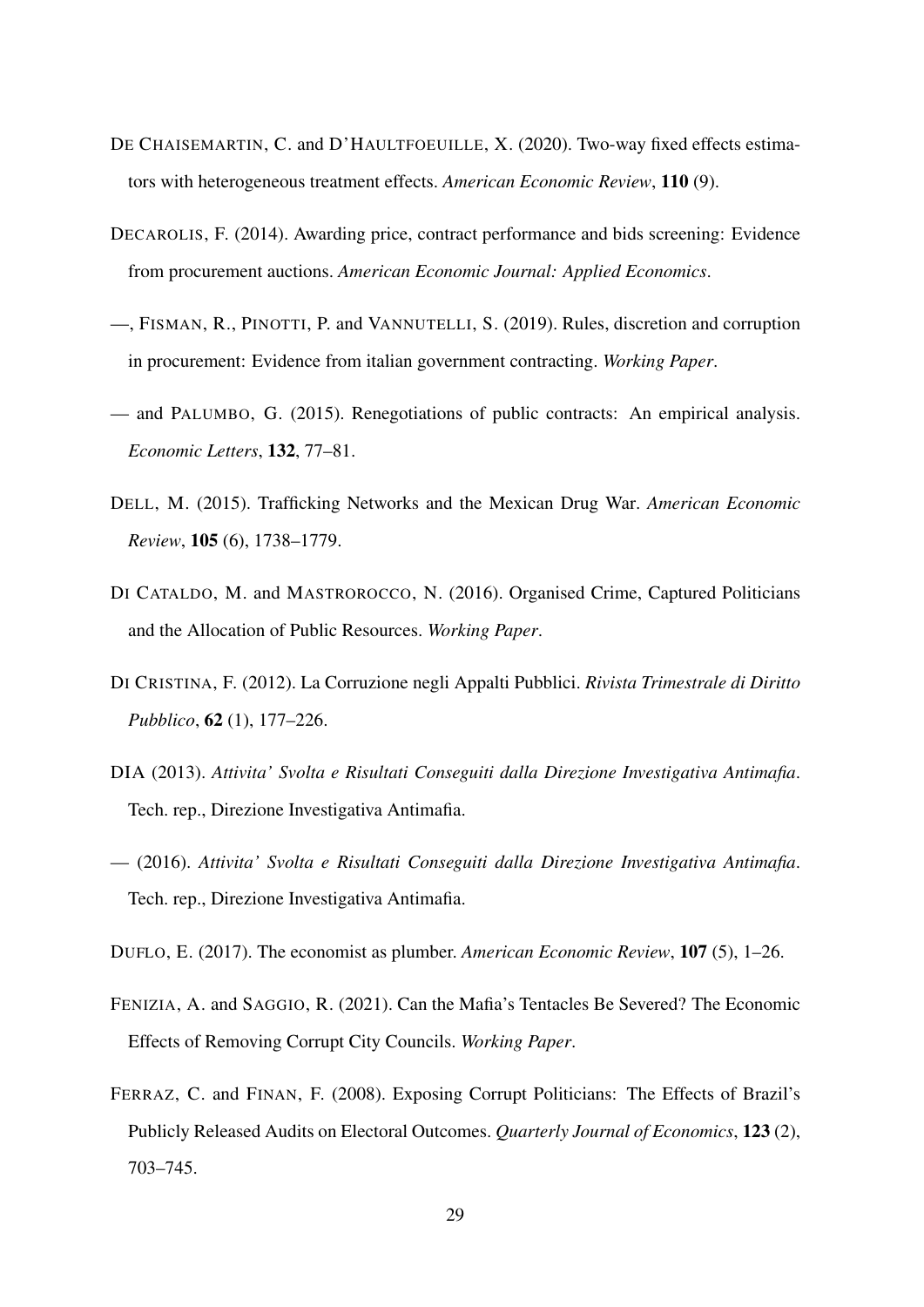- and (2011). Electoral accountability and corruption: Evidence from the audits of local governments. *American Economic Review*, 101, 1274–1311.
- GALLETTA, S. (2017). Law Enforcement, Municipal Budgets and Spillover Effects: Evidence from a Quasi-Experiment in Italy. *Journal of Urban Economics*, 101, 90–105.
- GERARDINO, M. P., LITSCHIG, S. and POMERANZ, D. (2020). Distortion by Audit. Evidence from Public Procurement. *Working Paper*.
- GOUNEV, P. and BEZLOV, T. (2010). *Examining the Links Between Organized Crime and Corruption*. Tech. rep., The Center for the Study of Democracy.
- HENDRICKS, K. and PORTER, R. H. (1989). Collusion in auctions. *Annales d'Economie et de Statistique*, 15-16, 217–30.
- KNIGHT, B. G. (2013). State Gun Policy and Cross-State Externalities: Evidence from Crime Gun Tracing. *American Economic Journal: Economic Policy*, 5 (4), 200–229.
- LICHAND, G. and FERNANDES, G. (2019). The dark side of the contract: Do government audits reduce corruption in the presence of displacement by vendors? *Working Paper*.
- MIKOLOV, T., CHEN, K., CORRADO, G. and DEAN, J. (2013a). Efficient estimation of word representation in vector space. *ICLR (Workshop Poster)*.
- —, SUTSKEVER, I., CHEN, K., CORRADO, G. and DEAN, J. (2013b). Distributed representations of words and phrases and their compositionality. *Advances in Neural Information Progressing Systems*, pp. 3111–3119.
- NIEHAUS, P. and SUKHTANKAR, S. (2013). Corruption Dynamics: The Golden Goose Effect. *American Economic Journal: Economic Policy*, 5 (4), 230–269.
- OECD (2016). *Global Forum on Competition: Roundtable on Collusion and Corruption in Public Procurement*. Tech. rep., OECD.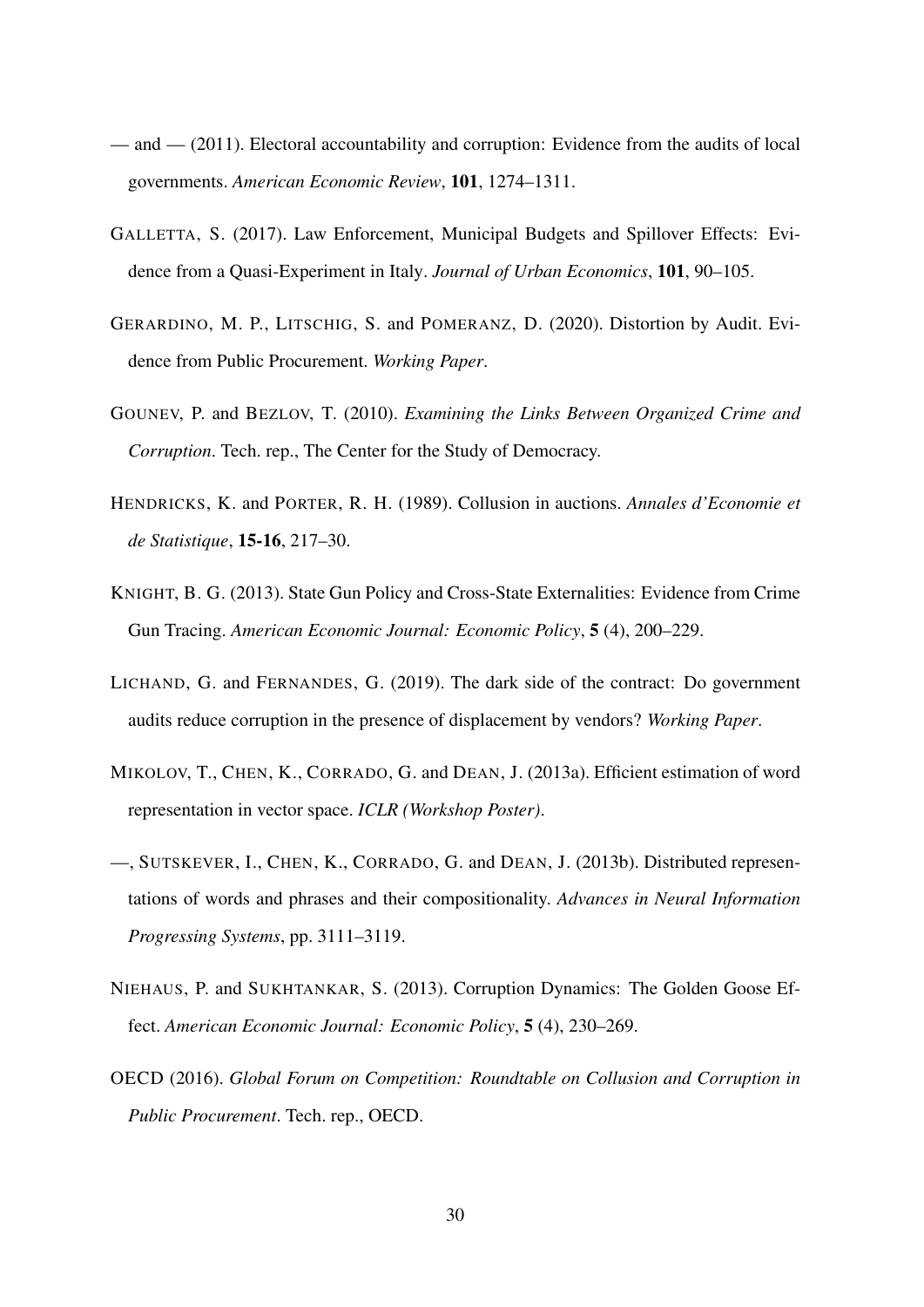- PALGUTA, J. and PERTOLD, F. (2017). Manipulation of Procurement Contracts: Evidence from the Introduction of Discretionary Thresholds. *American Economic Journal: Economic Policy*, 9 (2), 293–315.
- ROSENBAUM, P. (2002). *Observational Studies*. Springer.
- SZUCS, F. (2017). Discretion and Favoritism in Public Procurement. *Working Paper*.
- UNIONCAMERE (2014). *La Misurazione dell'Economia Legale*. Tech. rep., Camera di Commercio.
- UNITED NATIONS (2004). *Report of the United Nations Convention Against Corruption* . Tech. rep., United Nations Office on Drugs and Crime.
- VANNUTELLI, S. (2020). From lapdogs to watchdogs: Random auditor assignment and municipal fiscal performance in italy. *Working Paper*.
- WOOLDRIDGE, J. M. (1997). Multiplicative panel data models without the strict exogeneity assumption. *Econometric Theory*, 13 (5), 667–78.
- YANG, D. (2008). Can Enforcement Backfire? Crime Displacement in the Context of Customs Reform in the Philippines. *The Review of Economic and Statistics*, 90 (1), 1–14.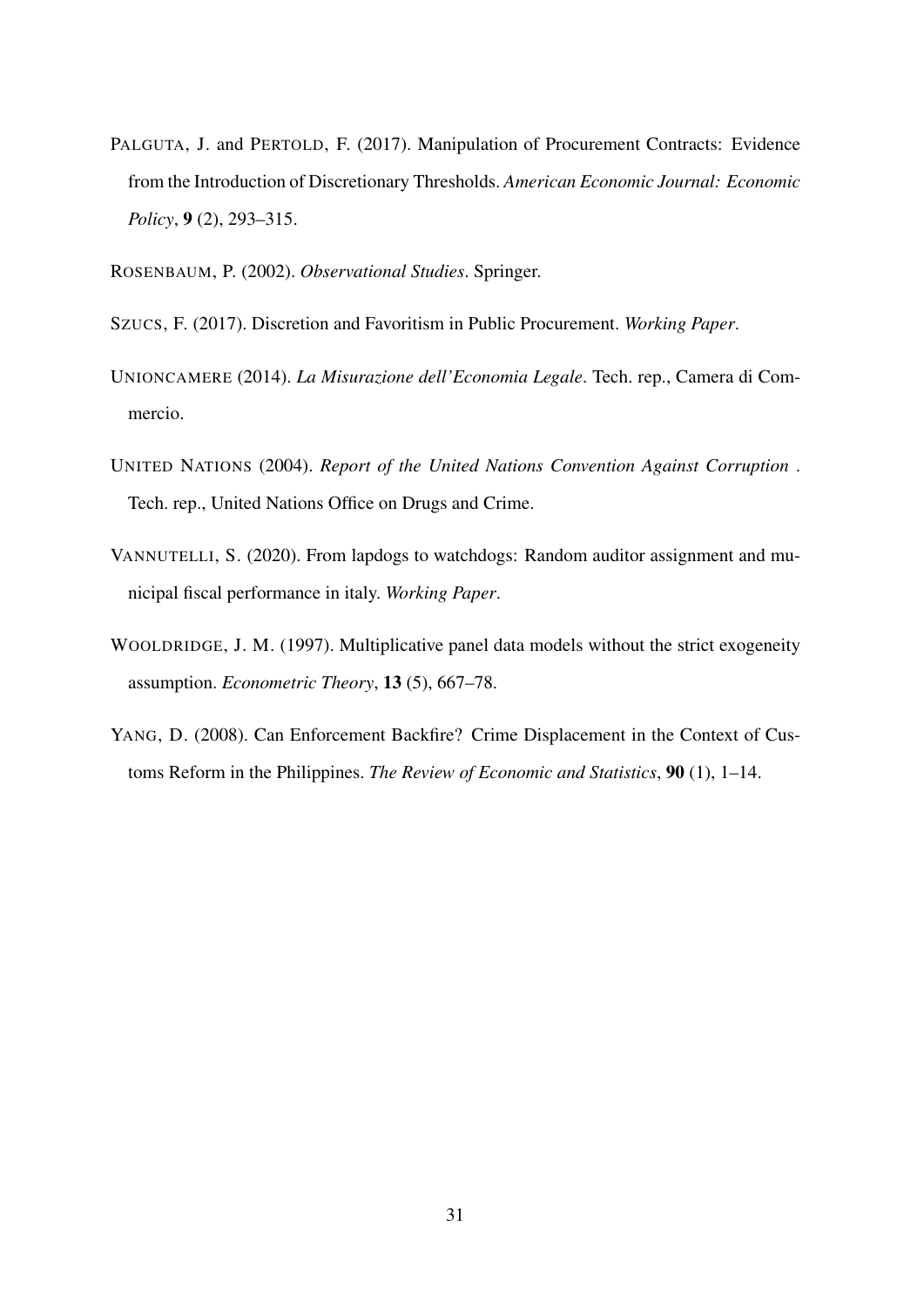### 9 Tables

|                                                 | All municipalities |                    |  |
|-------------------------------------------------|--------------------|--------------------|--|
|                                                 | Mean               | Standard deviation |  |
| Municipalities characteristics                  |                    |                    |  |
| Population                                      | 7,277              | (40,297)           |  |
| Local mayor                                     | 0.39               | (0.49)             |  |
| N. neighbours                                   | 5.89               | (2.12)             |  |
| N. mun. within 10km                             | 14.1               | (11.1)             |  |
| Procurement                                     |                    |                    |  |
| Contract size (in thousands Euro)               | 18.45              | (3,456)            |  |
| N. contracts                                    | 169                | (228)              |  |
| N. contracts btw. 10,000 and 40,000 Euro        | 19                 | (38)               |  |
| N. contracts btw. 40,000 and 100,000 Euro       | $\overline{2}$     | (11)               |  |
| Expenditure (in thousands Euro)                 | 3,113              | (49,663)           |  |
| Exp. btw. 10,000 and 40,000 Euro (in th. Euro)  | 396                | (844)              |  |
| Exp. btw. 40,000 and 100,000 Euro (in th. Euro) | 140                | (695)              |  |
| Share pub works                                 | 0.18               | (0.14)             |  |
| Share goods                                     | 0.48               | (0.14)             |  |
| Share services                                  | 0.34               | (0.13)             |  |
| Sh. renegotiations                              | 0.28               | (0.40)             |  |
| Value (as share of contract value)              | 0.22               | (5.12)             |  |
| N. of contracts                                 | 7,965,123          |                    |  |
| N. of municipalities                            | 7,753              |                    |  |
| N. of neighboring municipalities                | 176                |                    |  |

Table 1: Descriptive statistics

The table summarises the following yearly variables: first, the municipality's characteristics such as average population, average share of mayors who are born in the municipality, average number of neighbor municipalities and average number of municipalities within a 10 km radius. *N. contracts* is the average number of contracts issued in a year. *N. contracts btw. 40,000 and 100,000 Euro* corresponds to the average number of contracts between 40,000 and 100,000 Euro. *N. contracts btw. 10,000 and 40,000 Euro* is the average number of contracts between 10,000 and 40,000 Euro. The same applies for the expenditure variables. *Sh. public works* is the average share of contracts in a year that are about public works, *Sh. services* is the average share of services, while Sh. goods is the average share of goods. Finally, *Sh. renegotiations* is the average share of contracts for public works larger than 150,000 Euro that have been renegotiated. Neighboring municipalities are the municipalities sharing a border with a municipality where the dissolution has been implemented in the period of analysis.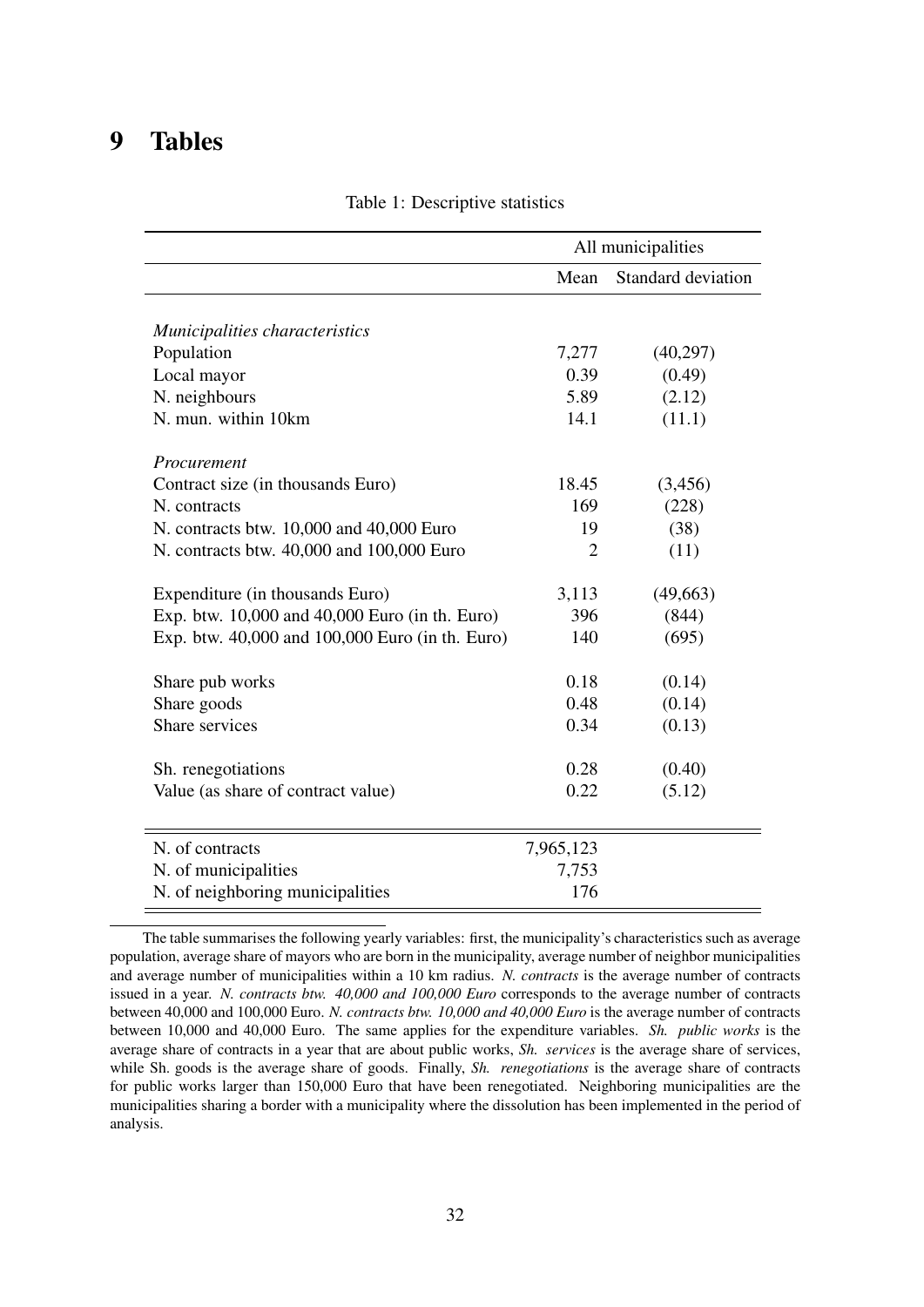|                        | Goods and services |           |         | Public works |
|------------------------|--------------------|-----------|---------|--------------|
|                        | (1)                | (2)       | (3)     | (4)          |
|                        | Exp.               | Exp.      | Exp.    | Exp.         |
| $Treat_{m,t}$          | 48,222***          | 35,637*** | 420     | $-1,127$     |
|                        | (11,322)           | (11, 412) | (2,147) | (2,223)      |
| Province linear trends | N                  | Y         | N       | Y            |
| Observations           | 43,939             | 43,939    | 43,939  | 43,939       |
| Baseline mean          | 57,888             | 57,888    | 16,252  | 16,252       |

Table 3: Effect of the dissolution on the expenditure for split projects.

The Table studies the effect of the neighboring dissolution on expenditure on split projects. The outcome variable is the expenditure on split projects, that is contracts smaller than 40,000 Euros which are about the same object and pooled together would be a contract larger than 40,000 Euro. I identify them using Word2Vec for comparing the objects' descriptions. Two contracts are considered to be part of the same project if the similarity is 90 percent or higher. The following controls are included: population, indicator whether the mayor is born in the municipality, the average of the controls for neighboring municipalities, year fixed effects and provincespecific linear trends. I use the Conley standard errors to account for spatial HAC errors. Conley standard errors are computed for all the municipalities within a ten kilometre radius. Figure A.1 shows the distribution of the number of municipalities within a 10 kilometer radius for all Italian municipalities.

|                                                    | Goods and services |            |                                                    | Public works |
|----------------------------------------------------|--------------------|------------|----------------------------------------------------|--------------|
|                                                    | (1)                | (2)        | (3)<br>Num, Proc. Num, Proc. Num, Proc. Num, Proc. | (4)          |
| $Treat_{m,t} \times (25,000 \leq Bin \leq 40,000)$ | $0.196***$         | $0.209***$ | $-0.027$                                           | $-0.027$     |
|                                                    | (0.031)            | (0.031)    | (0.017)                                            | (0.017)      |
| Bin Fe.                                            | Y                  | Y          | Y                                                  | Y            |
| Province linear trends                             | N                  | Y          | N                                                  | Y            |
| <b>Observations</b>                                | 893,107            | 893,107    | 893,107                                            | 893,107      |
| Baseline Mean                                      | 3.40               | 3.40       | 0.79                                               | 0.79         |

Table 2: Effect on the number of contracts below 40,000

The Table studies the effect of the neighboring dissolution on bunching below the 40,000 Euro threshold. The outcome variable is the inverse hyperbolic sine of the number of procurements in each bin, the first two columns are the results considering contracts of goods and services only. Instead, columns 3 and 4 show the results for public works. The following controls are included: population, indicator whether the mayor is born in the municipality, the average of the controls for neighboring municipalities, year fixed effects and provincespecific linear trends. I use the Conley standard errors to account for spatial HAC errors. Conley standard errors are computed for all the municipalities within a ten kilometre radius. Figure A.1 shows the distribution of the number of municipalities within a 10 kilometer radius for all Italian municipalities.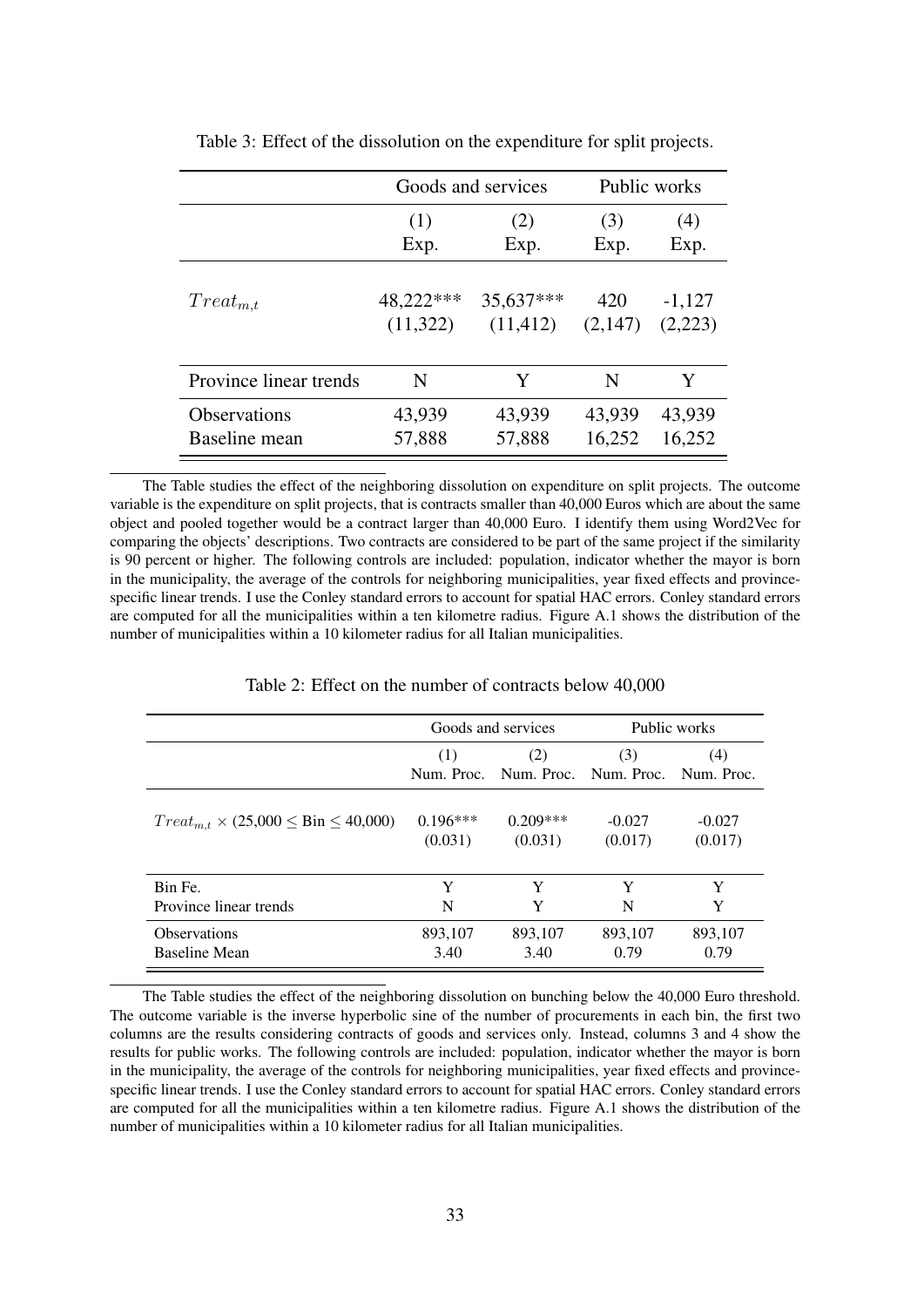|                     | Construction and waste man. |                                                  | Others   |                  |
|---------------------|-----------------------------|--------------------------------------------------|----------|------------------|
|                     |                             | Services and furn. Pub. works Services and furn. |          | Pub. works       |
|                     | (1)                         | (2)                                              | (3)      | $\left(4\right)$ |
|                     | N                           | N                                                | N        | N                |
| $Treat_{m,t}$       | $-0.065**$                  | $-0.033$                                         | $-0.082$ | 0.019            |
|                     | (0.026)                     | (0.035)                                          | (0.064)  | (0.014)          |
| <b>Observations</b> | 43,945                      | 43,945                                           | 43,945   | 43,945           |
| Baseline mean       | 0.07                        | 0.30                                             | 0.47     | 0.05             |

Table 4: Effect on the number of contracts above 40,000 Euros by sectors.

The Table studies the effect of the neighboring dissolution on the number of contracts issued above the 40,000 Euro threshold. The outcome variable is the number of contracts in the two categories of sectors. Contract size is between 40,000 Euro and 70,000 Euro. The waste management category includes the following types of services: waste management, removal of sewage, cleaning and environmental services. The following controls are included: population, indicator whether the mayor is born in the municipality, the average of the controls for neighboring municipalities, year fixed effects and province-specific linear trends. I use the Conley standard errors to account for spatial HAC errors. Conley standard errors are computed for all the municipalities within a ten kilometre radius. Figure A.1 shows the distribution of the number of municipalities within a 10 kilometer radius for all Italian municipalities.

|                                                                                                                                                                | (1)        | (2)              | (3)        | (4)                   | (5)              |
|----------------------------------------------------------------------------------------------------------------------------------------------------------------|------------|------------------|------------|-----------------------|------------------|
|                                                                                                                                                                | Num. Proc. | Num. Proc.       | Num. Proc. | Num. Proc.            | Num. Proc.       |
| $Treat_{m.t} \times (25,000 \leq Bin \leq 40,000)$                                                                                                             | $0.209***$ | $0.113*$         | $0.104**$  | $-0.377**$            | $0.116*$         |
|                                                                                                                                                                | (0.031)    | (0.075)          | (0.052)    | (0.187)               | (0.063)          |
| $Treat_{m,t} \times (25,000 \leq Bin \leq 40,000) \times Share\_20yexp_{m,t}$<br>$Treat_{m,t} \times (25,000 \leq Bin \leq 40,000) \times Share\_degree_{m,t}$ |            | 0.001<br>(0.001) | $0.005**$  |                       |                  |
| $Treat_{m,t} \times (25,000 \leq Bin \leq 40,000) \times Share\_over35_{m,t}$                                                                                  |            |                  | (0.002)    | $0.006***$<br>(0.002) |                  |
| $Treat_{m.t} \times (25,000 \leq Bin \leq 40,000) \times Share\_women_{m.t}$                                                                                   |            |                  |            |                       | 0.002<br>(0.002) |
| <b>Observations</b>                                                                                                                                            | 893.107    | 893.107          | 893.107    | 893.107               | 893,107          |
| <b>Baseline Mean</b>                                                                                                                                           | 3.40       | 3.40             | 3.40       | 3.40                  | 3.40             |

The Table studies the heterogeneous effect of the dissolution on the bunching at the 40,000 Euro threshold. The outcome variable is the inverse hyperbolic sine of the number of procurements in each bin for contracts of goods and services.  $Share\_20yexp_{m,t}$  is the share of employees with at leat 20 years of working experience, Share\_degree<sub>m,t</sub> represents the share of employees with a university degree, Share\_over35<sub>m,t</sub> shows the share of over 35, and  $Share\_woman_{m,t}$  the one of women. The following controls are included: population, indicator whether the mayor is born in the municipality, the average of the controls for neighboring municipalities, year fixed effects and province-specific linear trends. I use the Conley standard errors to account for spatial HAC errors. Conley standard errors are computed for all the municipalities within a ten kilometre radius. Figure A.1 shows the distribution of the number of municipalities within a ten kilometer radius for all Italian municipalities.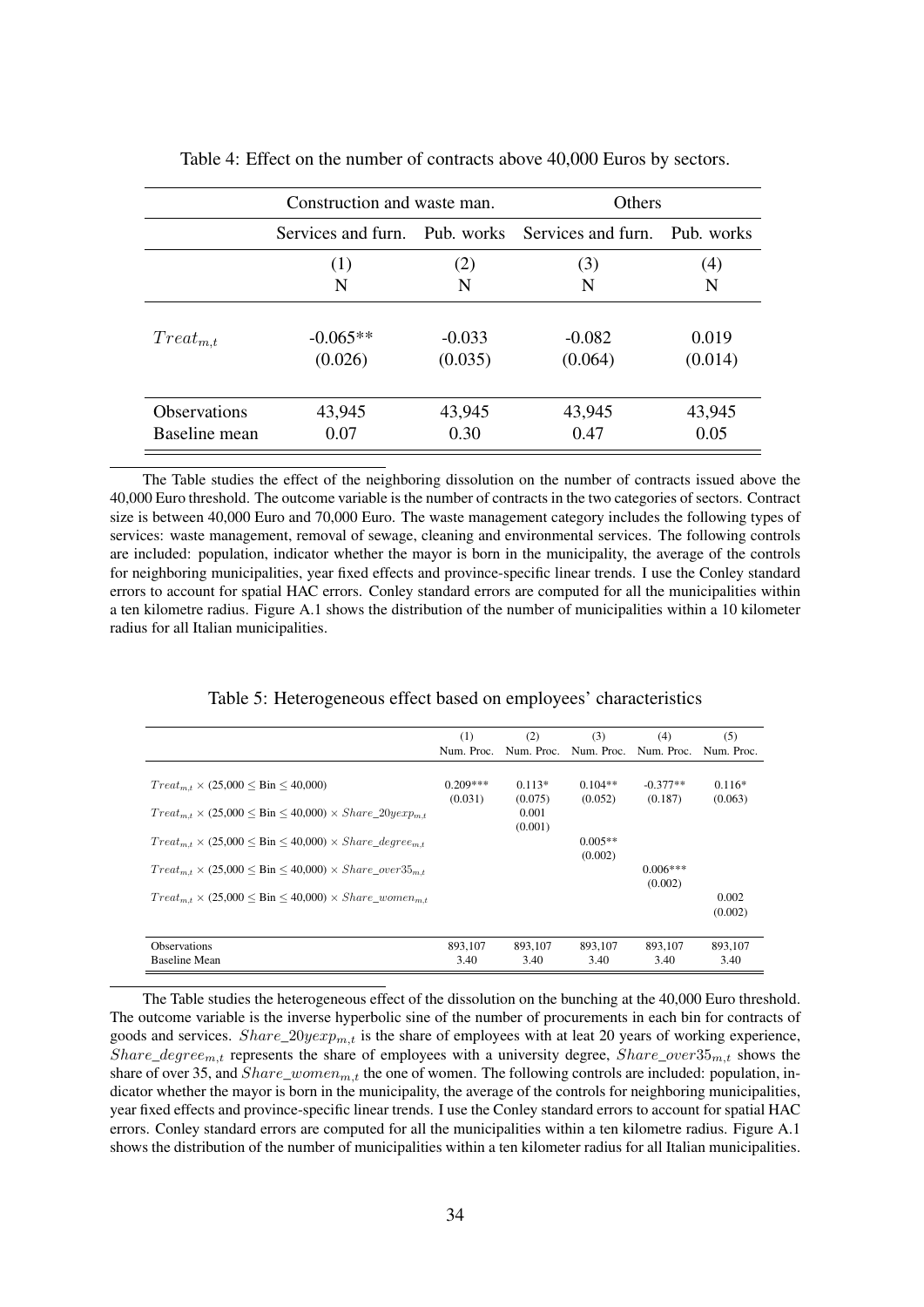|                     | (1)             | (2)        | (3)      | (4)                |
|---------------------|-----------------|------------|----------|--------------------|
|                     | Renegotiation=1 | Value      | Rebate   | Tot. Project Value |
| $Treat_{m.t}$       | $-0.030*$       | $-0.647**$ | $-0.006$ | 0.003              |
|                     | (0.017)         | (0.297)    | (0.008)  | (0.047)            |
| <b>Observations</b> | 71,088          | 18,341     | 50,744   | 50,744             |
| <b>Baseline</b>     | 0.282           | 28,188     | 0.11     | 636,916            |

Table 6: Effect of the dissolution on the contract renegotiations.

The Table studies the effect of the neighboring dissolution on contract renegotiations. In the first column the outcome variable is a dummy taking value 1 if the public works contract had been renegotiated, 0 otherwise. In the second column, the outcome is the logarithm of the renegotiation value. Instead, column 3 shows the results focussing on the value of the rebate for contracts without a renegotiation, and column 4 shows the results on the total value of the project for contracts without renegotiations. Even though there is a decrease in the renegotiation both in the extensive and intensive margins (columns 1 and 2), there is no redistribution of the resources to other phases of the contract (columns 3 and 4). All the specifications have good, municipality and year fixed effects and the following controls are included: population, indicator whether the mayor is born in the municipality, the average of the controls for neighboring municipalities, year fixed effects and province-specific linear trends. I use the Conley standard errors to account for spatial HAC errors. Conley standard errors are computed for all the municipalities within a ten kilometre radius. Figure A.1 shows the distribution of the number of municipalities within a ten kilometer radius for all Italian municipalities.

|                                                    | (1)                   | (2)                                         | (3)                   | (4)                   |
|----------------------------------------------------|-----------------------|---------------------------------------------|-----------------------|-----------------------|
|                                                    |                       | Num. Proc. Num. Proc. Num. Proc. Num. Proc. |                       |                       |
| $Treat_{m.t} \times (25,000 \leq Bin \leq 40,000)$ | $0.209***$<br>(0.031) | $0.213***$<br>(0.031)                       | $0.162***$<br>(0.033) | $0.193***$<br>(0.039) |
| All mun.                                           | X                     |                                             |                       |                       |
| Same Region                                        |                       | X                                           |                       |                       |
| Same Province                                      |                       |                                             | X                     |                       |
| Neighboring municipalities only                    |                       |                                             |                       | X                     |
| <b>Observations</b>                                | 893,107               | 484,784                                     | 162,157               | 19,478                |

Table 7: Effect of the dissolution using different control groups

The Table studies the effect of the neighboring dissolution considering different control groups. The first column estimates Equation 1 on the full sample, the second one restricts it to those in the same region of the dissolved municipalities. Similarly, column three focuses on municipalities in the same province. Finally, the fourth column estimates the results based only on the neighboring municipalities. The outcome variable is the inverse hyperbolic sine of the number of procurements in each bin. The following controls are included: population, indicator whether the mayor is born in the municipality, number of years until the next election, the average of the controls for neighboring municipalities, year fixed effects and province-specific linear trends. I use the Conley standard errors to account for spatial HAC errors. Conley standard errors are computed for all the municipalities within a ten kilometre radius. Figure A.1 shows the distribution of the number of municipalities within a ten kilometer radius for all Italian municipalities.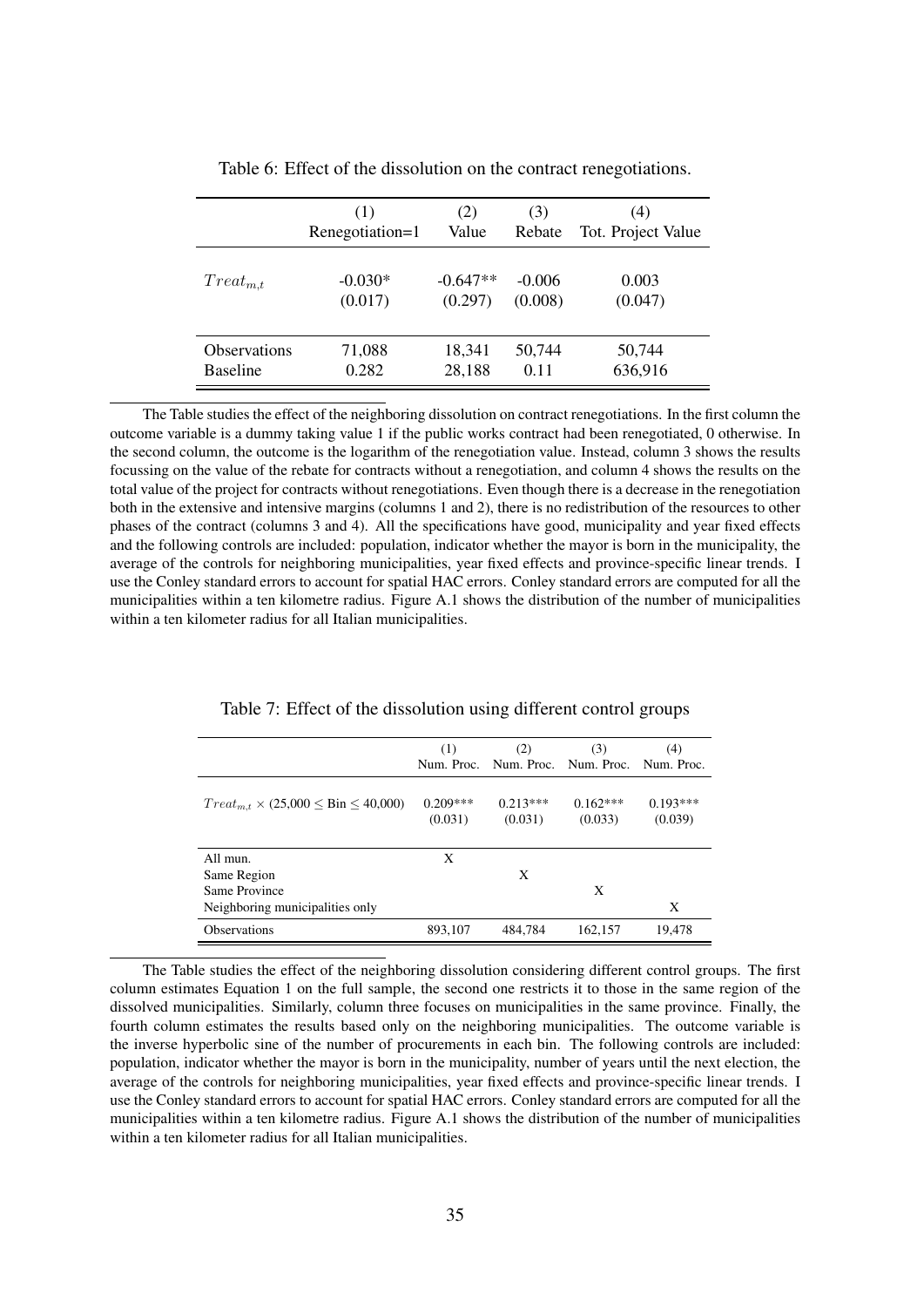## 10 Figures



Figure 1: Map of the dissolutions

The map shows the Italian provinces where there has been at least a dissolution in the period of analysis (2011- 2016).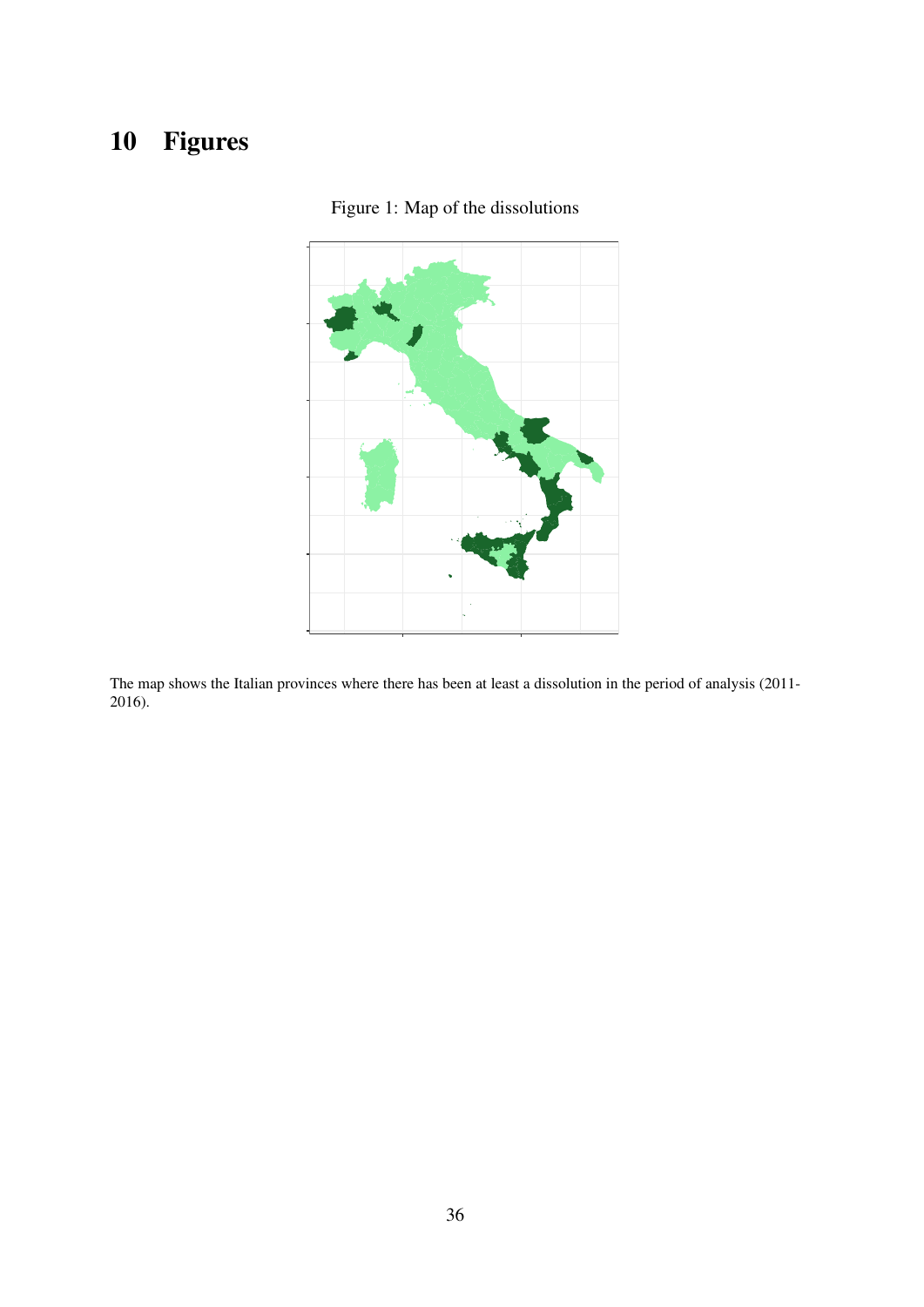

Figure 2: Distribution of contracts by face value

The figure shows the distribution of the procurement contracts of all the Italian municipalities by face value in the period 2011-2016. There is a substantial bunching at the 40,000 Euro threshold (dashed line). The figure does not include contracts larger than 100,000 Euros.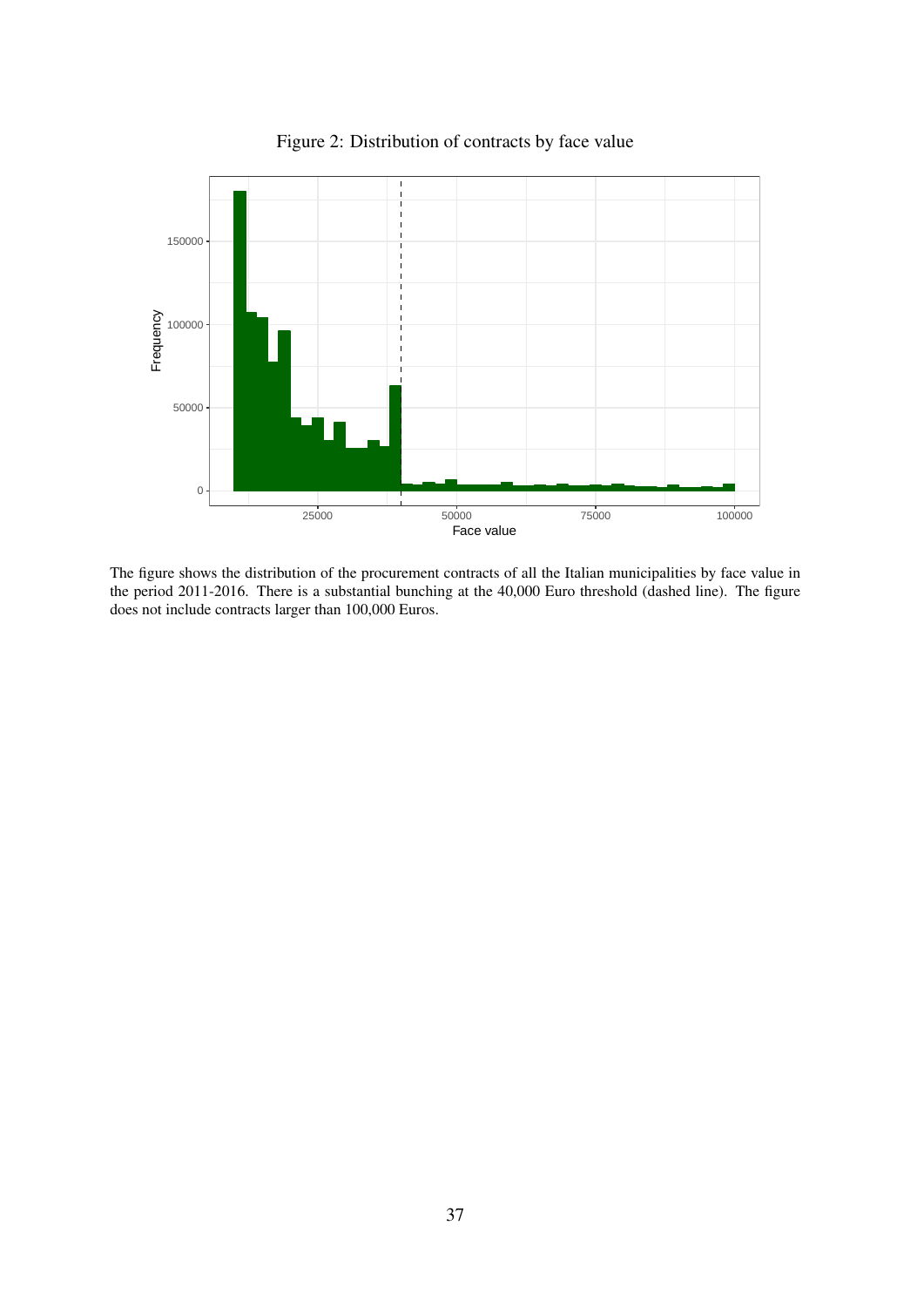

#### Figure 3: Average bunching by province

The figure shows the average yearly bunching at the 40,000 Euro by province. The bunching is computed as the share of contracts between 35,000 and 40,000 over the total number of contracts.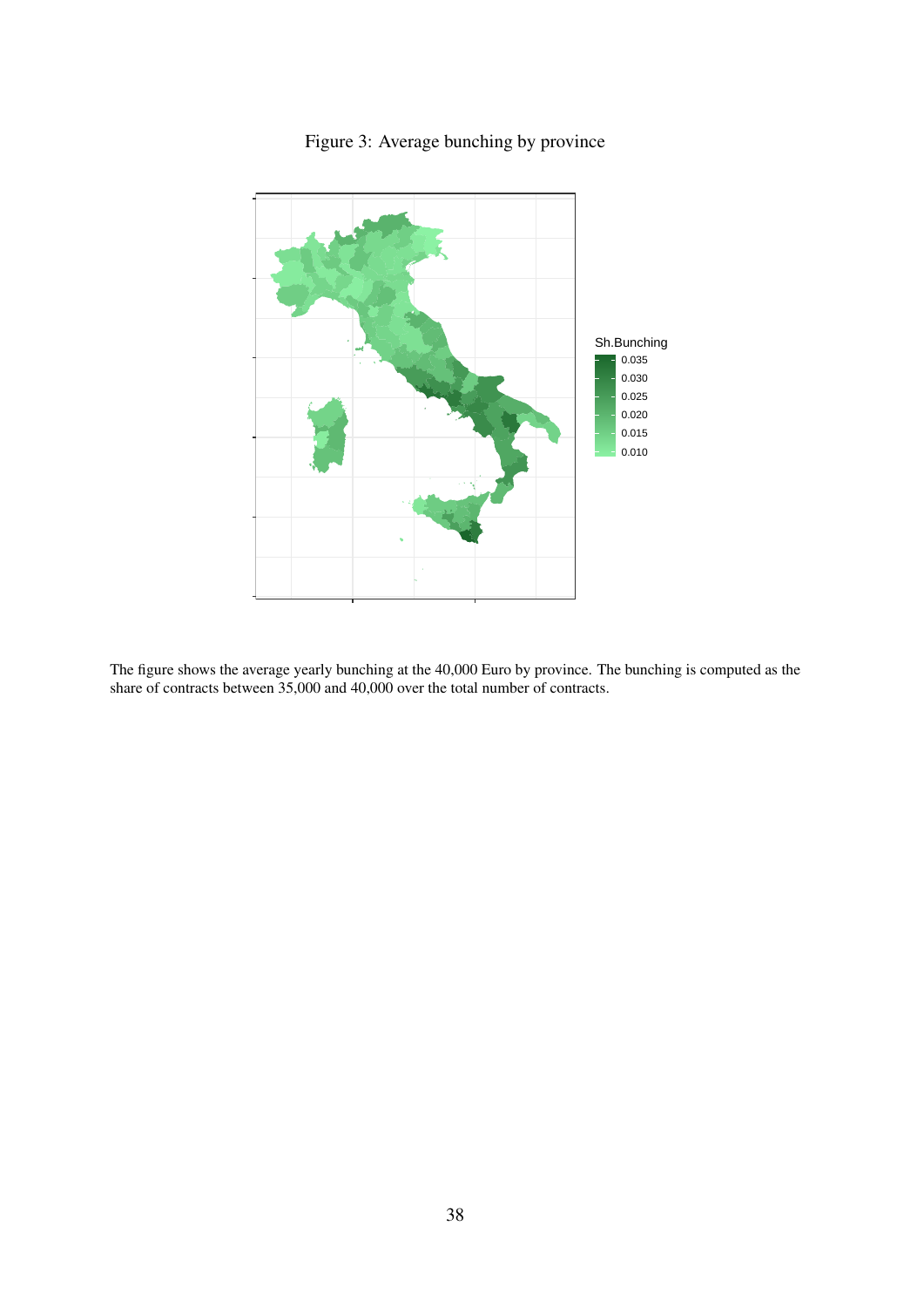

Figure 4: Bunching pre (and post) a neighbour's dissolution

The figure shows the change in bunching for the neighboring municipalities after a dissolution. The bin size is 5,000 Euro.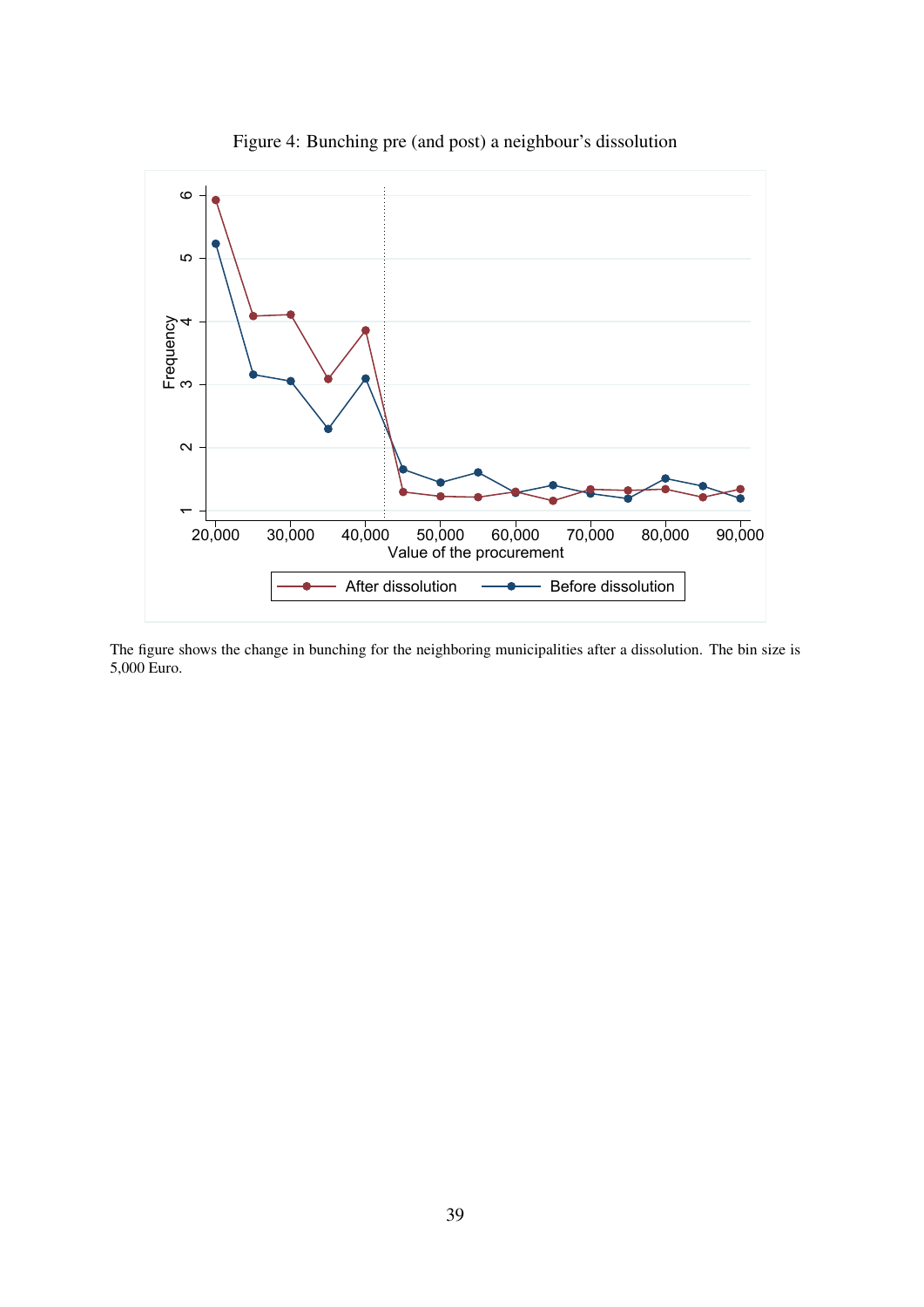

Figure 5: Average contract renegotiations by province.

The map shows the average share of contract renegotiations for public works issued in each Italian province.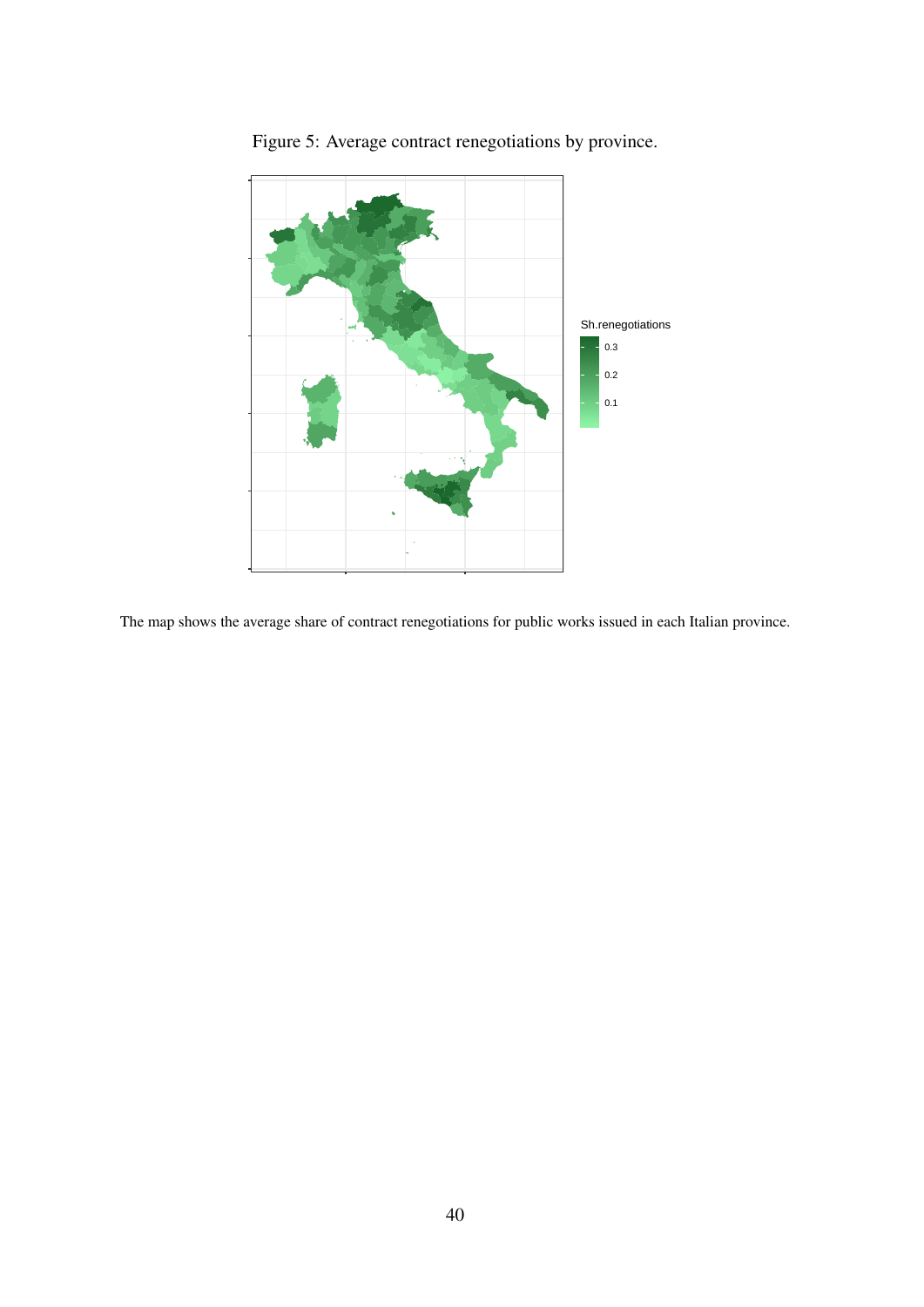

Figure 6: Effect on the number of contracts below the threshold

The Figure shows the effect of neighboring dissolution on the number of procurements for goods and services issued below the 40,000 Euro by neighboring municipalities. Coefficients represent the percentage change in the number of procurement between 25,000 and 40,000 Euro issued before, during and after the neighboring dissolution. The time 0 is the year of the dissolution, while commissioners are in charge up to year 3.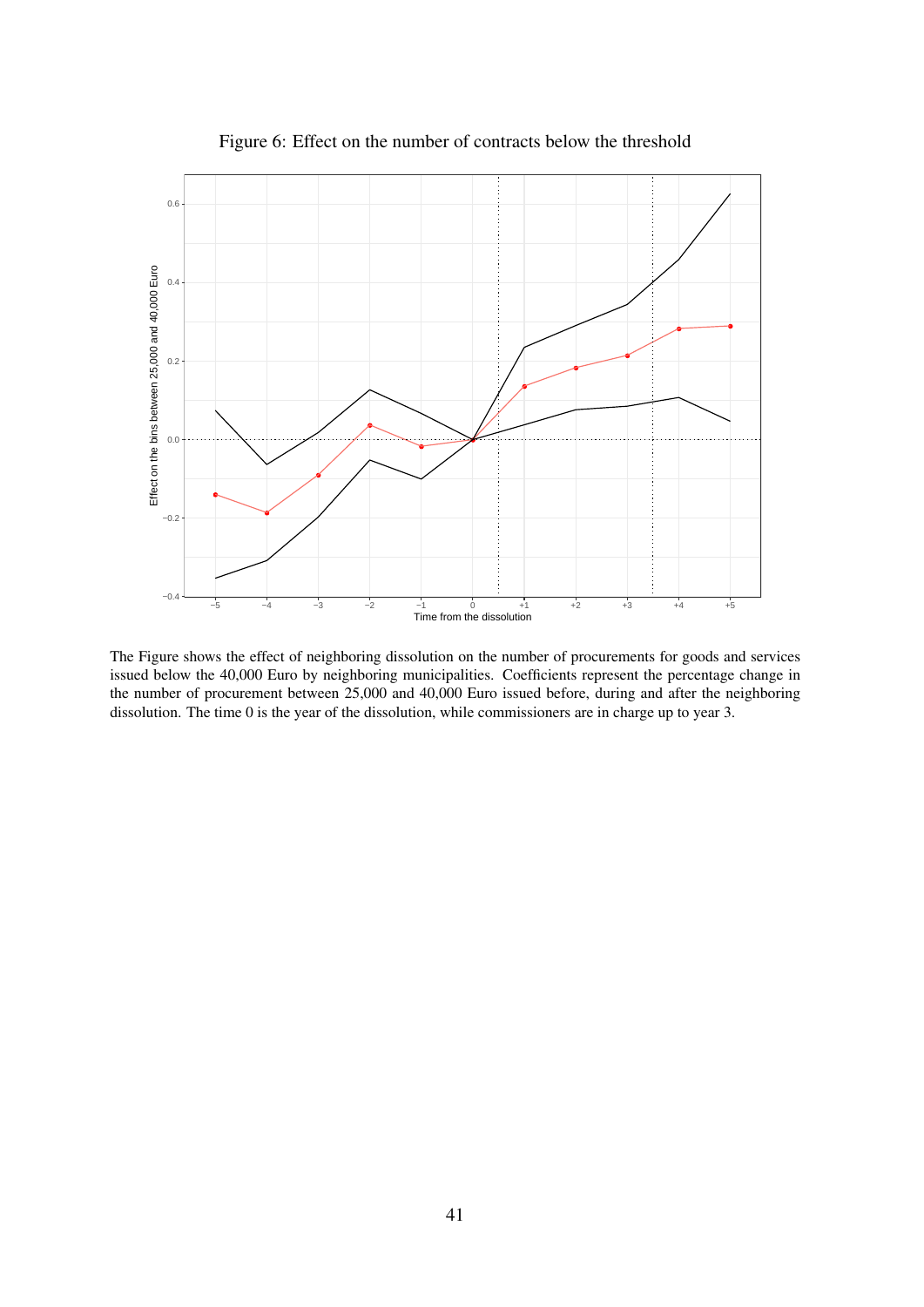

Figure 7: Effect of the dissolution on expenditure



Coefficients represent the change in expenditure before, during and after the neighboring dissolution. The time 0 is the year of the dissolution, while commissioners are in charge up to year 3.

The increase in expenditure in split projects is not coupled with an increase in overall expenditure, therefore neighboring municipalities split projects larger than the threshold in multiple contracts below it.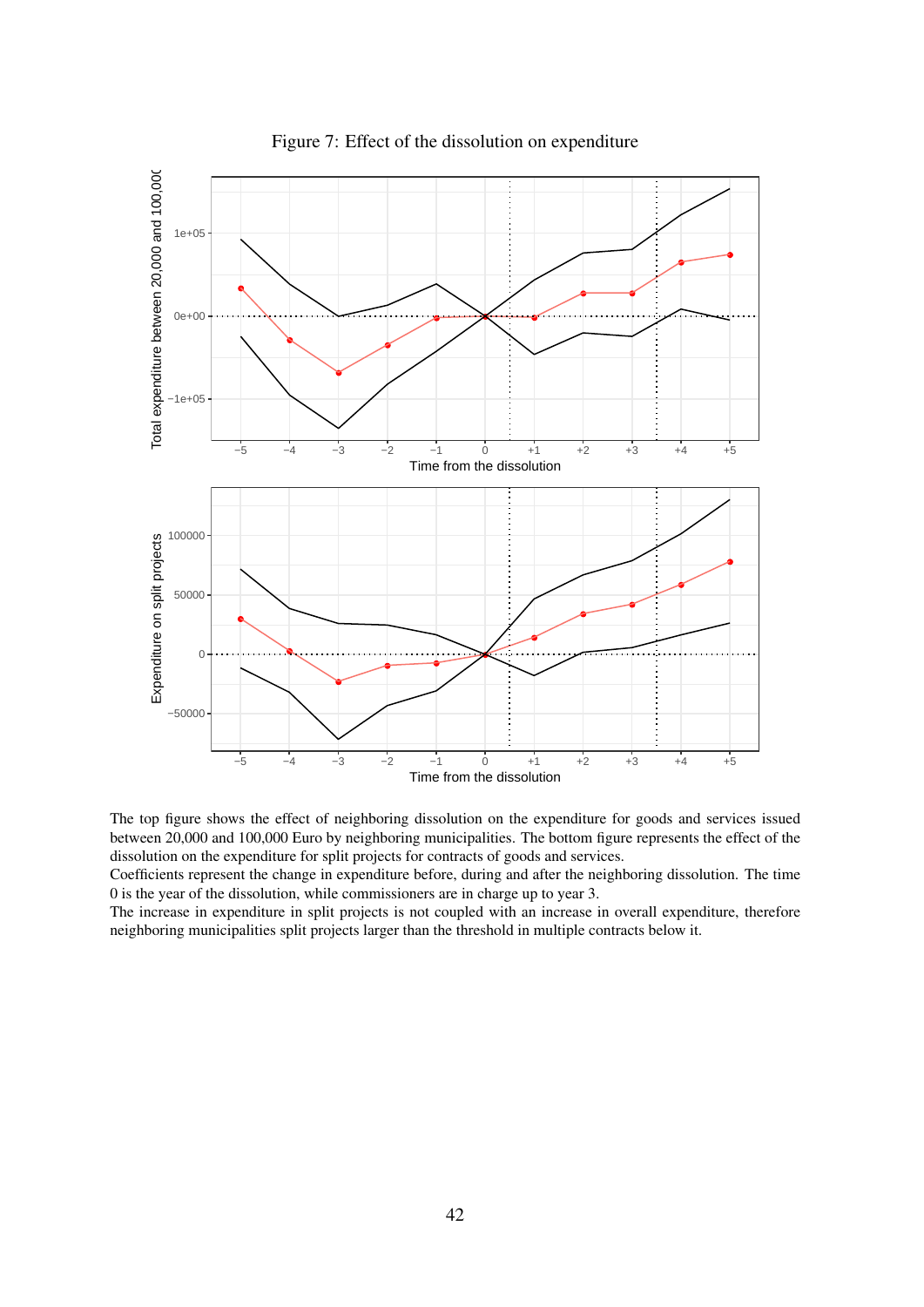Figure 8: Bunching test



The figure represents the result from the test I describe in Section 4. The test compares the average bunching of neighboring municipalities after the dissolution with the average bunching of control municipalities. The dotted line represents the average bunching of the 5th and 95th percentiles of the distribution of the control municipalities. Instead the continued line represents the average bunching of the nieghboring municipalities. The measure of bunching for neighboring municipalities is the ratio between the average number of contracts below the 40,000 Euro threshold after the dissolution and the yearly average number of contracts. The measure for control municipalities is the ratio between the average number of contracts below the 40,000 Euro threshold and the yearly number of contracts issued.

### A General evidence

Figure A.1 shows the distribution of the number of municipalities within a ten kilometers radius. Even though the distribution is skewed towards a small number of municipalities, Italian municipalities have approximately 15 towns within a 10 kilometers radius. The figure is helpful in understanding the number of municipalities involved in the computation of the Conley standard errors.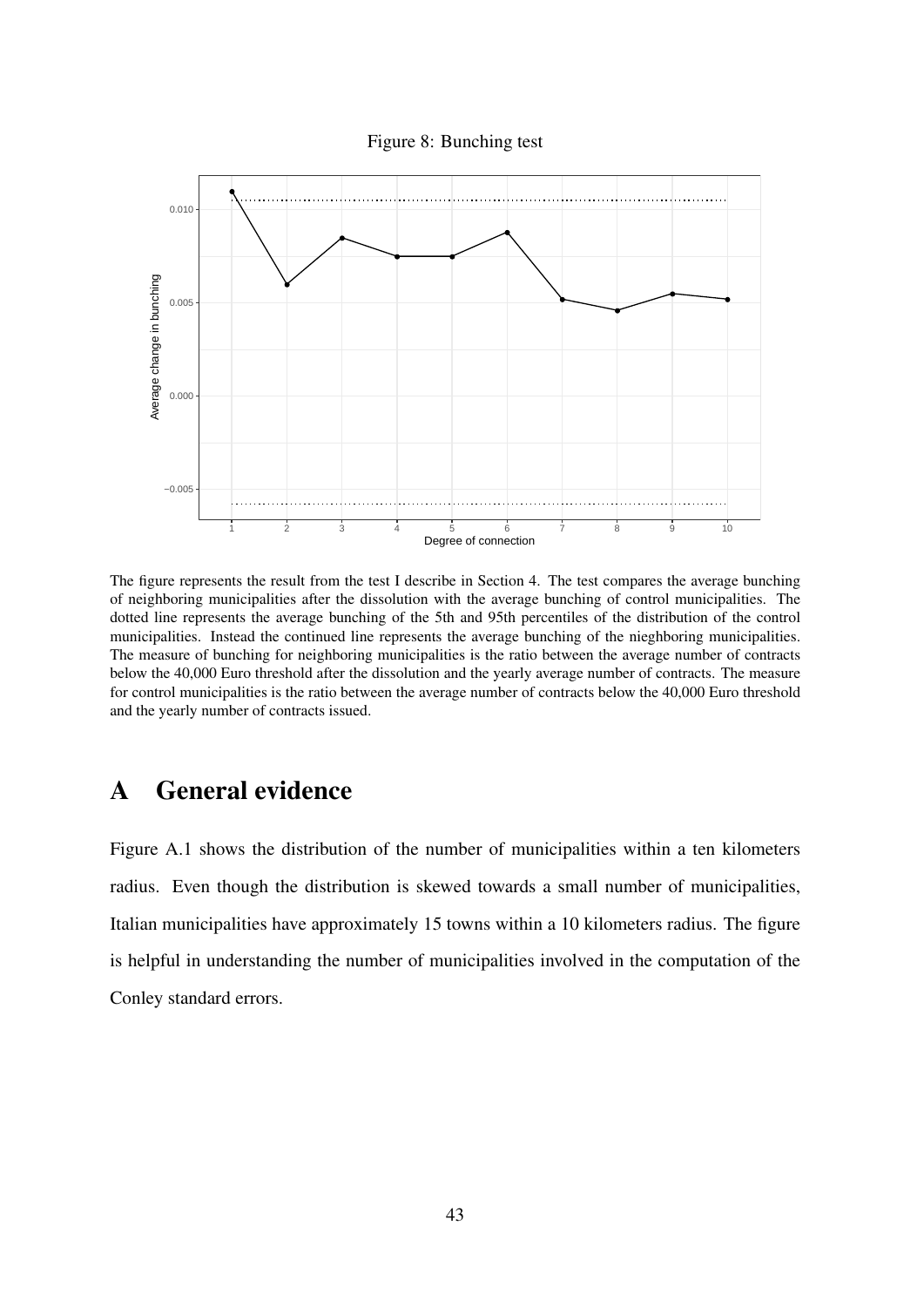

Figure A.1: Distribution of municipalities within 10 kilometres.

The Figure shows the distribution of municipalities within a 10 kilometres radius. The dotted line represents the average number of municipalities within a 10 kilometer radius.

### B Additional evidence on the dissolutions

In this section, I provide additional evidence on the dissolutions. In particular, I graphically represent the analysis of the reports of the dissolutions that the law enforcement body published to motivate their implementations. I document three findings. First, even though the law prescribes the dissolution to last at most 24 months, the vast majority of the dissolutions were concluded within 30 months from their start. Therefore, I consider in the analysis the dissolution period lasting for the first three years after the implementation of the measure.

Then, I represent graphically two additional sets of information that I collect from the dissolution reports, and I use them in the analysis. Figure B.2 shows the most common infractions that the law enforcement body used to justify the implementation of the dissolutions during the period of this study. The most common violation is that municipalities award procurement contracts to firms directly owned by criminal organizations; therefore, they cannot present any anti-mafia documentation, which is compulsory to win a procurement contract.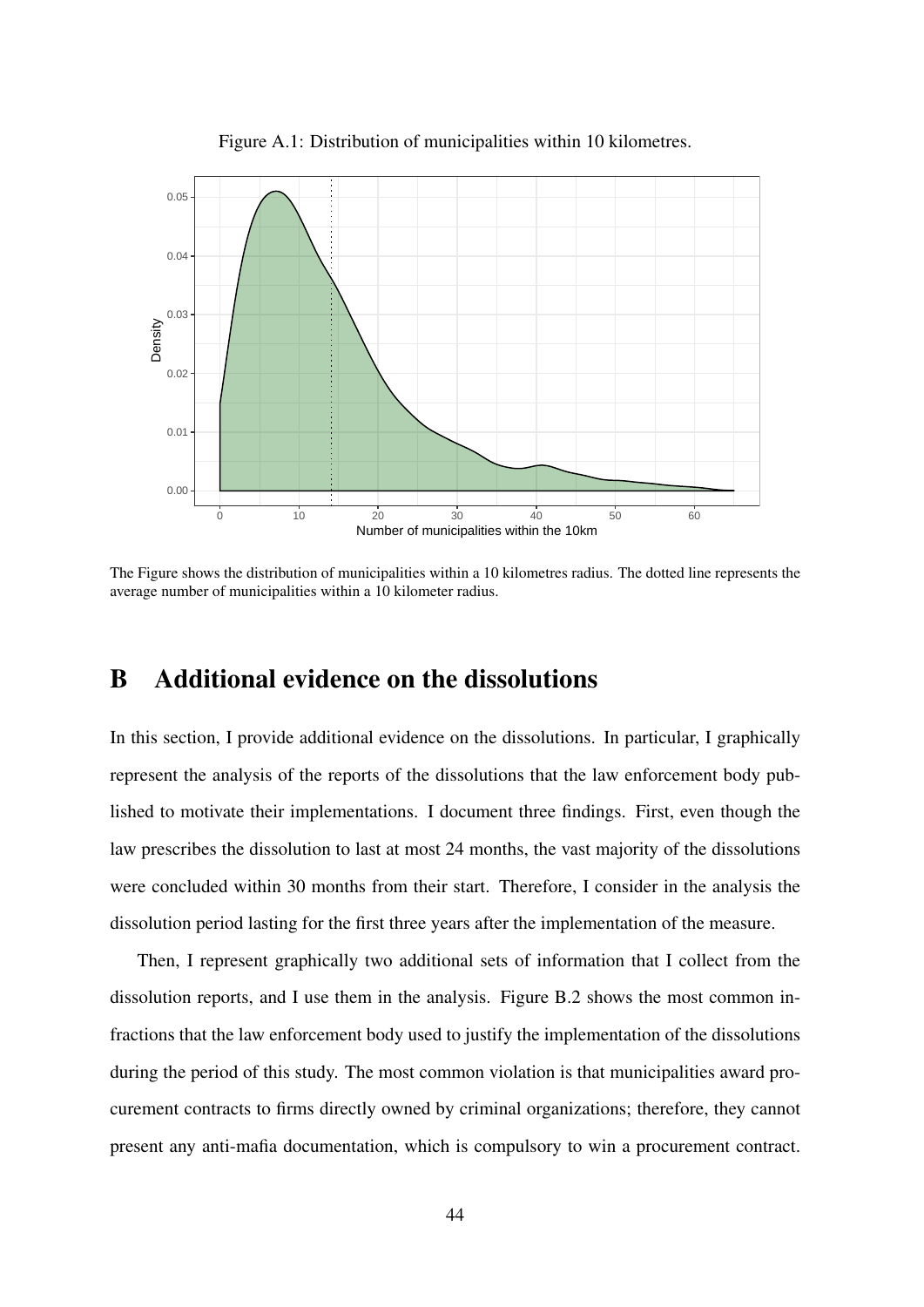

Figure B.1: Distribution of length of the dissolution

The Figure shows the length of each dissolution in the period of analysis. The vast majority of the dissolutions did not last more than 30 months.

Since municipalities are in charge of verifying the firm's documentation, if the municipality does not collect anti-mafia documentation, it is considered a voluntary omission of the law. It is enough to justify the dissolution of a municipal government. Unfortunately, I do not have any information on the firms winning the procurement contracts; therefore, I cannot use this violation of the law in the analysis. Instead, the second most common evidence used by the law enforcement bodies is the direct award of contracts larger than 40,000 Euros avoiding the public tender. Municipalities can award procurement contracts of goods and services larger than 40,000 Euros only in case of emergency. Then, given the need to have a quick and effective response, the municipality can award a contract directly to a firm to avoid the red tape costs associated with public tenders. Unfortunately, the emergency clause is extensively exploited for corruption purposes as well; indeed, a municipality can claim the existence of an emergency to distort competition and award procurement contracts to a specific firm. Nevertheless, the use of the emergency clause without a real need can be risky for the municipality; if the law enforcement body has a closer look at the municipal activity, it will not take long be-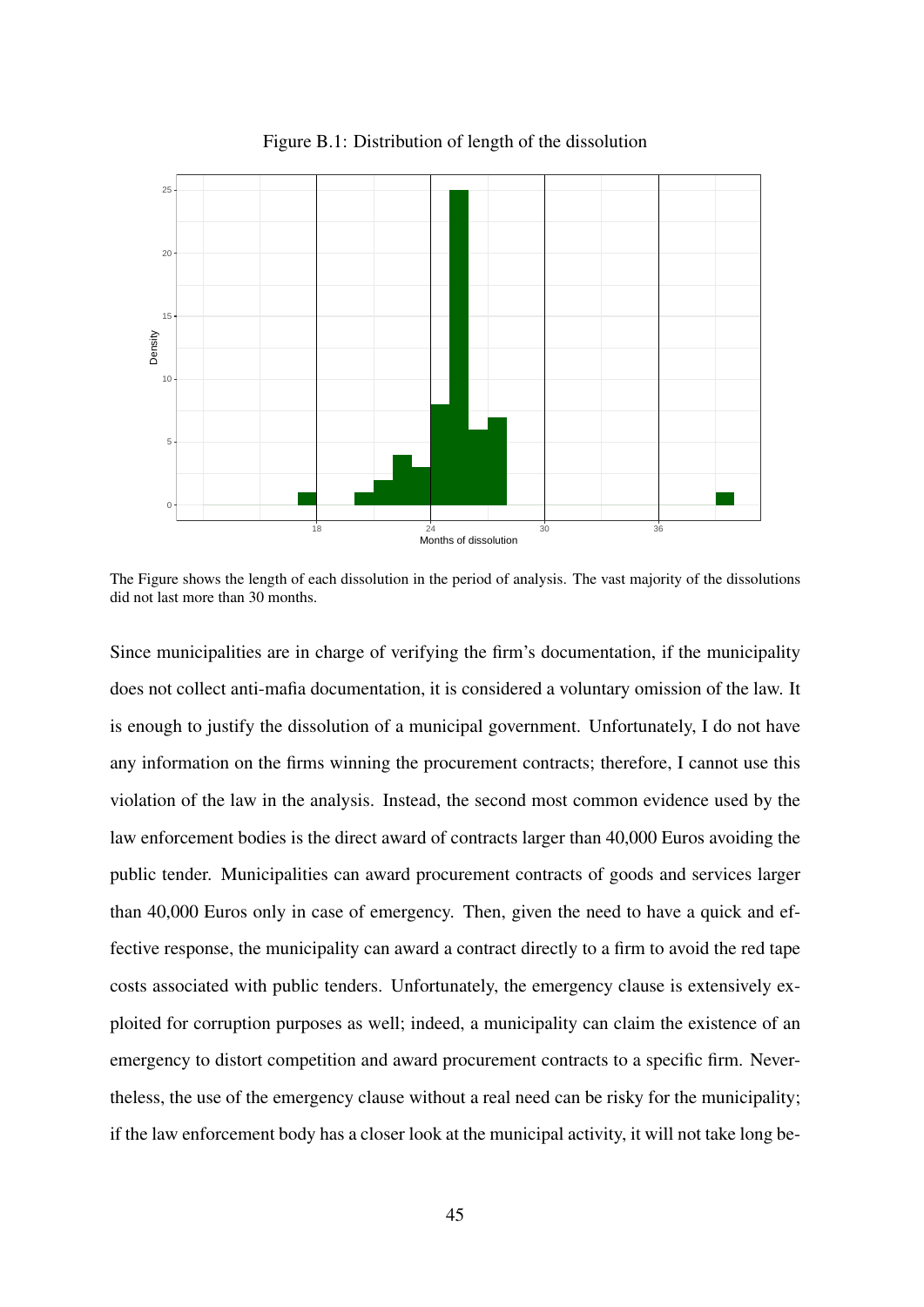

Figure B.2: Motivations of the dissolutions

The histogram shows the motivations that the law enforcement bodies use most frequently to justify the dissolutions. Approximately 60 percent of the motivations were one of the following: first, municipality did not verify whether the firm was owned by a mafia related individual, or the municipality verified and decided to award the contract to the firm anyway (33 percent), or municipalities exploited the emergency clause to award a procurement contract to a specific firm even when there was no emergency (28 percent).

fore realizing that the municipality uses the emergency clause for other purposes. Therefore, when municipalities perceive a higher level of attention from the law enforcement body, they split the projects larger than 40,000 Euros into multiple contracts smaller than the threshold. In this case, even without using an emergency clause, the municipality can legitimately award the contracts directly to a specific firm and, the law enforcement has to provide some other criminally relevant evidence for proving the existence of irregularities. Finally, the remaining category includes all the other violations that the law enforcement body used as evidence for proving organized crime's infiltration, such as the extensive use of the renegotiations.

Figure B.3 shows the municipal sectors that criminal organizations infiltrated in the dissolution cases. Since the same criminal organization can infiltrate multiple sectors of the municipal activity simultaneously, the number of infiltrated sectors is higher than the number of dissolutions. Organized crime infiltrated mainly two sectors of municipal activity: construction and waste management sectors. Instead, the Others column represents the remaining over 40 sectors of the municipal activity.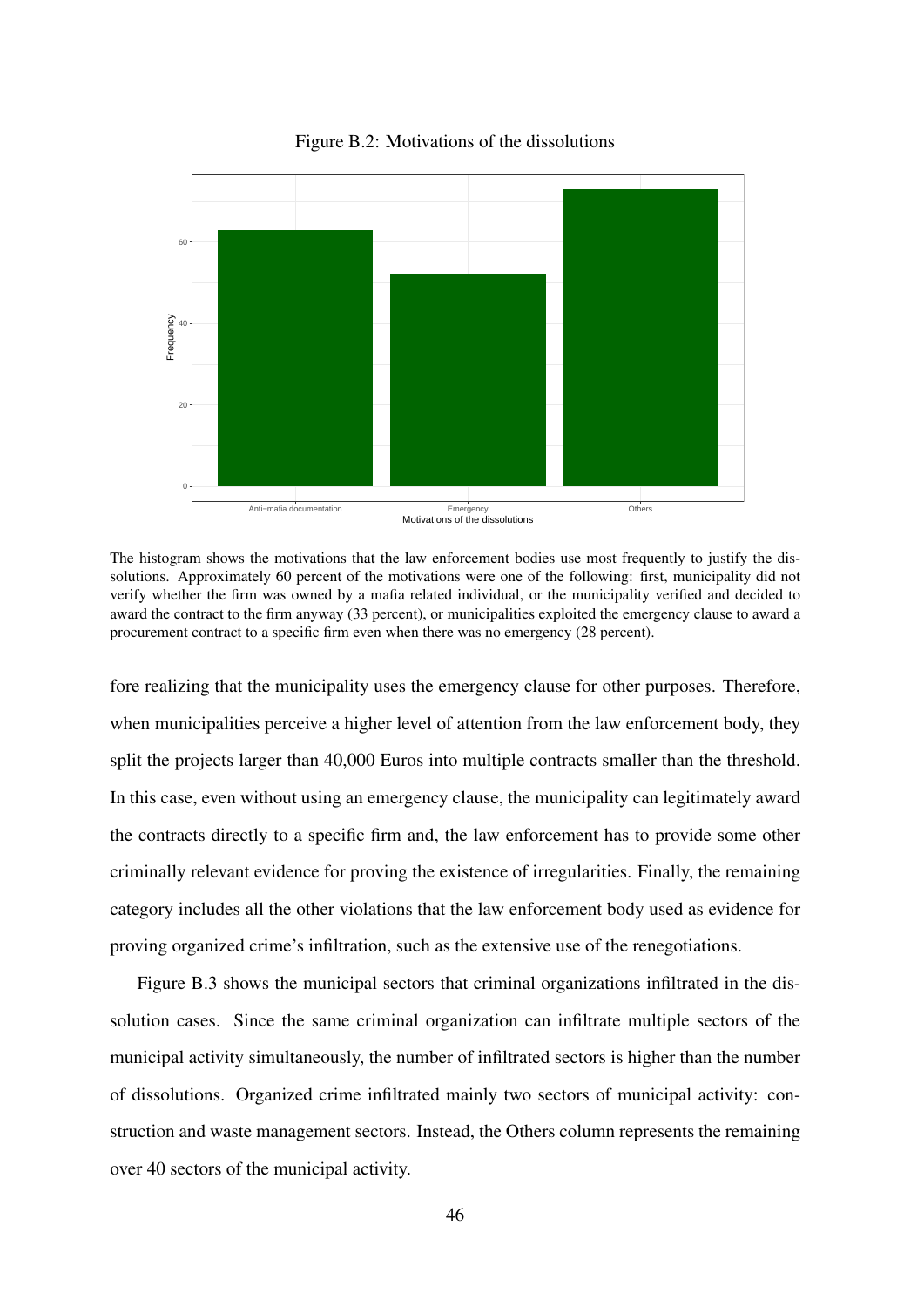

Figure B.3: Infiltrated sectors in the dissolved municipalities

The histogram shows in which sectors criminal organizations infiltrated in the dissolved municipalities. In 72 percent of the cases, organized crime infiltrated either the construction sector (52 percent) or the waste management (20 percent). The waste management category includes also cleaning and sewage services.

### C Qualitative evidence from judicial cases

This section reports some of the sizeable qualitative evidence referring to how organized crime exploited the 40,000 Euro threshold for corruption purposes. Since smaller contracts could be legally awarded to specific firms without justification, they were the perfect tool for criminal organizations to receive public funds. Since public resources are always attractive for organized crime and the proliferation of organized crime is a serious concern in Italy, different sources have extensively discussed it. Therefore, it is possible to gather qualitative evidence from either newspaper articles, or reports of the dissolutions, books on the technical details of the procurement law or simply talking with the employees of the Italian Monitoring Authority (*ANAC*). For simplicity, I include here some citations from only a particular type of source: judicial verdicts. Indeed, I believe that it can help interpret these findings to provide tangible evidence of how the judicial system evaluates this phenomenon. Unfortunately,in order to be coincise, I do not report all the judicial cases in which the 40,000 Euro threshold has been exploited since I have found more than 30 cases (and still counting) up to now. Therefore, the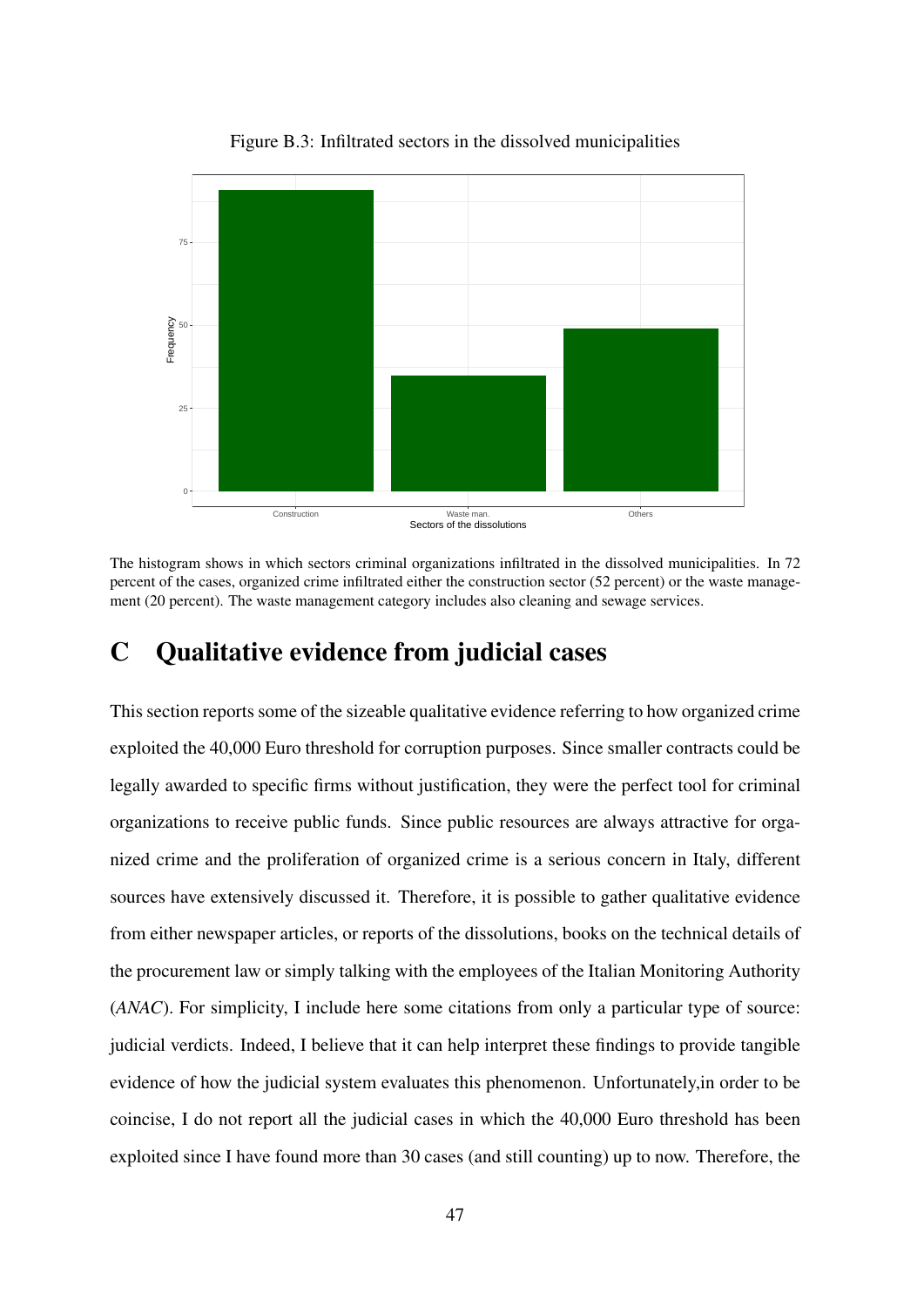following is a "small" portion of the qualitative evidence that anyone can find on this topic.

*T.A.R. Campania Napoli Sez. I, (ud. 30-07-2006) 11-09-2006, n. 8037*

"[...] Additional evidence to prove the connection between the criminal organization and the municipal administration is the award of numerous contracts smaller than 40,000 Euros to firms owned by the XXXXX brothers, who are members of the XXXXX clan".

#### *Consiglio di Stato N. 04578/2017 Sez. III*

"[...] Even though a municipality should not be considered infiltrated by organized crime simply for its geographical location, it can be relevant if the law enforcement body proves the existence of behaviours signaling potential irregularities. [...] The direct award of numerous contracts to the same firm is a signal of the lack of autonomy of the municipal administration and the presence of the criminal organization in the municipality's business."

#### *T.A.R. Lazio Roma Sez. I, Sent., (ud. 18-07-2018) 24-09-2018, n. 9544*

"[...] The municipality exploited the 40,000 Euro threshold extensively to award contracts to the firms owned by members of the criminal organization. Even though the phenomenon does not seem relevant since it relates to small contracts, it is extremely relevant if we consider the high frequency of the awards of these contracts to corrupted firms."

#### *T.A.R. Lazio sez. I - Roma, 28/09/2019, n. 11396*

"[...] From August 2016 to July 2017, the firm XXXX won 11 contracts smaller than 40,000 Euro threshold."

"[...] Even though the direct awards to firms owned by criminal organizations are only for small values, they are evidence of the infiltration of organized crime into the municipality's business. The criminal organization exploited the change in the law at the 40,000 Euros to directly award public funds to its firms, avoiding public tenders."

"[...] The frequent use of the direct awards for contracts smaller than 40,000 Euro (and the absence of any formal requirement) made it very hard for the law enforcement body to verify whether the municipality committed any irregularity."

"[...] The evidence collected by the law enforcement body shows how often the crimi-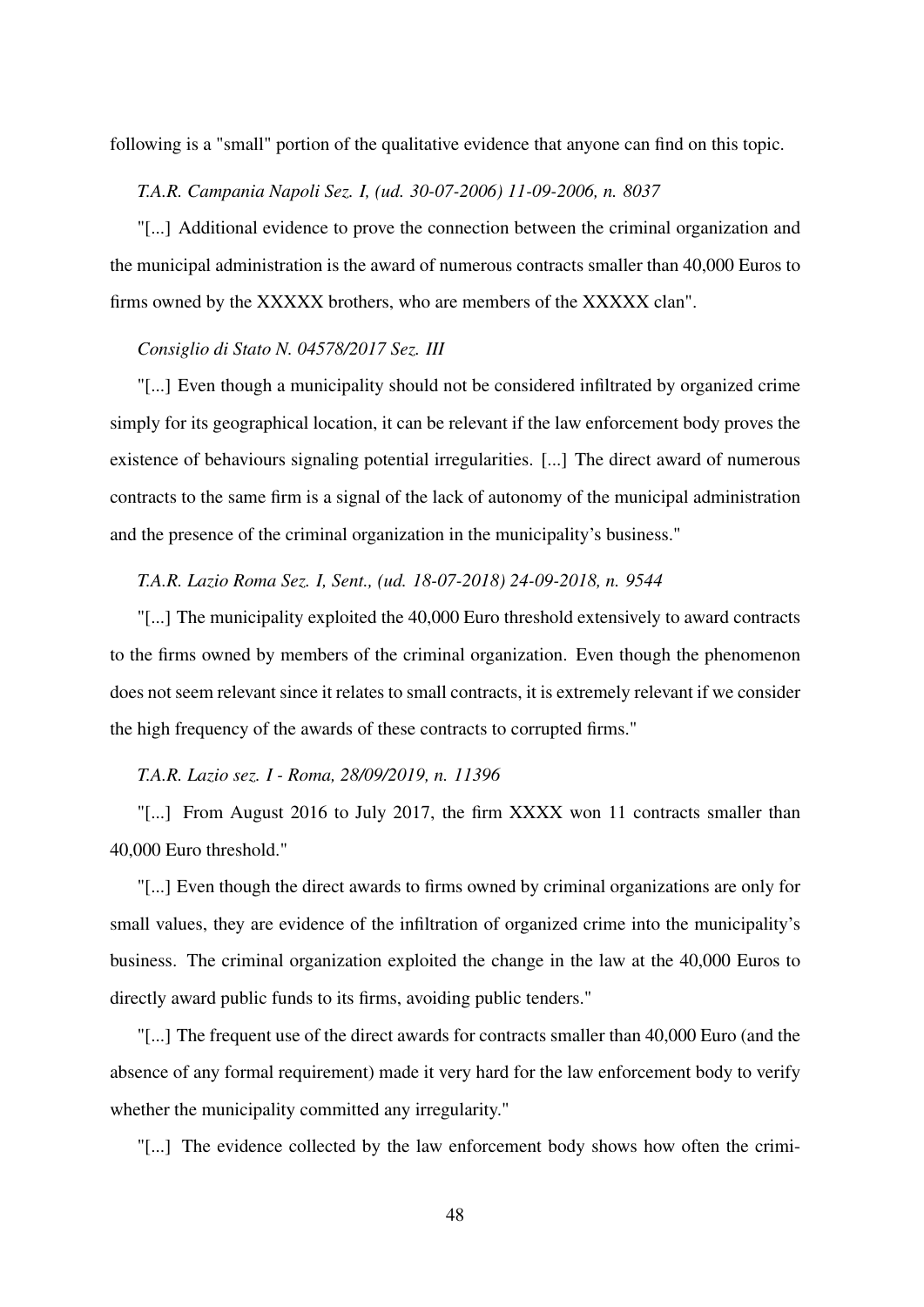nal organization exploited the 40,000 Euro threshold during its activity. They split different projects into multiple smaller contracts to award the contracts directly to firm XXXX without any justification, violating publicity requirements and distorting competition."

"[...] The direct awards of contracts to firm XXXX are clear evidence of the illicit behaviour of the municipal administration, which behaved in the interest of the criminal organization and harmed the municipality's budget."

"[...]From June 2015 to July 2017, company XXXX won 21 contracts of 35,000 Euro without ever participating in a public tender. The wife of the owner is the aunt of one of the bosses of the XXXXX clan."

#### *Consiglio di Stato sez. III - 26/09/2019, n. 6435*

"[...] The infiltration of 'Ndrangheta clans on the municipality's business resulted in a chaotic organization of the municipality's procurement activity. Evidence of this is a large number of direct award of contracts (smaller than 40,000 Euros) to the firms owned by the criminal organization."

#### *T.A.R. Lazio sez. I - Roma, 28/05/2019, n. 6647*

"[...] The law enforcement body gathered evidence on the direct award of contracts (smaller than 40,000 Euros) to firm owned by criminal organizations".

"[...] The municipal administration exploited the 40,000 Euro threshold to award directly public contracts to firm XXXX, owned by the XXXXX family, who belongs to the organized crime."

#### *Consiglio di Stato sez. III - 28/06/2017, n. 3170*

"[...] The infiltration of criminal organizations in the municipality's activity is evident if we focus on: the direct award of numerous contracts smaller than 40,000 Euro to firms owned by clan members, the problematic situation of the waste management in the municipality. "

#### *T.A.R. Lazio sez. I - Roma, 05/10/2016, n. 10049*

"[...] The municipality awarded contracts (smaller than the threshold) to firms owned by the criminal organization for a total value of 450,000 Euro from September 2009 to May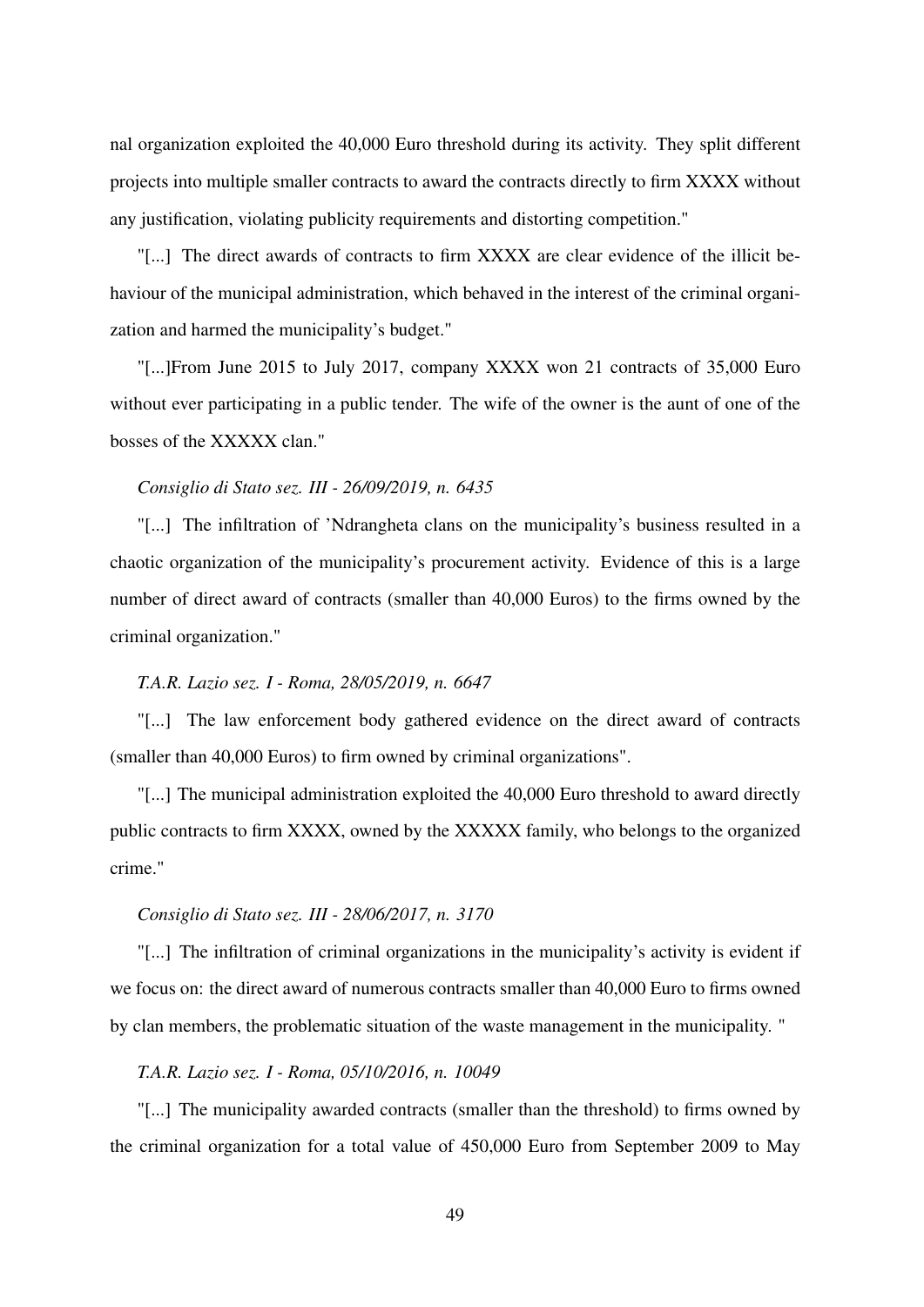2013. This sum is considerable if we consider that the municipality has a population of 3,000 inhabitants."

"[...] In several cases, the criminal organization firms won contracts through a direct award even if they have never won another contract with the same municipality before."

#### *T.A.R. Lazio sez. I - Roma, 03/12/2020, n. 12935*

"[...] From June 2015 to July 2017, the municipality awarded 21 contracts for 35,000 Euros each to the firm XXXX owned by the grandfather of the wife of a member of the city council, whose relatives are members of the criminal organization."

#### *T.A.R. Lazio sez. I - Roma, 16/11/2020, n. 11940*

"[...] The frequent use of direct awards is legitimate since the contracts are small, but they demonstrate the influence that the criminal organization has on municipal behaviour. Indeed, they are used to distort competition and to choose the winner of the contract arbitrarily."

#### *Consiglio di Stato sez. III - 24/06/2020, n. 4074*

"[...] The municipality awarded multiple contracts directly to firms owned by members of the criminal organization. The municipality split larger projects into smaller contracts to award them directly to the predetermined firms."

"[...] In a year, the municipality awarded 11 contracts directly to the firm owned by the criminal organization without issuing any public tender."

#### D Additional robustness checks bunching results

In this section, I show the additional robustness checks that I compute on the results of Equation 1. I compute several robustness checks to verify that the results hold even with differences in the estimation. For example, Table D.1 shows the effect of the dissolution keeping contracts of different sizes in the analysis. The analysis of Table 2 is reported in the fourth column; instead, from columns 1 to 3, I show the results using respectively contracts up to 60,000 Euros, 70,000 Euros, and 80,000 Euros. Results do not change irrespective of focussing only on contracts closer to the threshold. It seems that the effect gets greater the larger is the maxi-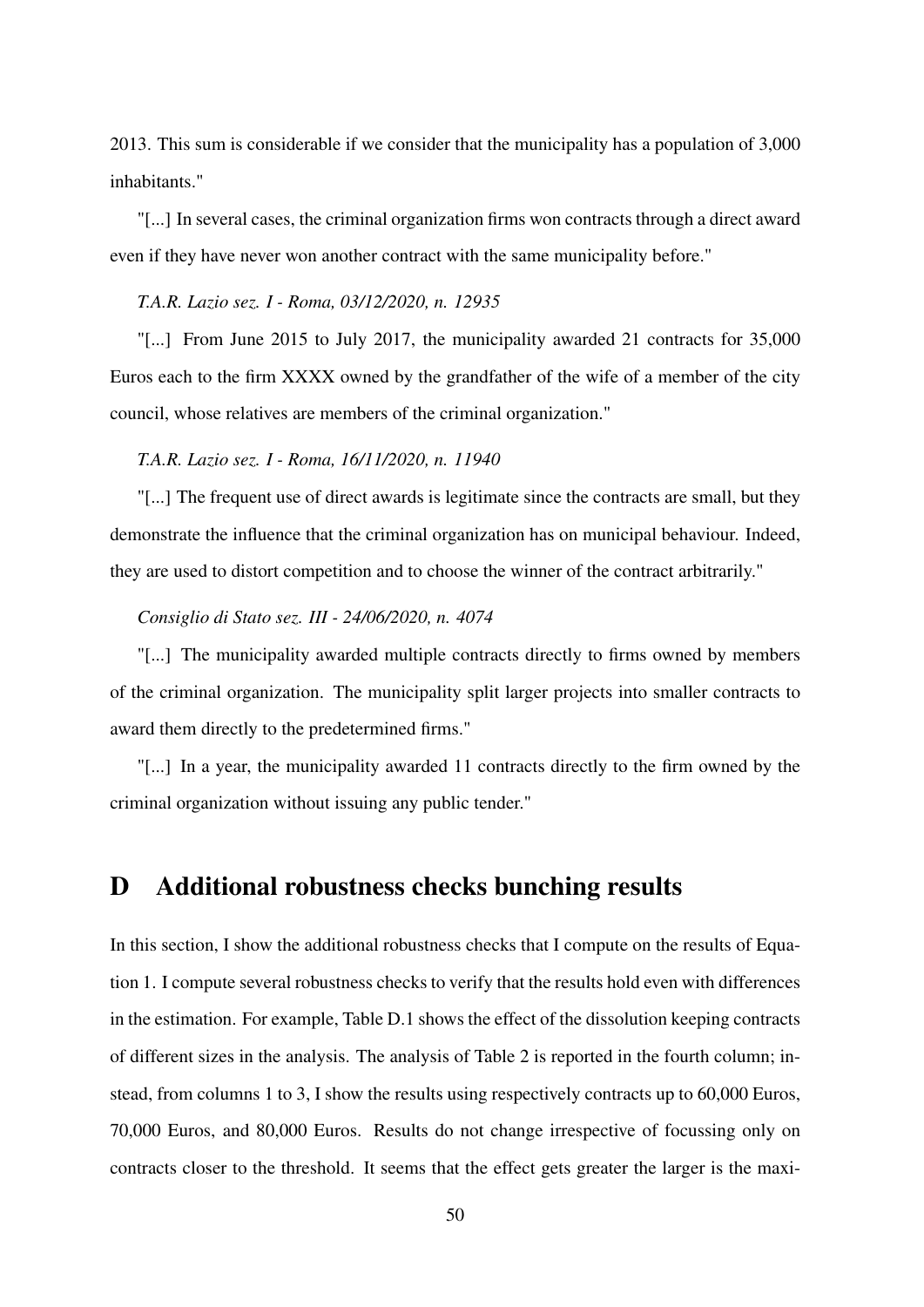|                                                    | (1)                   | (2)<br>Num. Proc. Num. Proc. Num. Proc. | (3)                   | (4)<br>Num. Proc.     |
|----------------------------------------------------|-----------------------|-----------------------------------------|-----------------------|-----------------------|
| $Treat_{m,t} \times (25,000 \leq Bin \leq 40,000)$ | $0.150***$<br>(0.030) | $0.167***$<br>(0.027)                   | $0.179***$<br>(0.033) | $0.209***$<br>(0.031) |
| Contracts $\leq 60,000$                            | X                     |                                         |                       |                       |
| Contracts $\leq 70,000$                            |                       | X                                       |                       |                       |
| Contracts $\leq 80,000$                            |                       |                                         | X                     |                       |
| Contracts $\leq 100,000$                           |                       |                                         |                       | X                     |
| <b>Observations</b>                                | 503,538               | 589.630                                 | 675,722               | 893,107               |

Table D.1: Effect on the number of contracts below 40,000

The outcome variable is the inverse hyperbolic sine of the number of procurements in each bin. The following controls are included: population, indicator whether the mayor is born in the municipality, the average of the controls for neighboring municipalities, year fixed effects and province-specific linear trends. I use the Conley standard errors to account for spatial HAC errors. Conley standard errors are computed for all the municipalities within a ten kilometre radius. Figure A.1 shows the distribution of the number of municipalities within ten kilometres for all Italian municipalities.

mum size of contracts we include, but the difference between the two coefficients is likely not statistically significant. A possible interpretation of the slight increase in the effect can be the relative greater stability in the number of larger contracts that municipalities issue every year.

Instead, Table D.2 shows the effect of bunching at different numbers of bins below the 40,000 Euro threshold. The results are stable irrespective of the number of neighboring bins below the 40,000 Euros that I consider. These results should not surprise. Indeed there is no reason why municipalities should split projects in contracts extremely close to the 40,000 Euro threshold. For example, if a municipality wants to split a project of 60,000 Euros, it could split it into two contracts of 30,000 Euros each or in three contracts of 20,000 Euros.

Table D.3 shows the results of Equation 1 using bins of different sizes. The results do not change based on the bins' size, and they get larger if I focus on analysis with larger bins as in columns 3 and 4. Instead, Table D.4 compares the effect of Equation 1 between the OLS estimation (column 1) and the using Poisson conditional fixed-effects quasi-maximum likelihood (QML) in column 2. This estimator has several desirable properties, including consistency of the coefficient estimates independently on any assumption on the conditional variance as long as the mean is correctly specified (Wooldridge (1997)). Results are very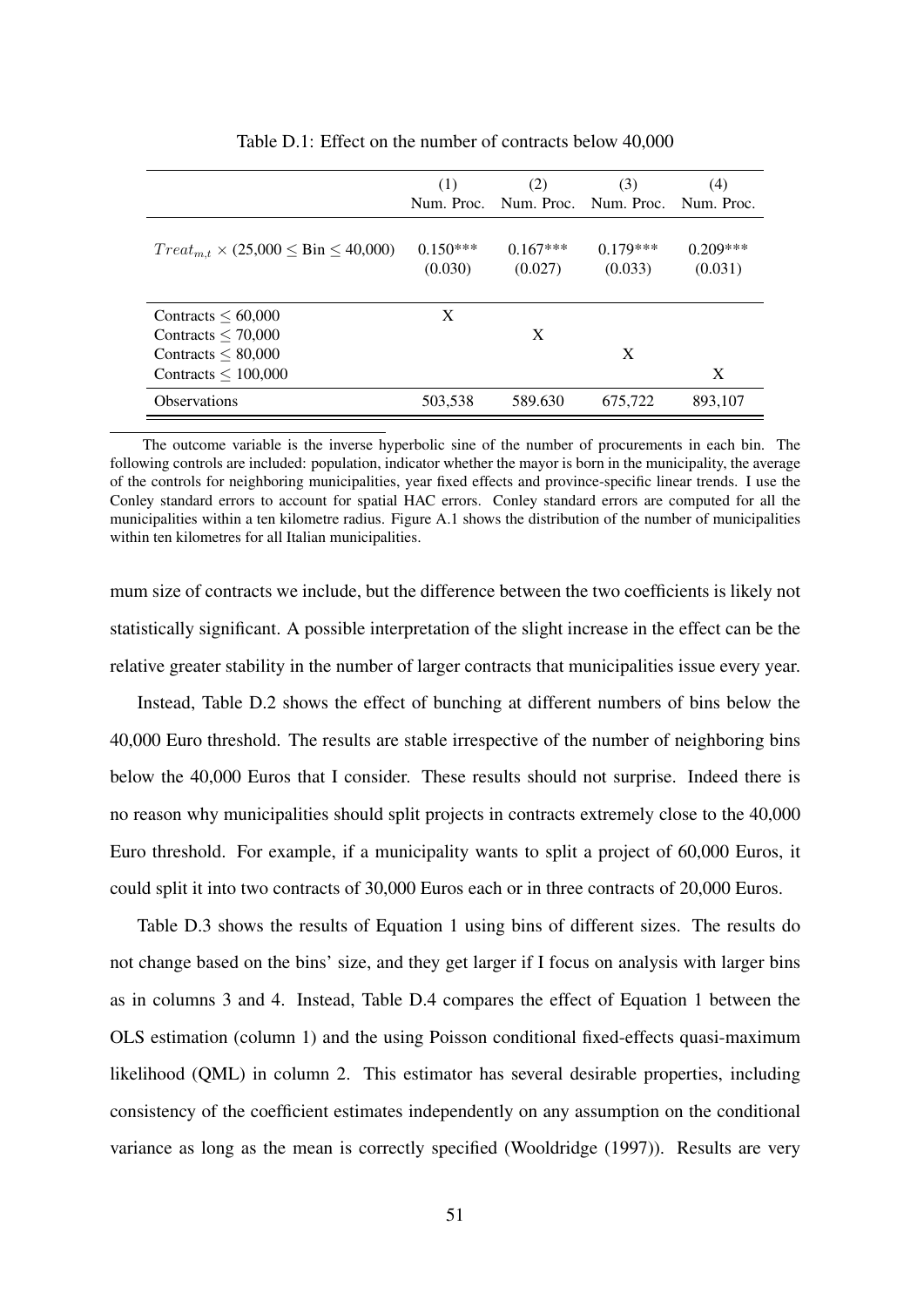|                                                                                                                                                                                       | (1)<br>Num. Proc. . Num. Proc. Num. Proc. Num. Proc. | (2)                   | (3)                   | (4)                   |
|---------------------------------------------------------------------------------------------------------------------------------------------------------------------------------------|------------------------------------------------------|-----------------------|-----------------------|-----------------------|
| $Treat_{m,t} \times Bunching \, Bins$                                                                                                                                                 | $0.209***$<br>(0.031)                                | $0.204***$<br>(0.038) | $0.220***$<br>(0.032) | $0.223***$<br>(0.041) |
| Bin size:<br>Bunching bins: 25, 000 $\leq X \leq 40,000$<br>Bunching bins: $10,000 \le X \le 40,000$<br>Bunching bins: 20, 000 $\leq X \leq 40,000$<br>Bunching bins: $X \leq 40,000$ | X                                                    | X                     | X                     | X                     |
| <b>Observations</b>                                                                                                                                                                   | 893,107                                              | 893,107               | 893,107               | 893,107               |

Table D.2: Effect on the number of contracts below 40,000

The outcome variable is the inverse hyperbolic sine of the number of procurements in each bin. The following controls are included: population, indicator whether the mayor is born in the municipality, the average of the controls for neighboring municipalities, year fixed effects and province-specific linear trends. I use the Conley standard errors to account for spatial HAC errors. Conley standard errors are computed for all the municipalities within a ten kilometre radius. Figure A.1 shows the distribution of the number of municipalities within ten kilometres for all Italian municipalities. *Bunching Bins* represents bins between 25,000 Euros and 40,000 Euros for the first column, 24,000 and 40,000 for the second one, 20,000 and 40,000 for the third and fourth one.

#### similar in both types of estimations.

Then, I address the recent concern on the econometric literature on the staggered adoption of a difference-in-difference design estimating the results of Equation 1 with the estimator proposed by De Chaisemartin and D'Haultfoeuille (2020). It consistently estimates the ATE of the dissolution, even when the treatment effect is heterogeneous over time and across groups. Figure D.1 shows how results are not different from the one shown in Figure 6. The x-axis represents the time both before (i.e., the negative value) and after the neighboring dissolution. After the dissolution (i.e., year 0), there is an increase in the number of procurement contracts issued below the 40,000 Euro threshold. The results are also similar in magnitude to the one estimated in Figure 6. Since there are very few neighboring municipalities in the first year of the data, the confidence interval of the fourth coefficient is particularly large. So I exclude it for clarity from the figure.

Finally, Table D.5 shows the results of Table 5 focusing on similar characteristics for mayors only. I verify whether the mayor's characteristics are more relevant in the awarding process of procurement contracts rather than the features of the public employees who award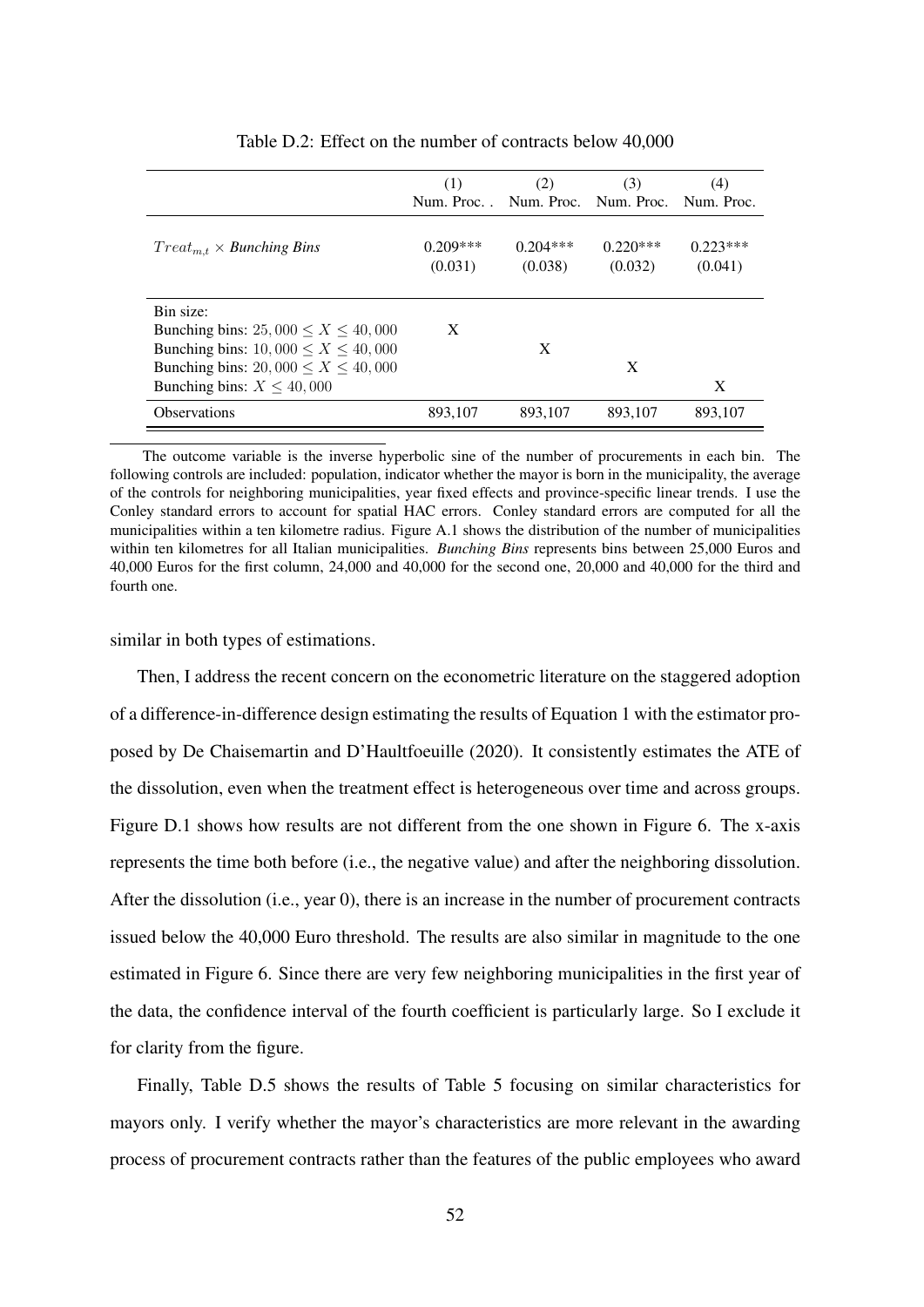|                                       | (1)                                           | (2)        | (3)        | (4)        |
|---------------------------------------|-----------------------------------------------|------------|------------|------------|
|                                       | Num. Proc. . Num. Proc. Num. Proc. Num. Proc. |            |            |            |
|                                       |                                               |            |            |            |
| $Treat_{m,t} \times Bunching \, Bins$ | $0.209***$                                    | $0.194***$ | $0.314***$ | $0.384***$ |
|                                       | (0.031)                                       | (0.028)    | (0.044)    | (0.055)    |
|                                       |                                               |            |            |            |
| Bin size:                             |                                               |            |            |            |
| 5,000 Euros                           | X                                             |            |            |            |
| 4,000 Euros                           |                                               | X          |            |            |
| 10,000 Euros                          |                                               |            | X          |            |
| 20,000 Euros                          |                                               |            |            | X          |
| <b>Observations</b>                   | 893,107                                       | 1,076,150  | 430,460    | 215,230    |

Table D.3: Effect on the number of contracts below 40,000

The outcome variable is the inverse hyperbolic sine of the number of procurements in each bin. The following controls are included: population, indicator whether the mayor is born in the municipality, the average of the controls for neighboring municipalities, year fixed effects and province-specific linear trends. I use the Conley standard errors to account for spatial HAC errors. Conley standard errors are computed for all the municipalities within a ten kilometre radius. Figure A.1 shows the distribution of the number of municipalities within ten kilometres for all Italian municipalities. *Bunching Bins* represents bins between 25,000 Euros and 40,000 Euros for the first column, 24,000 and 40,000 for the second one, 20,000 and 40,000 for the third and fourth one.

|                                                    | (1)<br>Num. Proc. Num. Proc. | (2)                   |
|----------------------------------------------------|------------------------------|-----------------------|
| $Treat_{m,t} \times (25,000 \leq Bin \leq 40,000)$ | $0.209***$<br>(0.031)        | $0.257***$<br>(0.008) |
| Observations                                       | 893,107                      | 893,107               |

Table D.4: Effect of the treatment with OLS and Poisson estimation

The following controls are included: population, indicator whether the mayor is born in the municipality, the average of the controls for neighboring municipalities, year fixed effects and province-specific linear trends. I use the Conley standard errors to account for spatial HAC errors. Conley standard errors are computed for all the municipalities within a ten kilometre radius. Figure A.1 shows the distribution of the number of municipalities within ten kilometres for all Italian municipalities.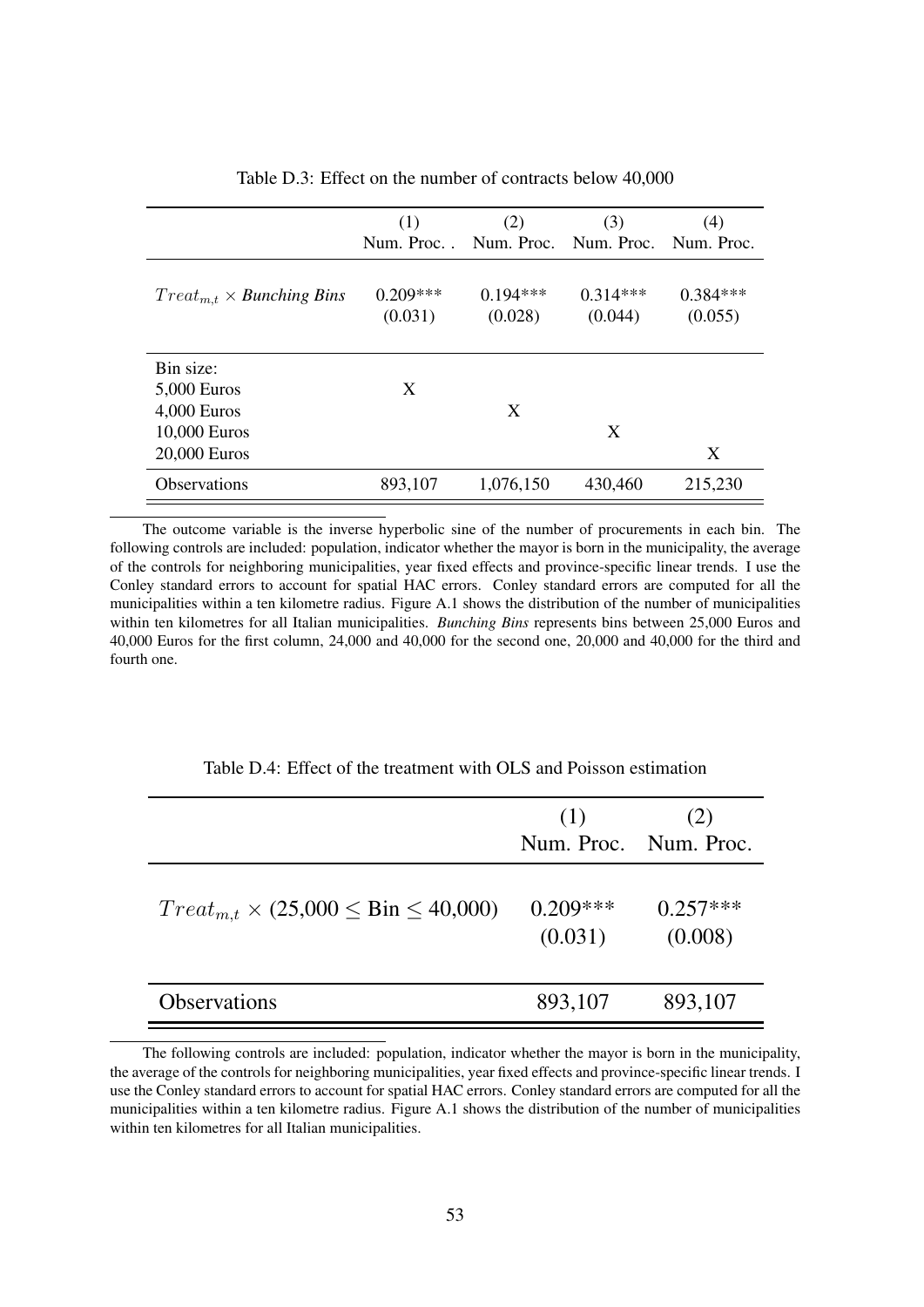



The Figure shows the effect of neighboring dissolution on the number of procurements for goods and services issued below the 40,000 Euro by neighboring municipalities. Coefficients represent the percentage change in the number of procurement between 25,000 and 40,000 Euro issued before, during and after the neighboring dissolution. 95 percent confidence intervals are displayed.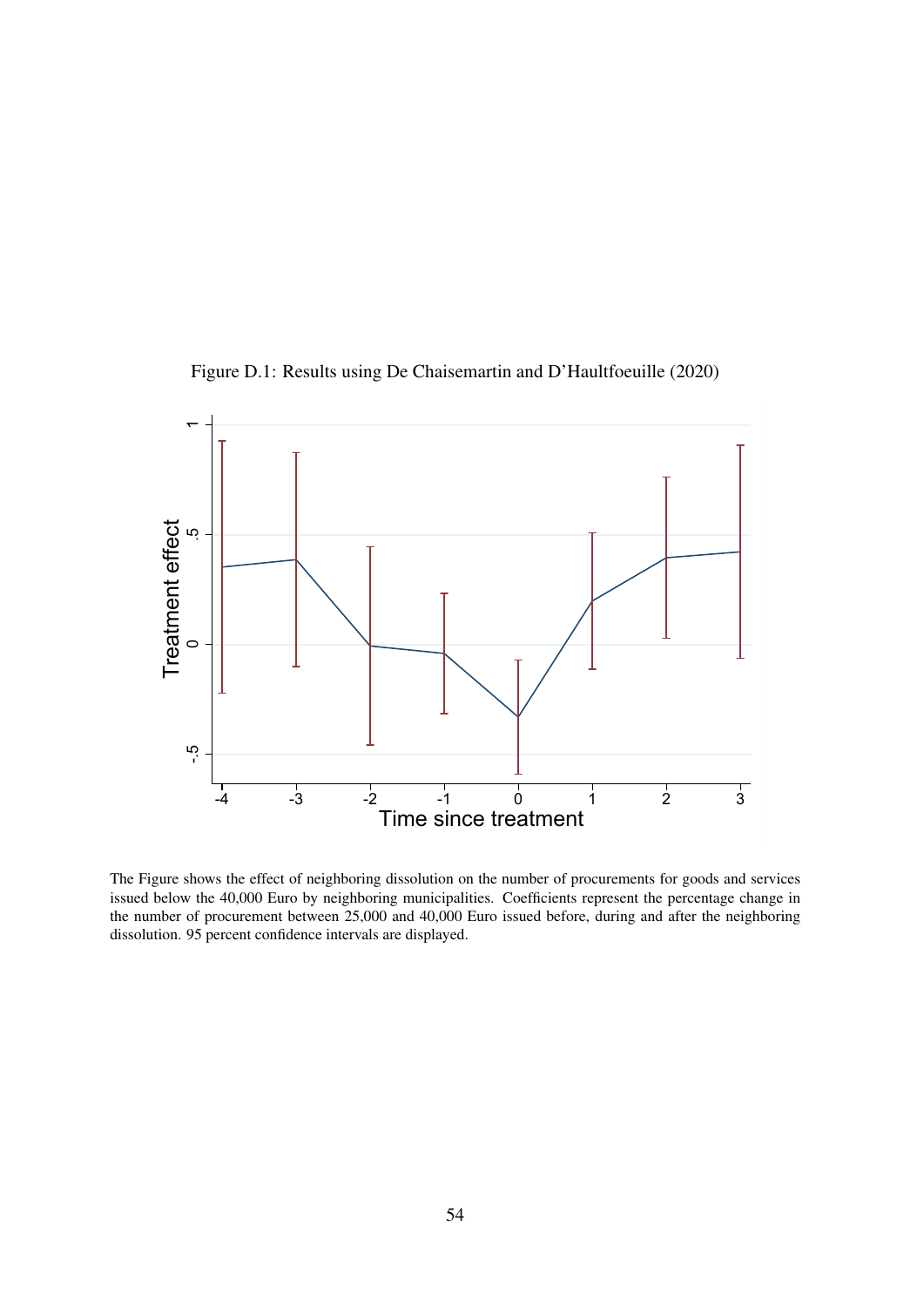|                                                                             | (1)<br>Num. Proc.     | (2)                   | (3)<br>Num. Proc. Num. Proc. Num. Proc. | (4)                   |
|-----------------------------------------------------------------------------|-----------------------|-----------------------|-----------------------------------------|-----------------------|
| $Treat_{m.t} \times (25,000 \leq Bin \leq 40,000)$                          | $0.209***$<br>(0.031) | $0.196***$<br>(0.031) | $0.198***$<br>(0.032)                   | $0.186***$<br>(0.056) |
| $Treat_{m.t} \times (25,000 \leq Bin \leq 40,000) \times Degree_{m.t}$      |                       | $-0.038$<br>(0.024)   |                                         |                       |
| $Treat_{m,t} \times (25,000 \leq Bin \leq 40,000) \times Woman_{m,t}$       |                       |                       | $-0.045$<br>(0.144)                     |                       |
| $Treat_{m,t} \times (25,000 \leq Bin \leq 40,000) \times High\_skill_{m,t}$ |                       |                       |                                         | $-0.006$<br>(0.064)   |
| <b>Observations</b>                                                         | 847,846               | 847,846               | 847,846                                 | 847,846               |

Table D.5: Heterogeneous effect based on mayor's characteristics

The outcome variable is the inverse hyperbolic sine of the number of procurements in each bin for contracts of goods and services. The following controls are included: population, indicator whether the mayor is born in the municipality, the average of the controls for neighboring municipalities, year fixed effects and provincespecific linear trends. I use the Conley standard errors to account for spatial HAC errors. Conley standard errors are computed for all the municipalities within a ten kilometre radius. Figure A.1 shows the distribution of the number of municipalities within ten kilometres for all Italian municipalities.

the contract in practice. Not surprisingly, I document how the mayor's characteristics do not influence the bunching response after a neighboring dissolution. These results suggest how the infiltration of organized crime often involves multiple agents within the public body and that simply dismissing the elected officials might not be enough to reduce the influence of the criminal organization on the municipal activity.

### E Description of Word Embedding

In this section, I illustrate in detail how I identify split projects. I show how text analysis can determine whether two contracts are related to the same object and belong to the same project. Since splitting a project in multiple contracts is illegal, the data reported to ANAC does not contain this information. I have to identify these cases indirectly. In particular, I exploit the description of the contract that municipalities have to provide regardless of the contract size. Indeed, municipalities have to describe the object of the contract to ANAC to justify the use of public resources. Unfortunately, there is no standard minimum requirement that municipalities have to satisfy in how detailed the description should be. Figure E.1 shows the distribution of the number of words used by the municipalities to describe their contracts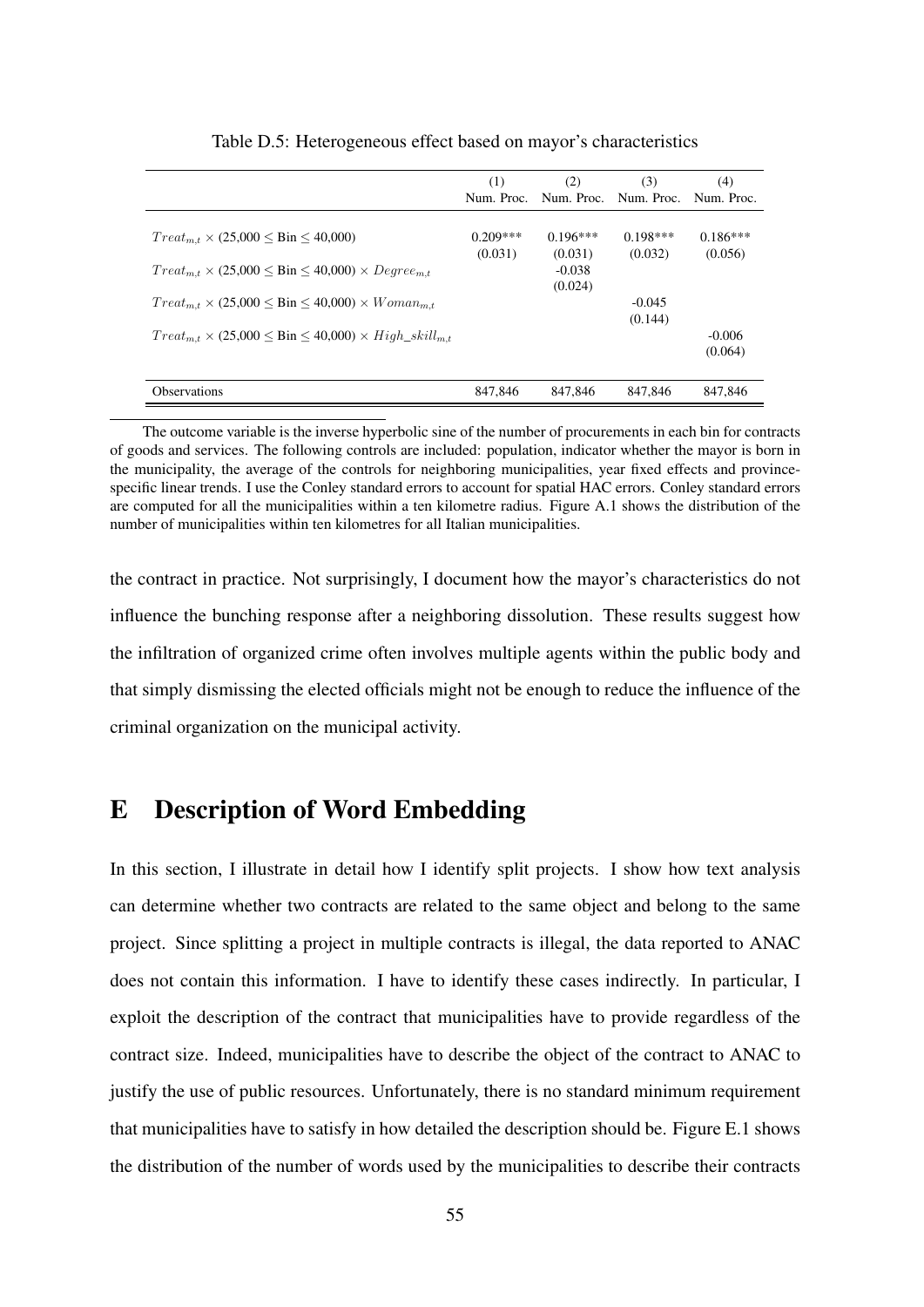smaller than 40,000 Euro. After cleaning, municipalities provide descriptions of 25 words on average, but the vast majority of the descriptions contain less than 50 words.



Figure E.1: Distribution of the number of words in descriptions of the contracts

The Figure shows the distribution of the number of words in the descriptions of the contracts smaller than 40,000 Euro. The dotted line represents the average number of words used in the description.

Since the objective is to understand whether municipalities made their expenditure less transparent by splitting larger projects in multiple contracts smaller than the threshold, I focus only on contracts smaller than 40,000 Euros. Therefore, I compare the descriptions of contracts smaller than the threshold issued by the same municipality in the same year. I focus only on those pairs of contracts that summed together would make a contract larger than 40,000 Euros. Then, I compare the descriptions using a common text analysis technique, Word Embedding. Word Embedding is a language modeling technique from natural language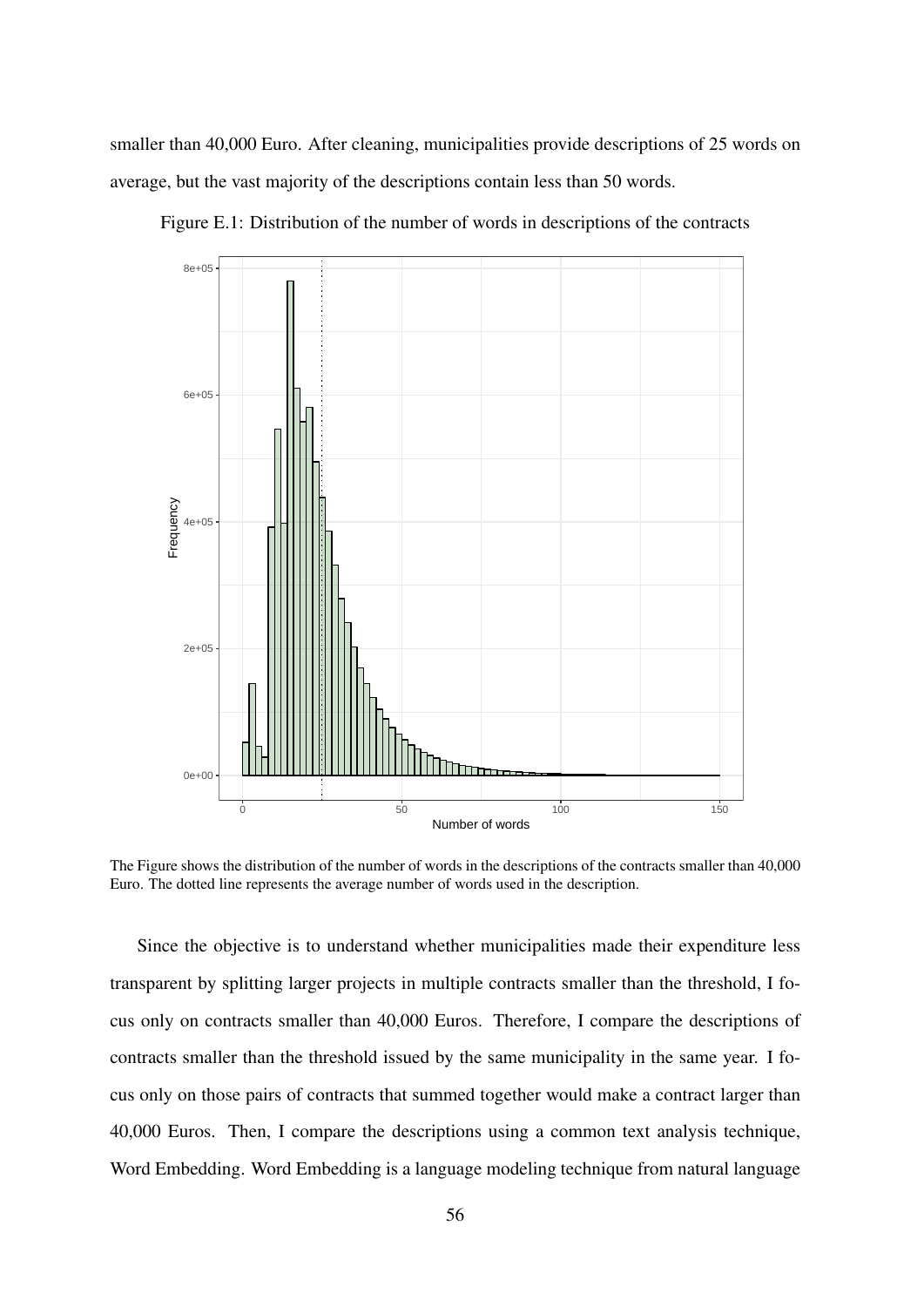processing based on the co-occurrence of words. This technique represents the meaning of the words in a low-dimensional Euclidean space and specifies their meanings based on the words co-occurring with them. This implies that synonyms (which often do not appear in the same sentence) have a similar vector representation since they occur in similar contexts. Second, the direction of the difference between two words also conveys meaning. For example, going from the vector representing a country to the vector representing its capital city means taking a step in the 'capital city' direction. Taking the same step for vectors related to other countries brings us close to the 'capital city' vector as well.

The specific model I use is Word2Vec (Mikolov *et al.* (2013a)). The training objective is to find word representations useful for predicting the surrounding words in a sentence or document. Given a sequence of training words  $w_1, \ldots, w_T$ , the objective of Word2Vec is maximising the following average log probability.

$$
\frac{1}{T} \sum_{t=1}^{T} \sum_{-c \le j \le c, j \neq 0} log[p(w_{t+j}|w_t)]
$$

where  $c$  is the size of the training context. I train 300-dimensional vectors for 20 iterations and set a learning rate of 0.05.

Figure E.2 shows the distribution of similarities using Word2Vec. A negative value of similarity represents an opposite meaning of the descriptions; therefore, if two descriptions have a similarity score of -1, they have opposite meanings. On the other hand, the similarity of 1 implies that the two descriptions represent the same object. Word2Vec provides a stringent comparison between descriptions since the distribution is skewed towards the left and the average similarity between pairs of contracts is about 0.25. Some of the projects have descriptions with identical meanings since there is a discrete increase in the similarity distribution around 1. Therefore, there is evidence that municipalities issue pairs of contracts in the same year that could be part of a single contract larger than the threshold. In the results of Table 3, I consider part of the same projects the pairs of contracts with a similarity greater than 90 percent.

Finally, I verify whether Word2Vec provides reliable results. Table E.1 shows the sim-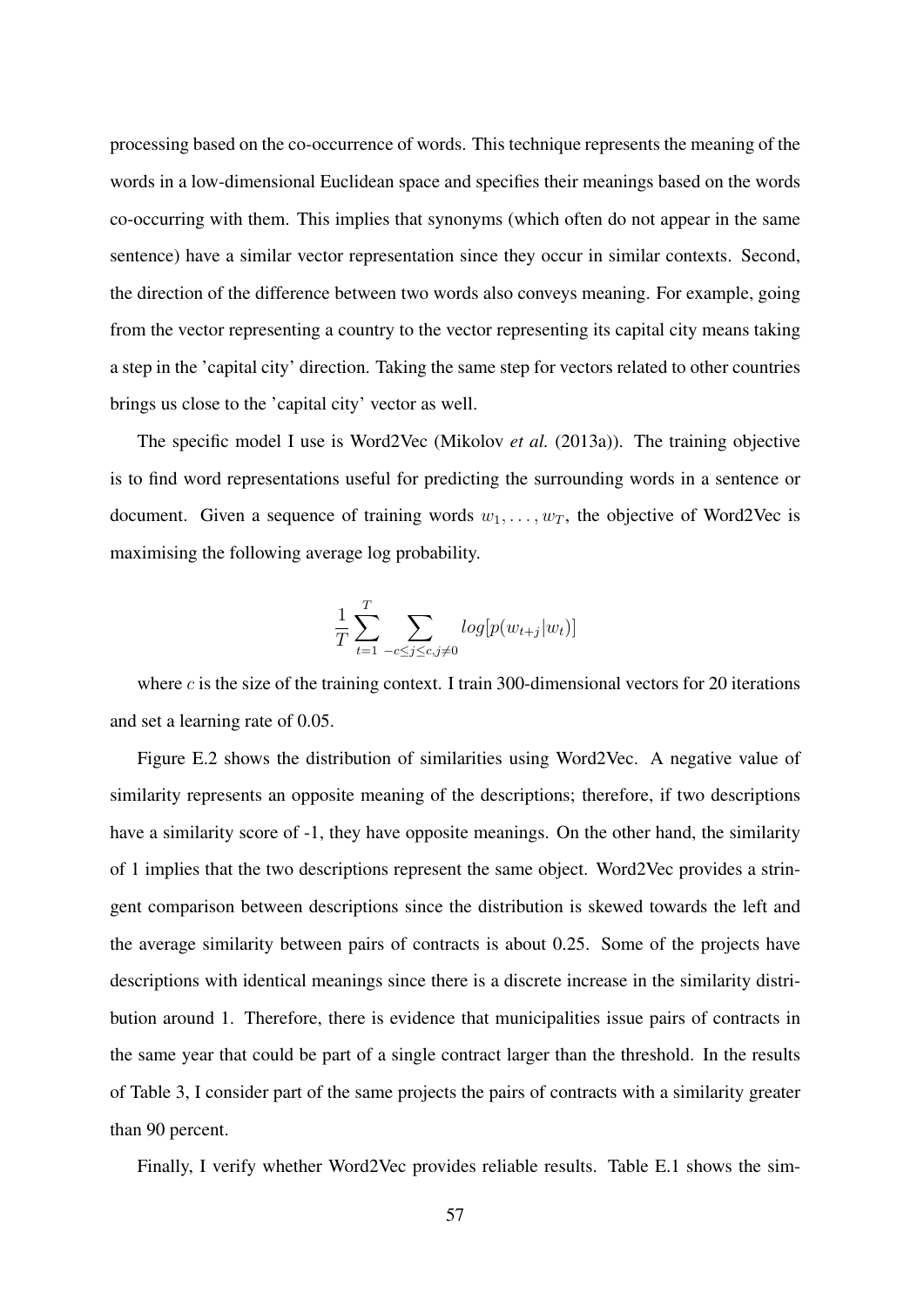![](_page_58_Figure_0.jpeg)

Figure E.2: Distribution of the similarities with Word2Vec

The Figure shows the distribution of the similarity of the contracts using Word2Vec. The dotted line represents the average similarity between two contracts.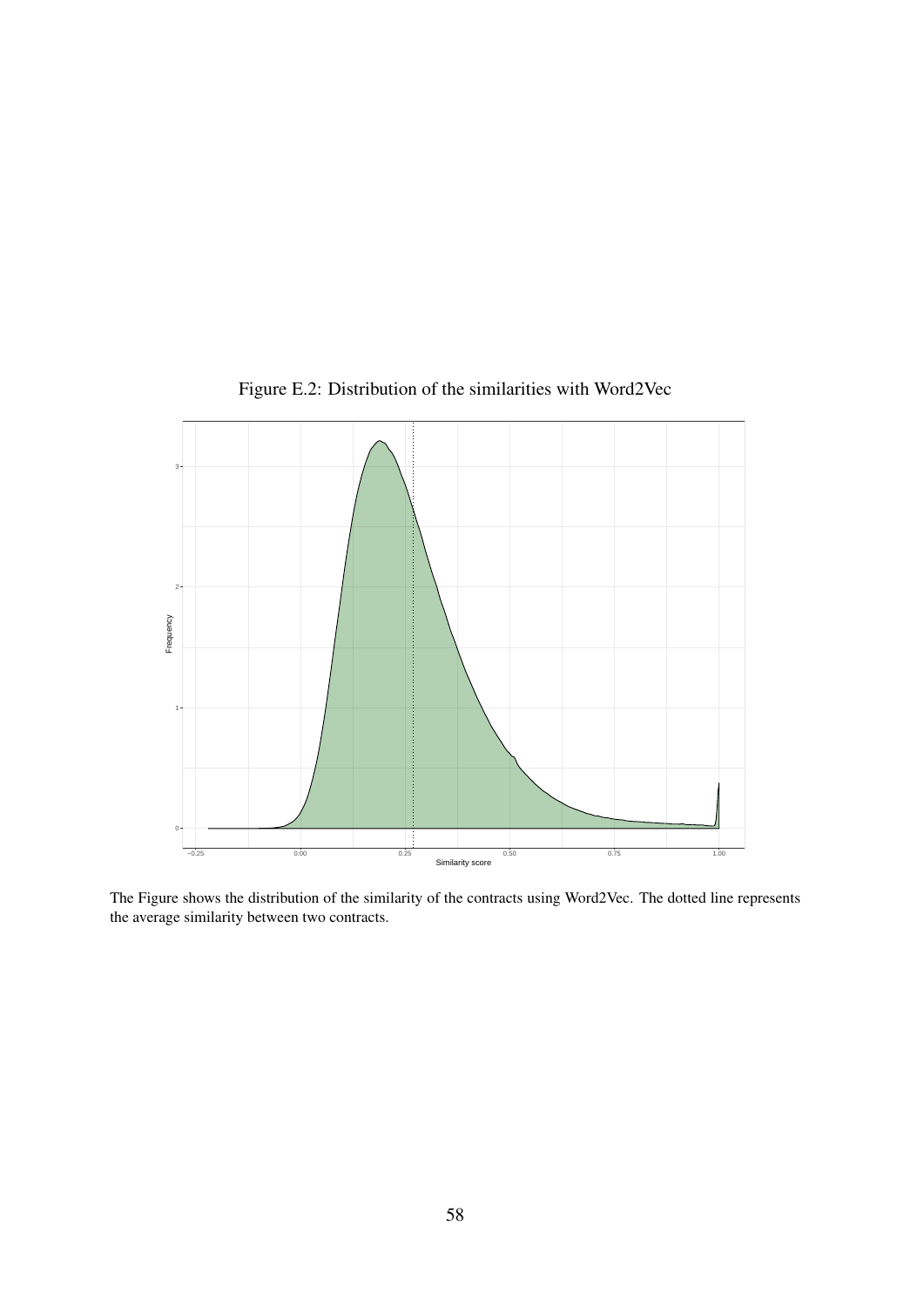ilarity scores of four couples of contracts in the sample. The first two examples show how Word2Vec can recognise whether two contracts relate to a similar (but not identical) project. Indeed, it recognises that the contracts are for the same projects but two different locations (i.e., two different gyms or schools). Correctly, the similarity scores are close to 1 in both cases, but they are smaller than 0.9, and they are not counted as split projects. Instead, Word2Vec can also detect whether two contracts are related to the same object, but the descriptions use different words (or ordering). For example, the last two couples of the contract represent the same object and have a similarity above 0.9. In both cases, they are considered split projects.

Table E.1: Sample of similarity scores

| Word2Vec Score | Description 1                                | Description 2                                |  |  |
|----------------|----------------------------------------------|----------------------------------------------|--|--|
| 0.70           | Management of gym XXX Sep 2009-Aug2014       | Management of gym YYY Sep 2009-Aug2014       |  |  |
| 0.68           | Meals for school XXX academic year 2014-2015 | Meals for school YYY academic year 2014-2015 |  |  |
| 0.96           | Shelter for the elderly year 2011            | Service for shelter for the elderly          |  |  |
| 0.97           | Snow clearing                                | Service of snow clearing 2011/2012           |  |  |

### F Signal of potential irregularities

Since public procurement is a long and complex process, irregularities can happen at different stages of the process. Therefore, ANAC lists the procurement process features to consider as indicators of potential irregularities (ANAC 2015). This report is published annually, and it should guide the law enforcement body in evaluating the procurement contracts. For the monitoring authority, the public body can pursue some illicit activities if the contract has the following features:

- Emergency clause.
- Same winner firm of many other contracts awarded by the same institution.
- Discriminatory requirements for bidding.